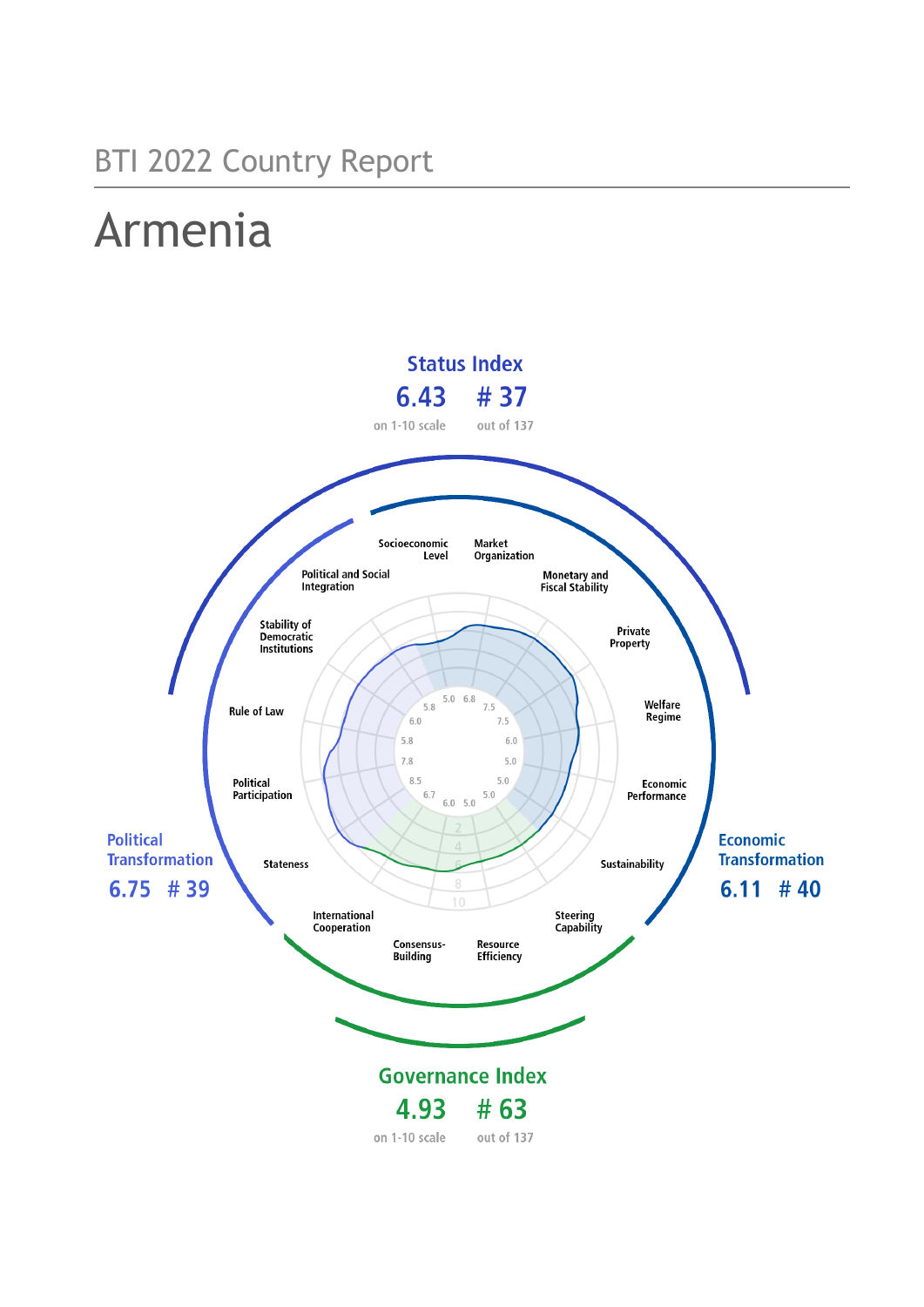This report is part of the **Bertelsmann Stiftung's Transformation Index (BTI) 2022**. It covers the period from February 1, 2019 to January 31, 2021. The BTI assesses the transformation toward democracy and a market economy as well as the quality of governance in 137 countries. More on the BTI at [https://www.bti-project.org.](https://www.bti-project.org/)

Please cite as follows: Bertelsmann Stiftung, BTI 2022 Country Report — Armenia. Gütersloh: Bertelsmann Stiftung, 2022.

This work is licensed under a **Creative Commons Attribution 4.0 International License**.

#### **Contact**

Bertelsmann Stiftung Carl-Bertelsmann-Strasse 256 33111 Gütersloh Germany

**Sabine Donner** Phone +49 5241 81 81501 sabine.donner@bertelsmann-stiftung.de

**Hauke Hartmann** Phone +49 5241 81 81389 hauke.hartmann@bertelsmann-stiftung.de

**Claudia Härterich** Phone +49 5241 81 81263 claudia.haerterich@bertelsmann-stiftung.de

#### **Sabine Steinkamp** Phone +49 5241 81 81507 sabine.steinkamp@bertelsmann-stiftung.de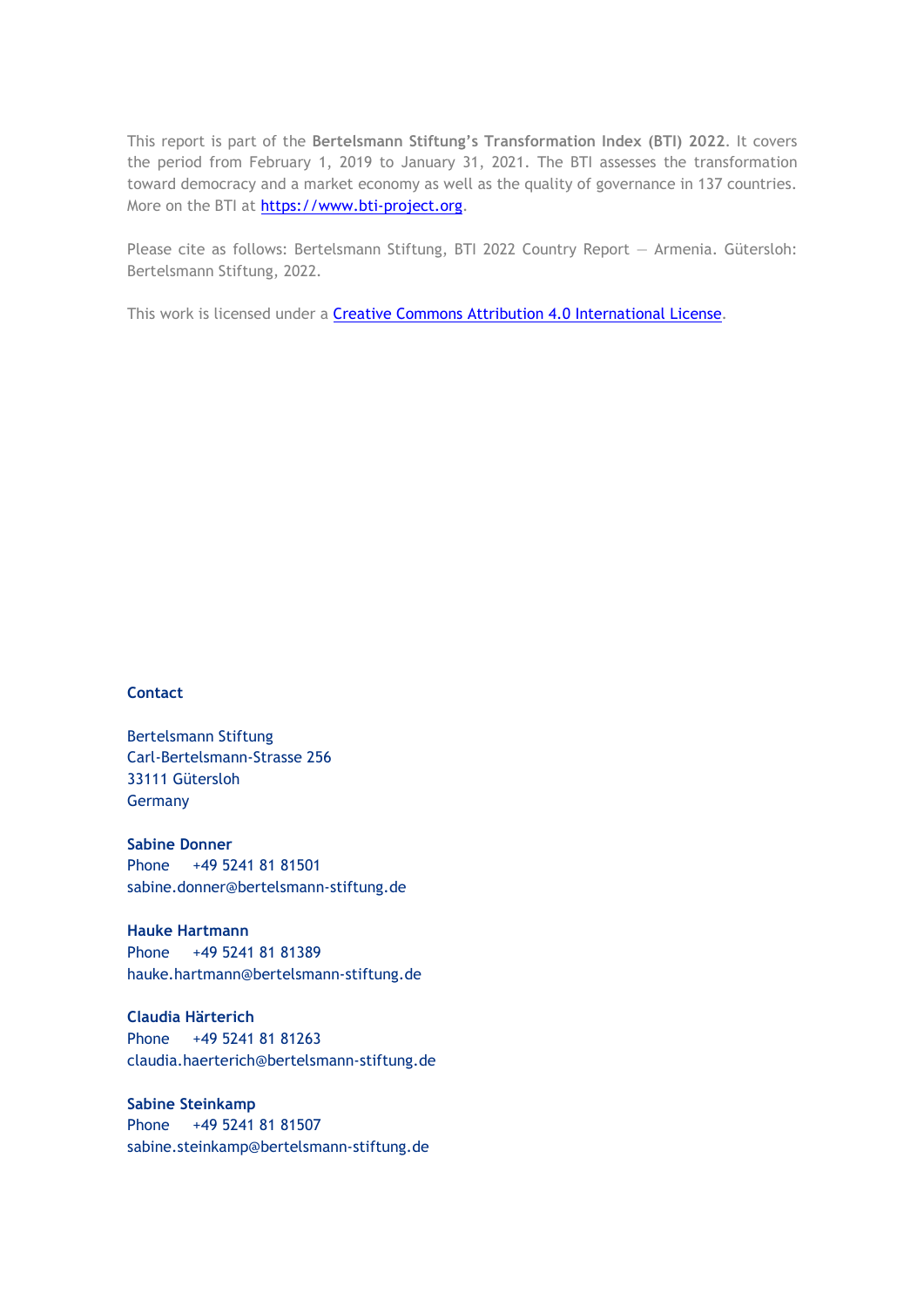#### **Key Indicators**

| Population               | M      | 3.0  | HDI                            | 0.776 | GDP p.c., PPP $\ S$        | 13284 |
|--------------------------|--------|------|--------------------------------|-------|----------------------------|-------|
| Pop. growth <sup>1</sup> | % p.a. | 0.2  | HDI rank of 189                | 81    | Gini Index                 | 29.9  |
| Life expectancy          | vears  | 75.1 | UN Education Index             | 0.740 | Poverty <sup>3</sup><br>%  | 9.8   |
| Urban population %       |        | 63.3 | Gender inequality <sup>2</sup> | 0.245 | Aid per capita $\mathsf S$ | 141.9 |
|                          |        |      |                                |       |                            |       |

Sources (as of December 2021): The World Bank, World Development Indicators 2021 | UNDP, Human Development Report 2020. Footnotes: (1) Average annual growth rate. (2) Gender Inequality Index (GII). (3) Percentage of population living on less than \$3.20 a day at 2011 international prices.

## Executive Summary

The crucial event in the reporting period was undoubtedly Armenia's war with Azerbaijan. On September 27, 2020 Azerbaijan started its war on Nagorno-Karabakh, a long-disputed region called Artsakh in Armenia, which lasted for 44 days. It ended on November 10, 2020, when Russia facilitated a cease-fire, apparently just after the Azerbaijani forces had captured most of the territories occupied by Armenia in the previous war in the early 1990s, plus a major chunk of Nagorno-Karabakh proper.

The Nagorno-Karabakh war caused severe political interruptions and instability which came on top of the COVID-19 pandemic. This has seriously tested Armenia's political, economic, and social resilience. It also brought Armenia's reform movement to a halt – not only in terms of restricting civil liberties, which was the case during the pandemic and even more so during the war.

No national elections took place in Armenia in 2019 and 2020. A number of local elections held in 2019 were mostly competitive, according to the reports provided by local election observation missions. The local elections to be held in 2020 and a planned referendum did not take place due to the COVID-19-related state of emergency. In September 2019, the My Step ruling party began to work in parliament on an amendment of the Election Code and the Law on Parties, which had been among the top electoral promises of Prime Minister Pashinyan.

After the 2018 revolution, changes have occurred in almost all sectors of the state and society. However, these reforms have been patchy and have had no serious impact. Moreover, the largescale institutional changes envisaged by the revolutionary government have not been realized. Most noticeable was an increase in the minimum wage, an increase in pensions for certain groups, and improved conditions in the armed forces.

A major election promise of the Pashinyan government concerned fighting corruption, which was widespread under the previous regime. Criminal cases followed, which targeted corruption by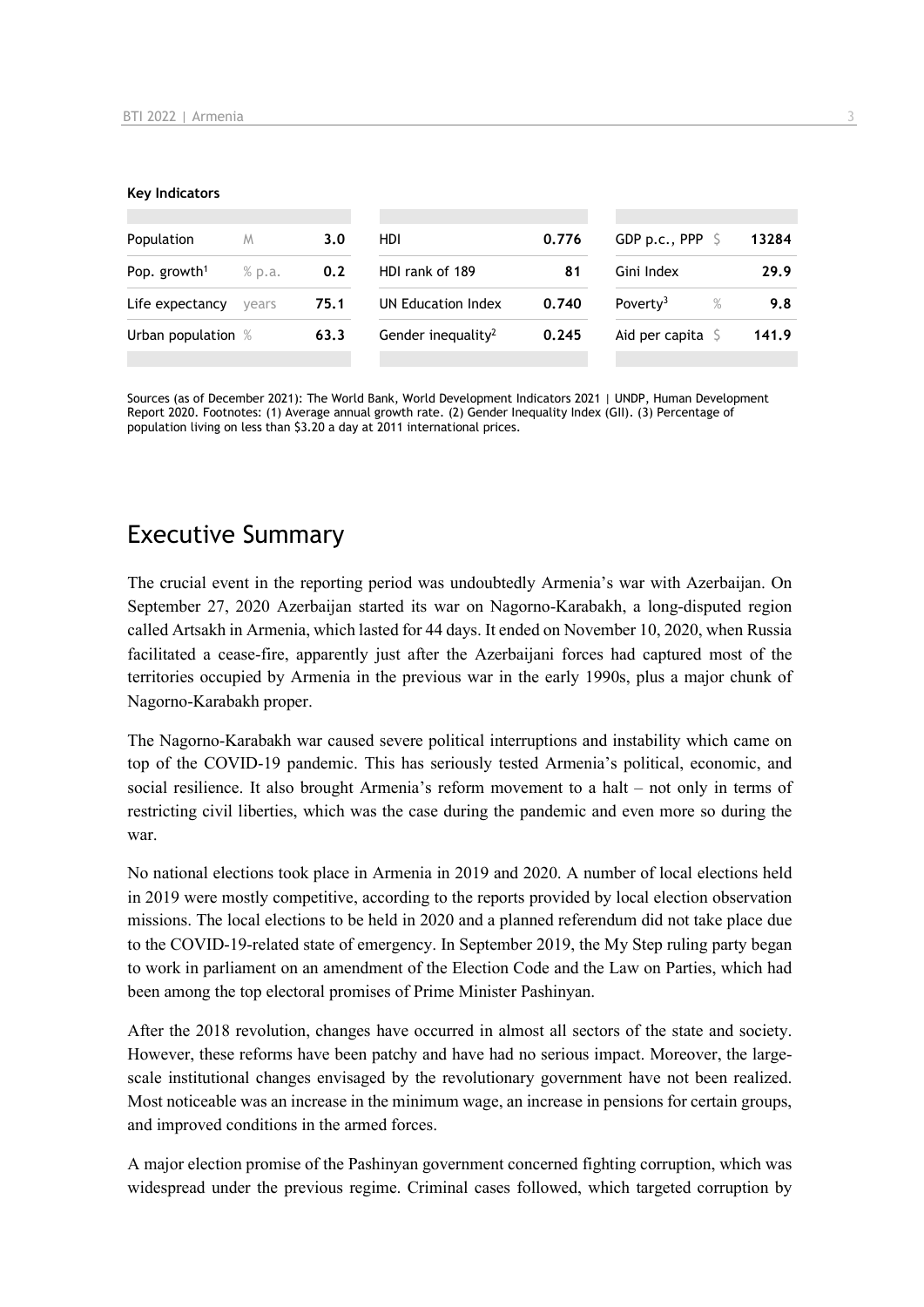former government officials and their relatives, parliamentarians, and in a few instances, by members of the judiciary and their relatives, with cases ranging from a few thousand to millions of dollars. Many of those cases are still ongoing, and additional cases have been reported regularly. The government also launched corruption investigations into a few current government officials.

The most prominent of those prosecuted has been the previous president, Robert Kocharyan, who was arrested many times after being charged in 2018 with "overthrowing the constitutional order" (e.g., in the case of the violent dispersal of the March 2008 protests against obviously fraudulent elections, resulting in ten deaths) and accepting bribes.

Little progress was observed in the protection of human rights. The restrictions brought by the COVID-19 state of emergency (March 2020), and later by martial law, according to the Committee to Protect Freedom of Expression, led to disproportionate or unfounded restrictions on media operations in the country (in addition to a ban on public assemblies and public gatherings which were limited to a maximum of five persons). On October 8, 2020, the Armenian authorities decided to amend the martial law declared on September 27, 2020 and brought forward a legislative proposal on insult and defamation that aimed to increase fines for publishing insults and defamatory comments in the media and social networks.

The Armenian economy has been hit hard both by the COVID-19 pandemic and the war in Nagorno-Karabakh. Certainly, the authorities during the first wave responded promptly with health care and anti-crisis measures to limit the pandemic's impact, while protecting vulnerable groups and safeguarding sustainability, as well as macroeconomic and financial stability. But during the war – and hence at the onset of the second wave of the pandemic – attention shifted to this second crisis.

Despite government efforts, the economic impact of the pandemic has been severe: by mid-2020, the economy had already contracted by 5.7%, exacerbating structural weaknesses (and subsequently further compounded by the war). Enduring economic challenges include low agricultural yields, dependence on Russia for exports and remittances, rising inflation, and high oil prices. Other significant challenges include the geographic isolation of the country, lack of infrastructure and a highly dollarized economy. In light of the political turmoil after the war in Nagorno-Karabakh, the prospects of addressing these most pressing challenges look bleak.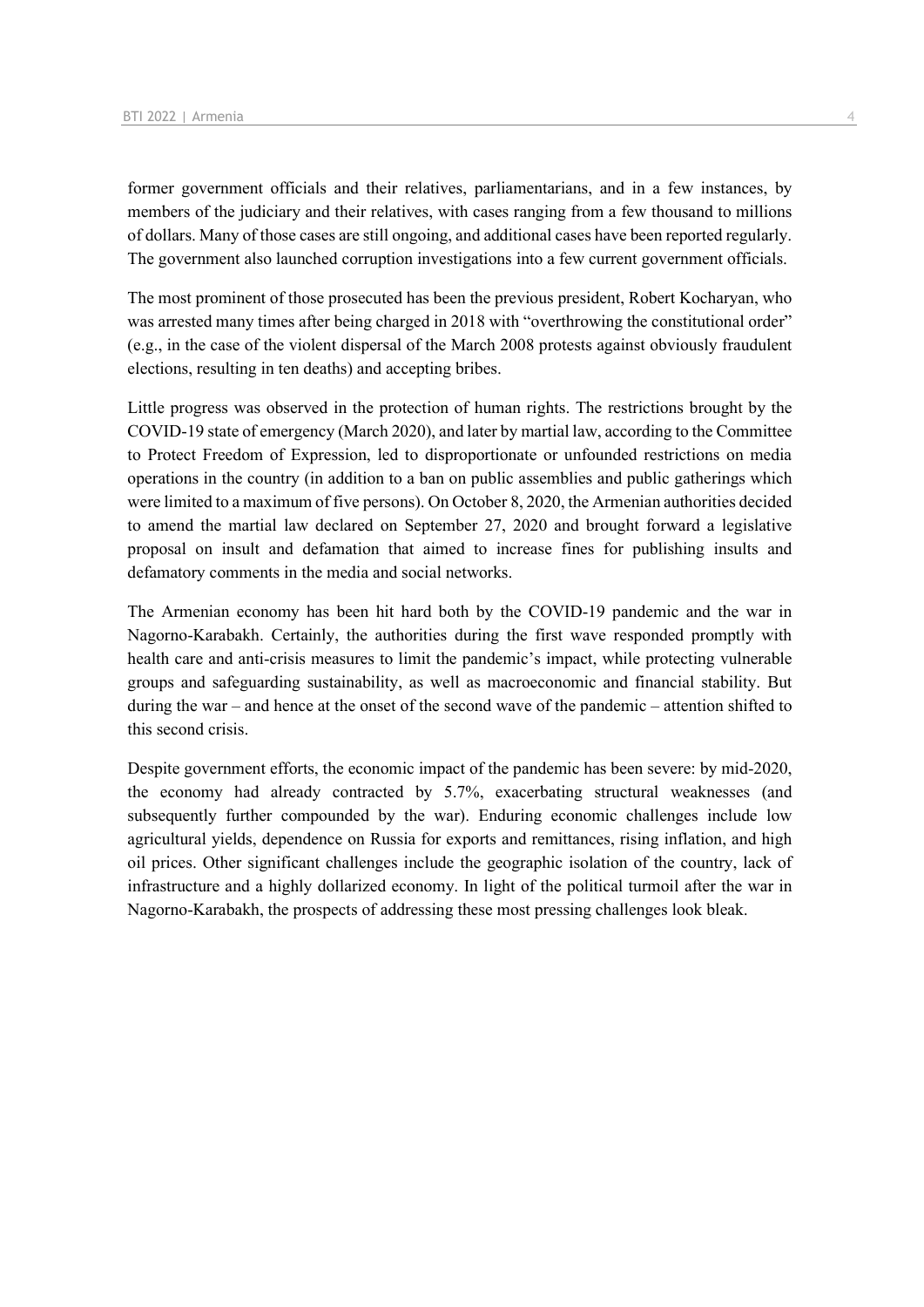## History and Characteristics of Transformation

The breakup of the Soviet Union, coupled with the war in Nagorno-Karabakh, created considerable economic and social hardships for the new republic that emerged in 1991. The country's political transformation by and large stalled at the beginning 1996: since then, presidential and parliamentary elections have been disputed by observers and the opposition, and many were accompanied by public protests.

In 1998, Armenia's first president, Levon Ter-Petrosyan, resigned amid disagreements with the country's other leaders over the Armenian strategy toward resolution of the Nagorno-Karabakh conflict. Robert Kocharyan from the hard-line "Karabakh faction" replaced Ter-Petrosyan as the country's president.

A terrorist attack on parliament on October 27, 1999, left the country's key leaders, Prime Minister Vazgen Sargsyan and Speaker of Parliament Karen Demirchyan, along with a number of deputies dead and the country devastated – an event that many believe changed the country's course of development.

In the early 2000s, a boom in the construction sector triggered economic growth which came to an end with the 2008 world economic crisis. The borders with Turkey and Azerbaijan remain closed until today as a result of the Nagorno-Karabakh conflict. In a series of "equity for debt" swaps, Armenia gave away a number of strategic assets to Russia. Over time, Moscow's growing grip on the country's energy sector, the railroads and telecommunications resulted in Armenia's over-reliance on Russia not only in security, but also in economic terms which finally led Armenia to enter the Eurasian Economic Union.

Armenia's democratic transition has been stalled by a deterioration in human rights and democratic credentials, while endemic corruption and nepotism have been a hindrance to the development of an efficient public administration sector. The merger of business and politics resulted in the concentration of too much power in the hands of a few and the domination of oligarchs and monopolies in the economy.

Armenia saw its biggest political crisis in 2008, when 10 people died during a government crackdown against protests disputing the results of the February 2008 presidential elections. Prosecution of opposition politicians ensued, resulting in over 100 political prisoners in the country.

Notwithstanding the constrained political space, a vibrant civil society evolved over time. In 2010, in reaction to the devastation of the political opposition, civic activist groups started to emerge. Focusing on a wide variety of issues from environmental protection to transport and electricity price hikes, activists managed to achieve relative success time they took to the streets.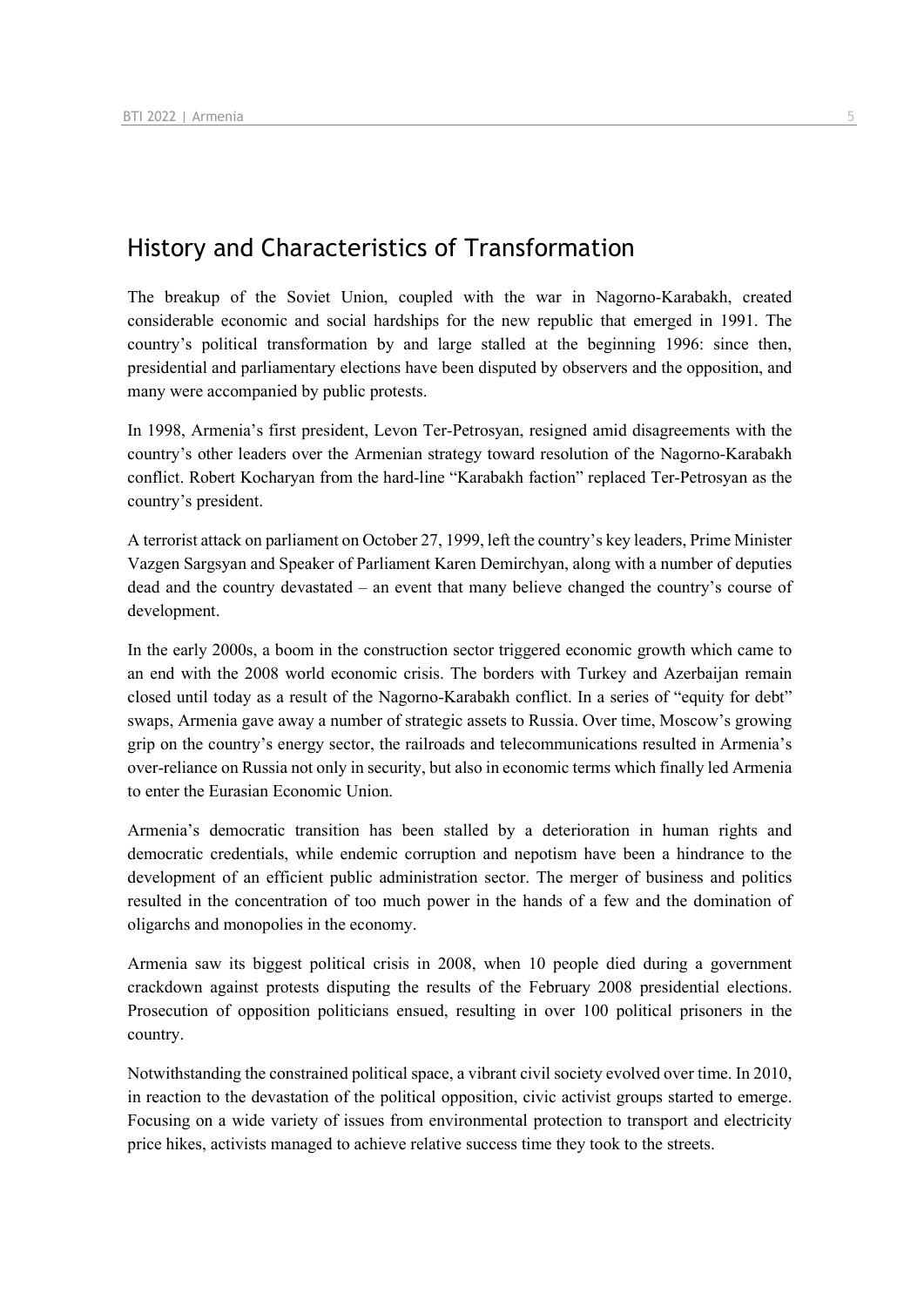The 2015 constitutional changes stipulated a transition from a semi-presidential to a parliamentary form of governance, obviously in an attempt by the ruling party and its leader Serzh Sargsyan to consolidate power and continue governing. The constitutional amendments also created an opportunity for an existing one-party legislature from one center to rule the executive and judiciary. The new constitution fixed guarantees for a parliamentary majority by bringing in a ranking and a bonus system for the distribution of mandates. It will take some time for the acting government to rectify this in a new constitution or constitutional amendments.

Sargsyan's move to the prime minister's office after his second presidential term ended in April 2018 backfired. Led by opposition leader Nikol Pashinyan, massive protests that were soon dubbed the Velvet Revolution deposed Sargsyan and his coalition government and introduced a new revolutionary government.

After the 2018 Velvet Revolution the government opened investigations that revealed systemic corruption encompassing most areas of public and private life. The government launched numerous criminal cases of alleged corruption involving sums up to millions of U.S. dollars against former government officials and their relatives, parliamentarians, and in a few instances, members of the judiciary and their relatives.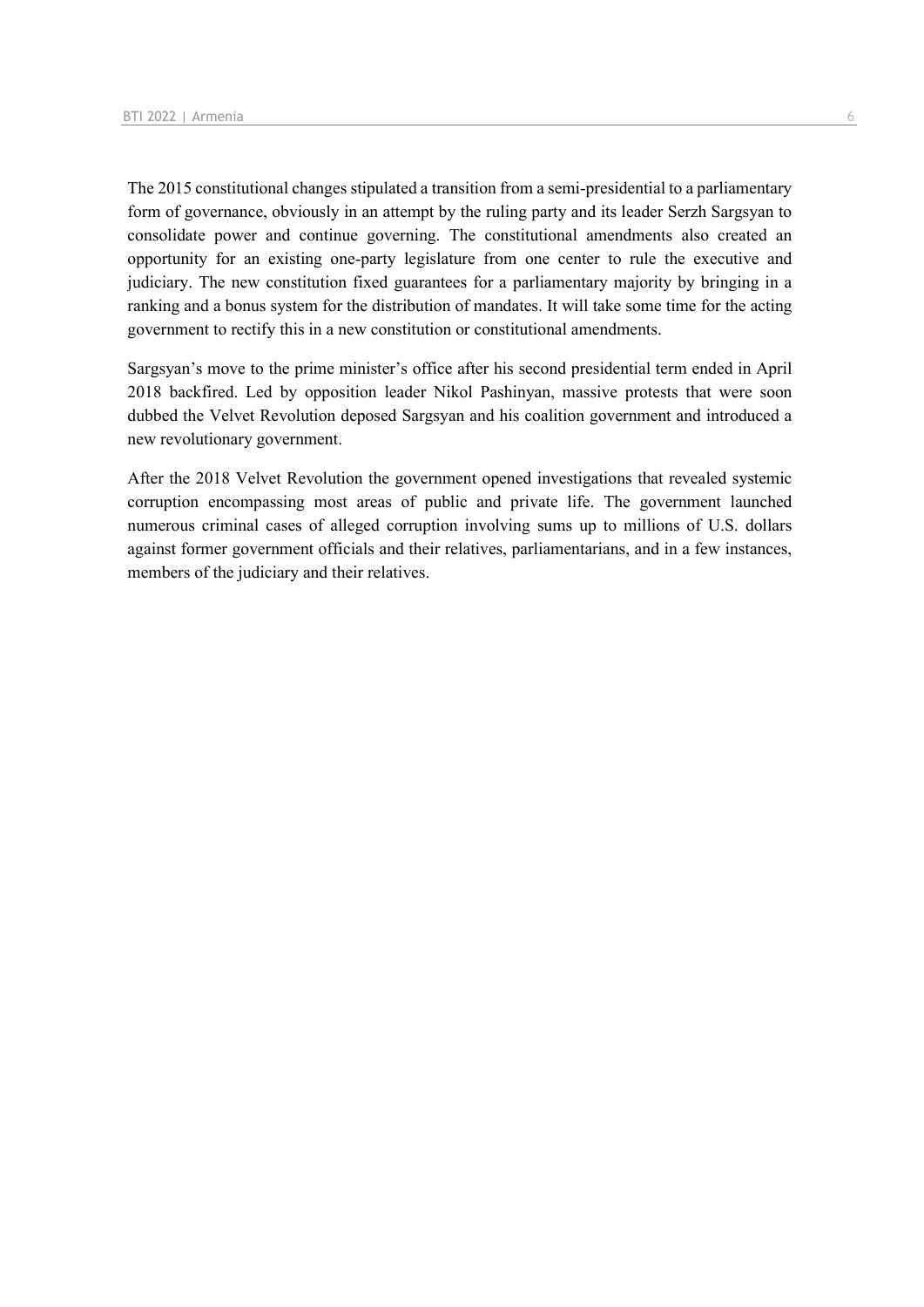The BTI combines text analysis and numerical assessments. The score for each question is provided below its respective title. The scale ranges from 1 (worst) to 10 (best).

## Transformation Status

## I. Political Transformation

#### **1 | Stateness**

A serious protest occurred on November 10, 2020, when protesters stormed Armenian government and parliament buildings in Yerevan, and severely beat up the speaker of the parliament over the cease-fire deal of November 10, 2020, between Armenia, Azerbaijan and Russia. The Armenian National Security Service declared that it had identified more than 70 organizers and participants of the riots (arresting 15 of them) and that some opposition politicians played an "active role" in the violence.

The Armenian government has lost much credibility and authority over this most recent war with Azerbaijan, in particular due to its allegedly chaotic policy. Numerous political and civil society actors have demanded the resignation of Prime Minister Nikol Pashinyan. He was unable to visit major cities in the south of the country after residents of the Syunik region blocked roads, including the Yerevan-Goris highway, and did not let the prime minister pass.

Numerous authorities, among them the Katholikos of the Armenian Apostolic Church and Armenian President Armen Sarkissyan, called for the resignation of the prime minister and for snap parliamentary elections, in order to form a new government which could manage the deepening crisis in the country.

Some Armenian opposition parties created a joint platform, the Armenian Salvation Movement, and nominated former Prime Minister Vazgen Manukyan as a candidate to head a transition government before snap elections.

Because of the cease-fire, Armenia and Artsakh (Nagorno-Karabakh) not only lost some 30% of Karabakh territory, but also surrounding territory occupied since the end of the 1994 war with Azerbaijan. In the postwar reality, demarcation and delimitation of the border with Azerbaijan remains problematic. The Armenian authorities are neither transparent nor accountable for this process, which as part of the November 10, 2020 cease-fire, is to be delivered by the warring parties. In January

#### **Question** Score

Monopoly on the use of force 8 $\frac{122}{10}$  10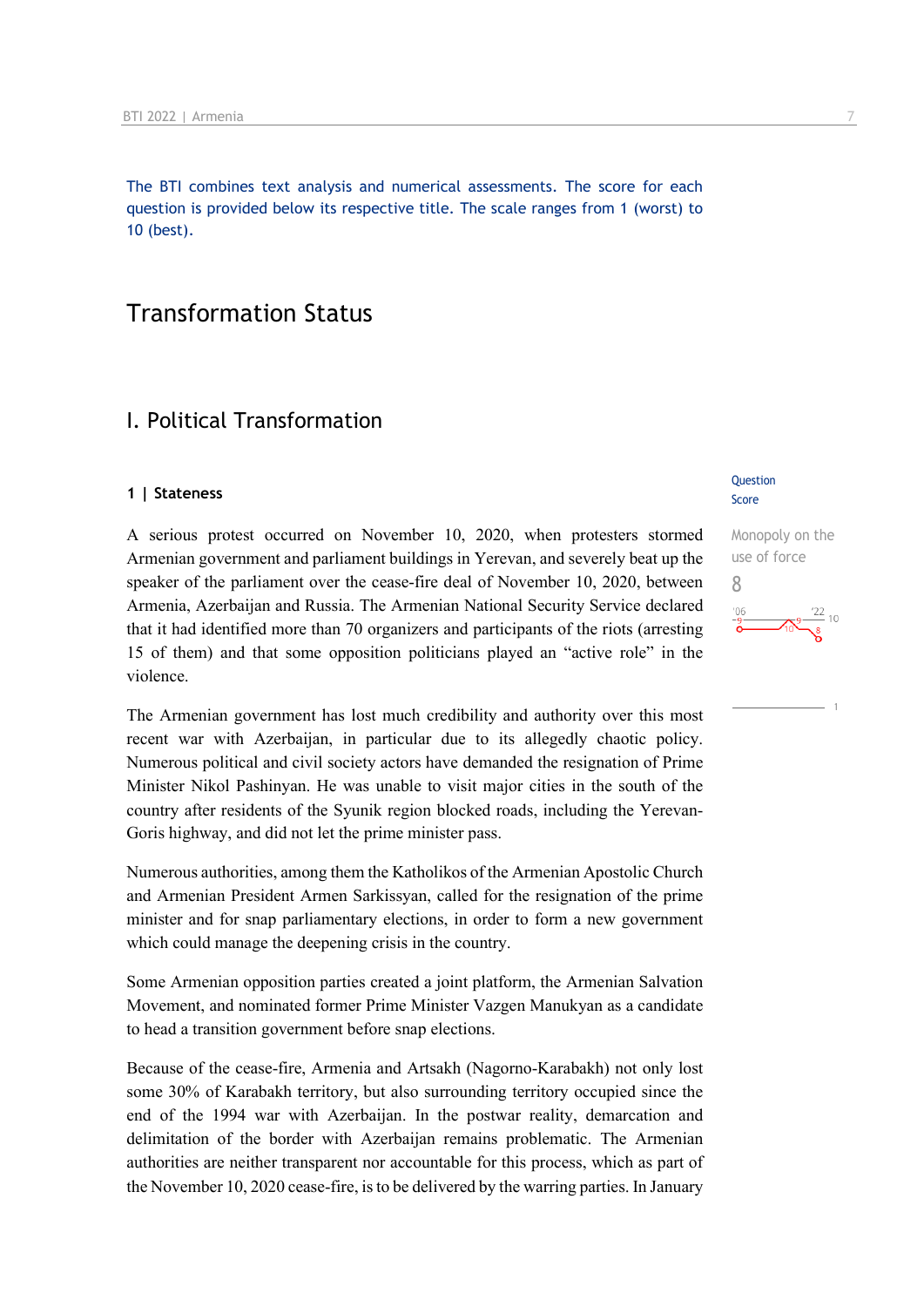2021, the Armenian Human Rights ombudsman Arman Tatoyan shared the concern that the demarcation process has been violating the rights of Armenian citizens, as well as infringing on the country's internationally recognized borders. There are serious conflicts between the local and central governments. As a result of the new demarcation line, the road between the Armenian cities of Goris and Kapan in the Syunik region crosses Azerbaijani territory in several places. Moreover, part of the airport of the city of Kapan is now located in the territory of Azerbaijan.

The large majority of the population accepts the nation-state as legitimate. Access to citizenship and naturalization is not denied to particular groups on the basis of race, ethnicity, national origin, religion, gender or for political reasons.

According to the 2020 report on the implementation of the Council of Europe Framework Convention for the Protection of National Minorities, all representatives of national minorities residing in Armenia who are citizens of the Republic of Armenia, both as individuals and as ethnic communities, have rights as national minorities. A decision issued by the prime minister on establishing a Council of National Minorities and approving the composition of the Council came into force on May 3, 2019.

According to the regional Jam-News, ethnic minorities seldom report when they are discriminated against. However, there were a few incidents when they vocally expressed their discontent. For example, when some representatives of the Yazidi community complained about their children being forced to pray at school. The Yazidis suggested that the history of the Armenian Church should be made an optional subject in education, so as to not infringe upon the rights of non-Christian students.

Some ultra-conservative groups in the country campaign for even closer cooperation between Armenia and Russia, namely by establishing a supranational union with Russia, the latter being the security guarantor of Armenia.

Armenia is a secular country. Religious dogmas have no noteworthy influence on the legal order or political institutions. However, the Christian faith plays a major role in the history and identification of the Armenian people and the absolute majority of the population of Armenia belongs to the Armenian Apostolic Church. The Armenian Apostolic Church has the legal status of the national church and enjoys some privileges not available to other religious groups.

However, during the postwar domestic crisis, the Katholikos of the Armenian Apostolic Church joined the chorus of those demanding the resignation of the prime minister and early parliamentary elections (which after an agreement with the opposition will be held in mid-2021).

State identity 10  $\frac{22}{2}$  10

No interference of religious dogmas 9 $\frac{22}{10}$  $-06$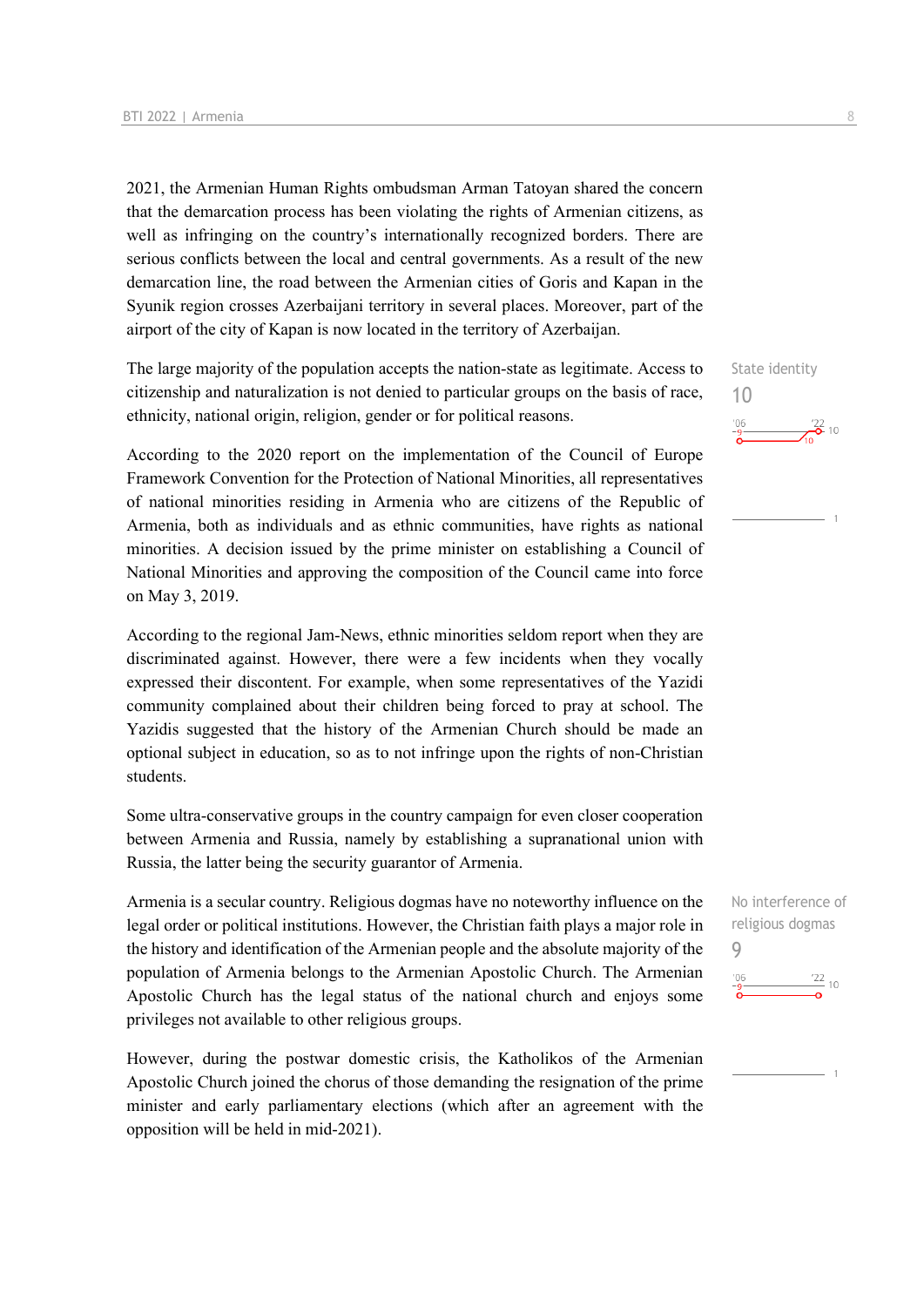In June 2020, the Armenian government declared that Armenia had joined the International Religious Freedom Alliance (established in 2020), which includes 29 countries.

The Yazidi religious minority opened its first ever houses of worship in Armenia in October 2019. However, the wider public and official attitudes toward religious minorities and non-believers remain problematic.

The administrative structures of the state are generally competent and provide most basic public services throughout the country, but their operation is to some extent deficient.

Despite some progress, clientelism and patronage still pose serious problems within the administrative structure, which is compounded by petty corruption. There are even practices of a new clientelism involving groups close to the government. According to the Transparency International Anti-Corruption Center, the Armenian authorities deferred implementing reforms and have failed to install adequate systems in various areas, thus wasting a large amount of public trust gained through the revolution and the subsequent election victory.

The COVID-19 pandemic has had a serious impact on Armenia. Combined with the war lost against Azerbaijan, the pandemic has brought challenges that significantly slowed down the progress of democracy and the fight against corruption. The government introduced programs to address the social and economic impact of the pandemic on individuals and small businesses. In July 2020, the government introduced amendments by which the management of all medical facilities in Armenia was to be directly supervised by the Ministry of Health, regardless of their affiliation and ownership, under the Emergency Situation related to the COVID-19 pandemic. In August 2020, the Armenian Ministry of Health announced that the first morgue in Armenia designated for autopsies of cases of highly dangerous infections, in accordance with international standards, had been fully renovated and put into operation.

#### **2 | Political Participation**

No national elections were held in Armenia in 2019 and 2020. The 2019 local elections in 26 municipalities were mostly competitive based on the reports provided by local election observation missions.

The last general election in 2018 was the first free and fair election in Armenia since the early 1990s, according to local and international election observers. It resulted in an overwhelming victory for the My Step Alliance of Prime Minister Pashinyan. The registration procedures for voters, candidates and parties were transparent and fair,



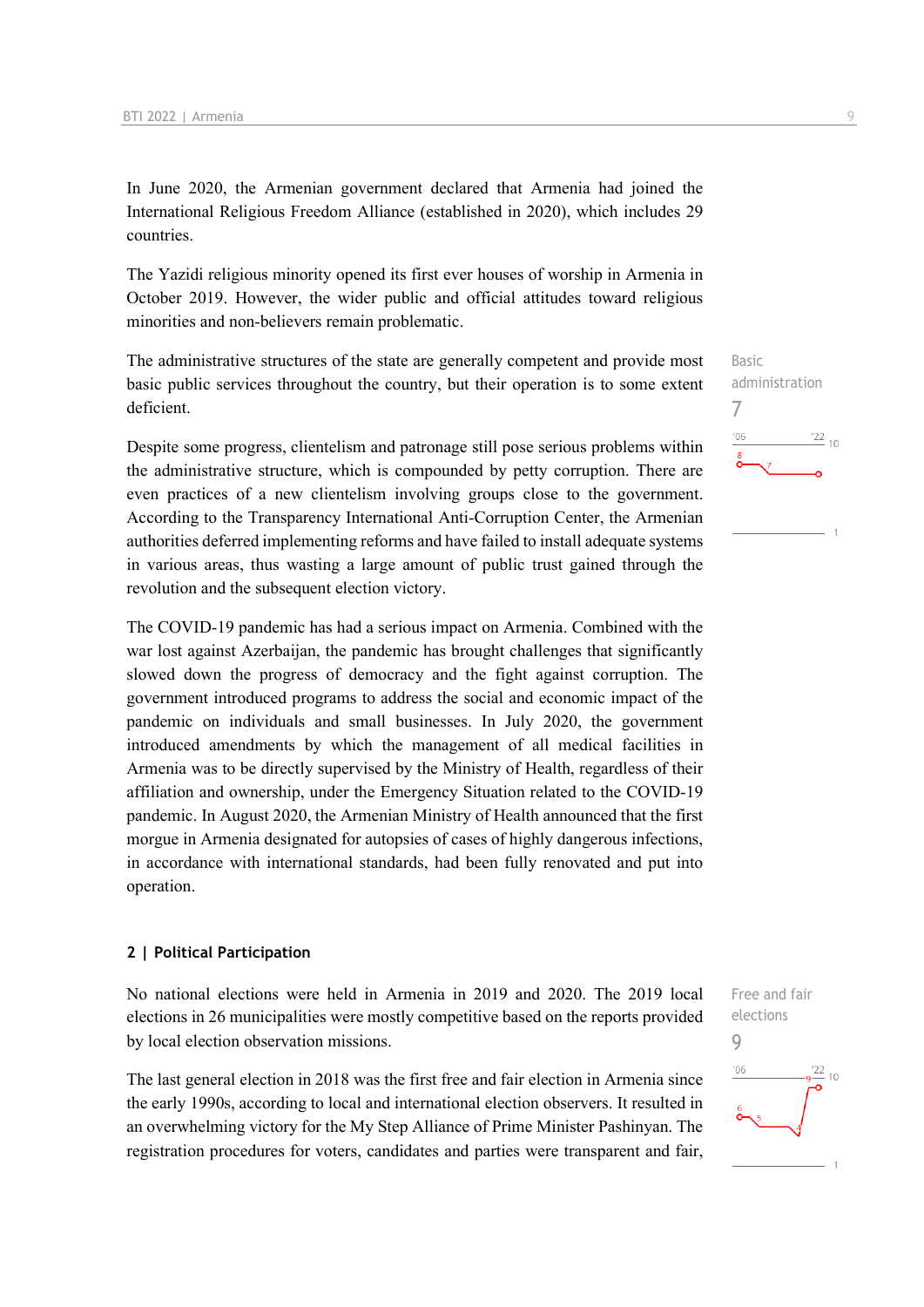the media had good access, and the electoral management body proved to be effective and impartial.

The local elections to be held in 2020 and a planned referendum did not take place due to the COVID-19 pandemic-induced state of emergency.

In September 2019, the My Step ruling bloc in parliament started to work on an amendment to the Election Code and the Law on Parties which had been among the top electoral promises of Prime Minister Pashinyan. Having formed a parliamentary working group, the bill remains under discussion and the expected date for the parliamentary vote is May 2021, shortly ahead of the agreed-upon snap elections in March 2021.

Due to the loss of authority caused by the lost war with Azerbaijan, the democratically elected political representatives are no longer able to govern. Prime Minister Pashinyan has been badly weakened by the loss in the war, and his political standing appears to be constantly diminishing. The ruling party is now fighting for its political survival and appears to be unable to engineer any solutions to overcome the current political crisis.

For example, after the war on Nagorno-Karabakh, several community heads from the bordering communities with Azerbaijan called for the resignation of Prime Minister Pashinyan, culminating in a certain degree of tension between these communities and the central authorities.

Other problems continue to be posed by wealthy businessmen who are aligned with the former ruling Republican Party government and can still exert undue influence over policymaking (for instance through their media holdings). However, they do not hold true veto power, as they have not been able to completely undermine or damage established democratic procedures.

Another case in point is the rule of courts, as exemplified by the court case of the second president of Armenia, Robert Kocharyan, which is still ongoing. Kocharyan is accused of abuse of power in a case dating back to March 1, 2008. The charges were brought under Article 300.1 of the Criminal Code (Overthrow of the Constitutional Order). There is a degree of public dissatisfaction that the court has not yet convicted and jailed Kocharyan. In general, courts continue to work in the interest of the previous government, despite popular demand for their reform. This significantly hinders Armenia's democratization process.

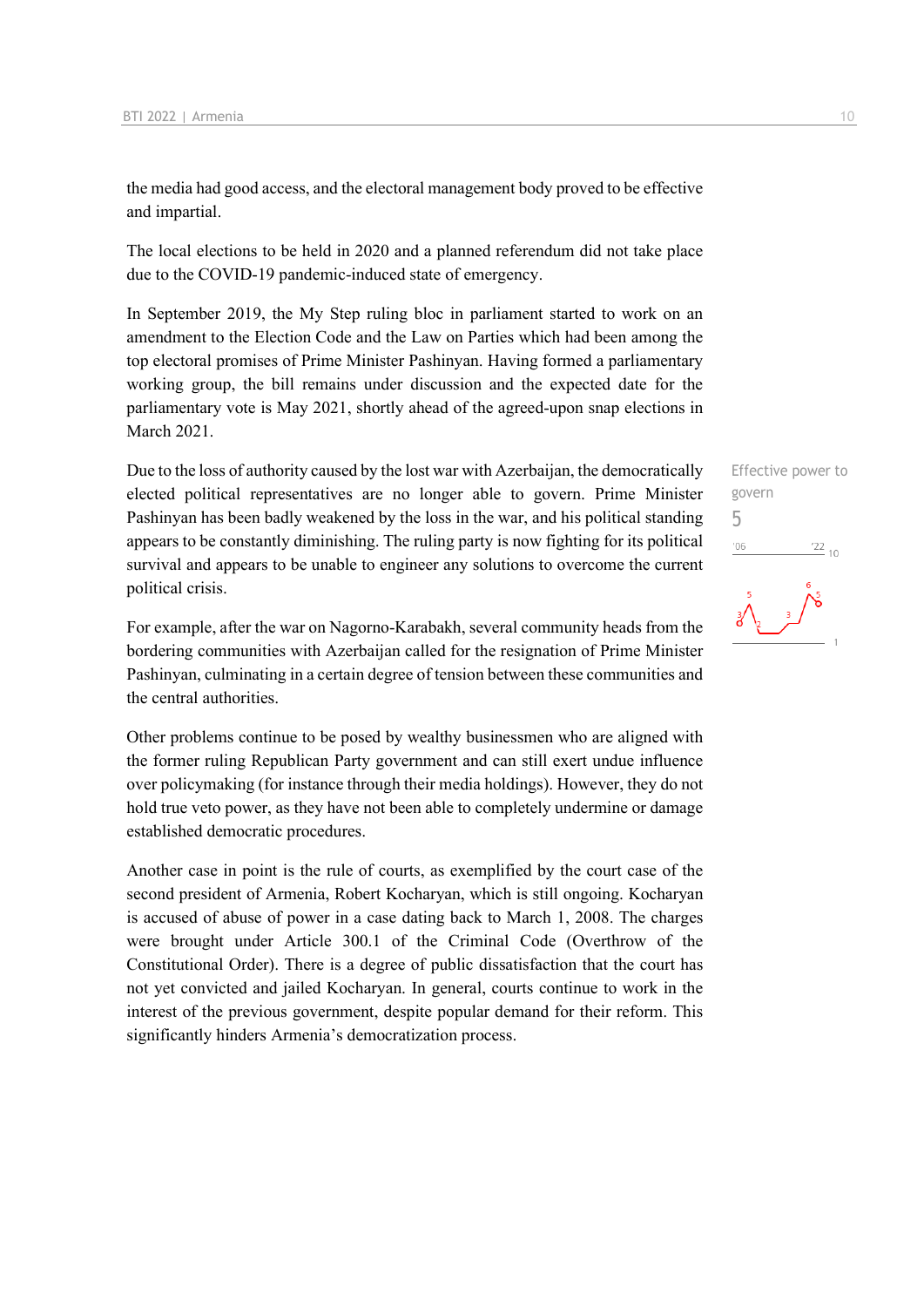The Armenian constitution guarantees freedom of association and assembly. Independent civic and political groups should be able to operate free from unwarranted state intrusion or interference in their affairs.

A number of instances of police interference with assemblies were observed in 2019. The CSO Meter Armenia Report 2020 concludes that there is a negative dynamic in this area. According to the Helsinki Committee of Armenia, the police demonstrated an inconsistent approach with regard to the interpretation of the law, as some demonstrations were left to continue with little interference, while others were forcefully dispersed.

On April 15, 2020, the Armenian parliament adopted amendments to the Criminal Code to criminalize public calls to - and public justification of - violence. According to the amendments, publicly calling for violence, threatening anyone's life or health, and publicly justifying or inciting such violence, will be subject to penalties, from fines up to imprisonment.

In March 2020, the Armenian government declared a state of emergency, introducing a range of limitations for Armenian citizens in an effort to contain the COVID-19 pandemic. The measures included a ban on public assemblies, a limit on public gatherings of a maximum of five persons. There have been several incidents of spontaneous assemblies, which are frequently dispersed by the police.

The constitution of Armenia guarantees freedom of expression and there is freedom of information legislation in place. In principle, the structure of the media system provides for a plurality of opinions. Yet in Armenia's dynamic environment, the media have been a vital tool in the hands of political parties. The public broadcaster, Public TV, adheres to the ruling party. The majority of commercial media, however, are still controlled by the opposition. Independent media remain small-scale, relying on grants and occasional advertisements for support. In general, editorial independence from the influence of owners is almost nonexistent.

Fake news is a growing problem throughout the country, manipulating news content. In April 2019, Prime Minister Pashinyan therefore ordered the National Security Service, Armenia's intelligence agency, to crack down on social media users who spread "fake news" about the government. This move was heavily criticized by the opposition parties and the country's human rights ombudsman as a threat to the freedom of expression. In April 2019, the National Security Service also arrested an unnamed social media user who ran a Facebook page that criticized Prime Minister Pashinyan, accusing him of inciting ethnic, racial, or religious hatred.

A group of members of parliament from the ruling party introduced draft amendments to ban the media from publishing information based on anonymous sources. In this context, an anonymous source would include - according to the draft amendment – domains registered on the internet, the hosting website, the account of the website or

Association / assembly rights 9  $-06$  $^{22}_{-10}$ 

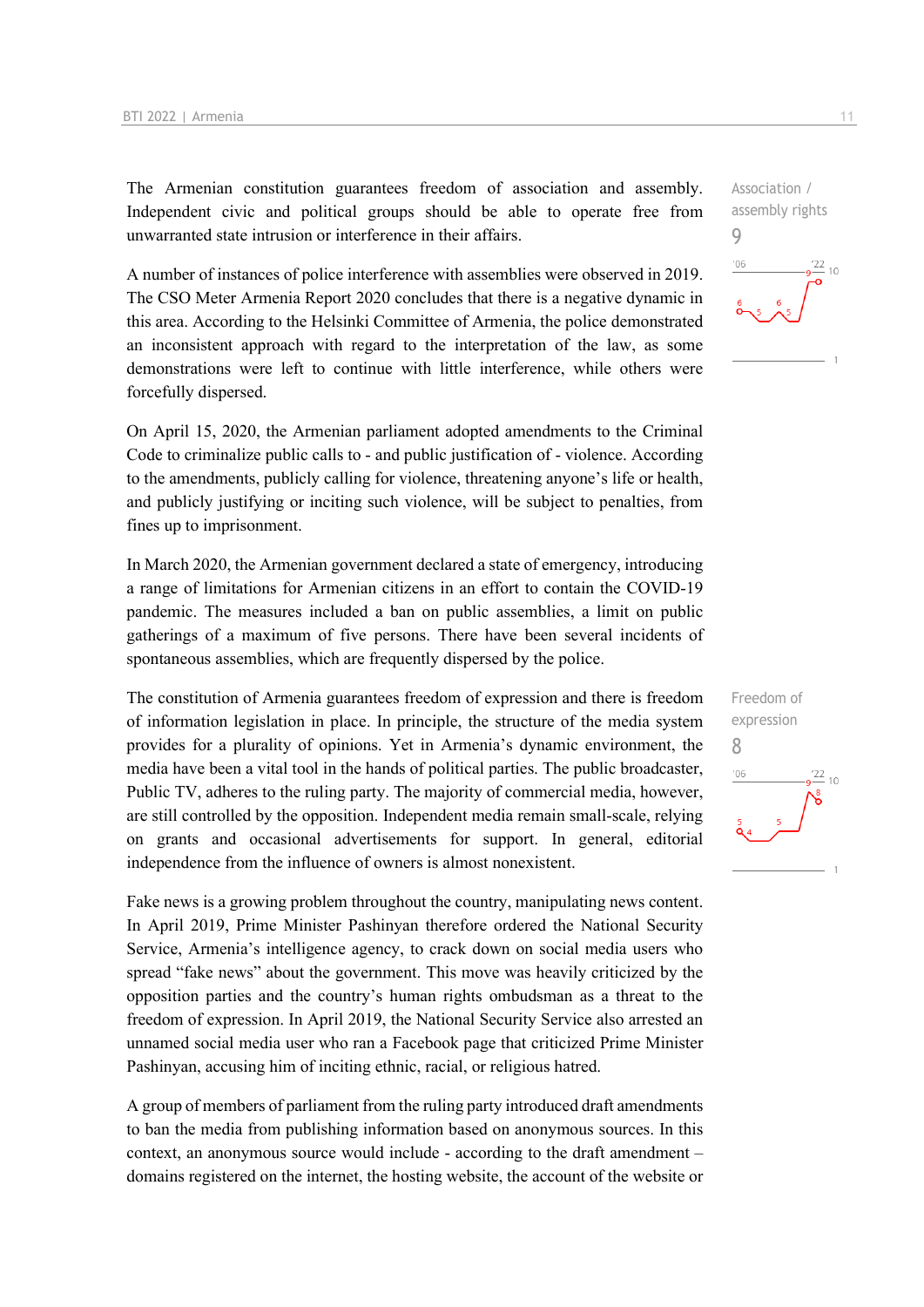application, or the channel whose owner identification information is hidden from the reader. Local media experts are concerned and consider this to be a human rights violation. The draft amendment also proposes to make media financing more transparent, obliging media outlets to publish a financial report every year.

According to the Committee to Protect Freedom of Expression, the restrictions implemented under the COVID-19 pandemic state of emergency, and later by martial law, led to disproportionate or unfounded restrictions of media operations in the country. On October 8, 2020, the restrictions on the freedom of expression were extended by the Armenian government to prohibit statements (including publications and speeches) criticizing or refuting the actions of the government, local selfgovernment bodies and officials under the framework of the martial law and ensuring state security. Questioning the effectiveness of those actions or depreciating them in any way was also prohibited. Any propaganda that could be perceived to threaten the defense capacity and security of Armenia and Nagorno-Karabakh was also prohibited.

On October 8, 2020, the Armenian authorities decided to amend the martial law declared on September 27, 2020 and brought forward a legislative proposal on insult and defamation that aimed to increase fines for publishing insults and defamatory comments in the media and social networks. The deputy speaker of the National Assembly, Alen Simonyan, proposed the bill to amend the civil code. Ignoring strong objections from press freedom groups, the Armenian parliament approved the proposal in February 2021 in its first reading, resulting in a fivefold increase of the maximum legal fines set for defamation: media outlets and individuals convicted of "slander" could be fined as much as AMD 10 million (\$19,200) while those making offensive claims could face a maximum fine of up to AMD 5 million (\$9,600).

#### **3 | Rule of Law**

The constitutional amendments of 2015, which were adopted through a referendum in the interest of then-President Sargsyan, who sought to hold on to power after the expiration of his term, in effect provided the opportunity to establish a parliament dominated by one party as the decisive center to rule the executive and judiciary. The new constitution ensured that a parliamentary majority could be formed, privileging the strongest party through a bonus system.

Immediately after coming to power in the spring of 2018, Prime Minister Pashinyan identified judicial reform as one of his government's key priorities. The court system was effectively the only branch of government not controlled by Pashinyan allies, and the prime minister accused the country's judges of being loyal to the former regime. The government has tried a variety of methods to remove long-term incumbent judges from the country's top court but has been stymied at every turn.

Separation of powers 6 $-06$  $\frac{22}{10}$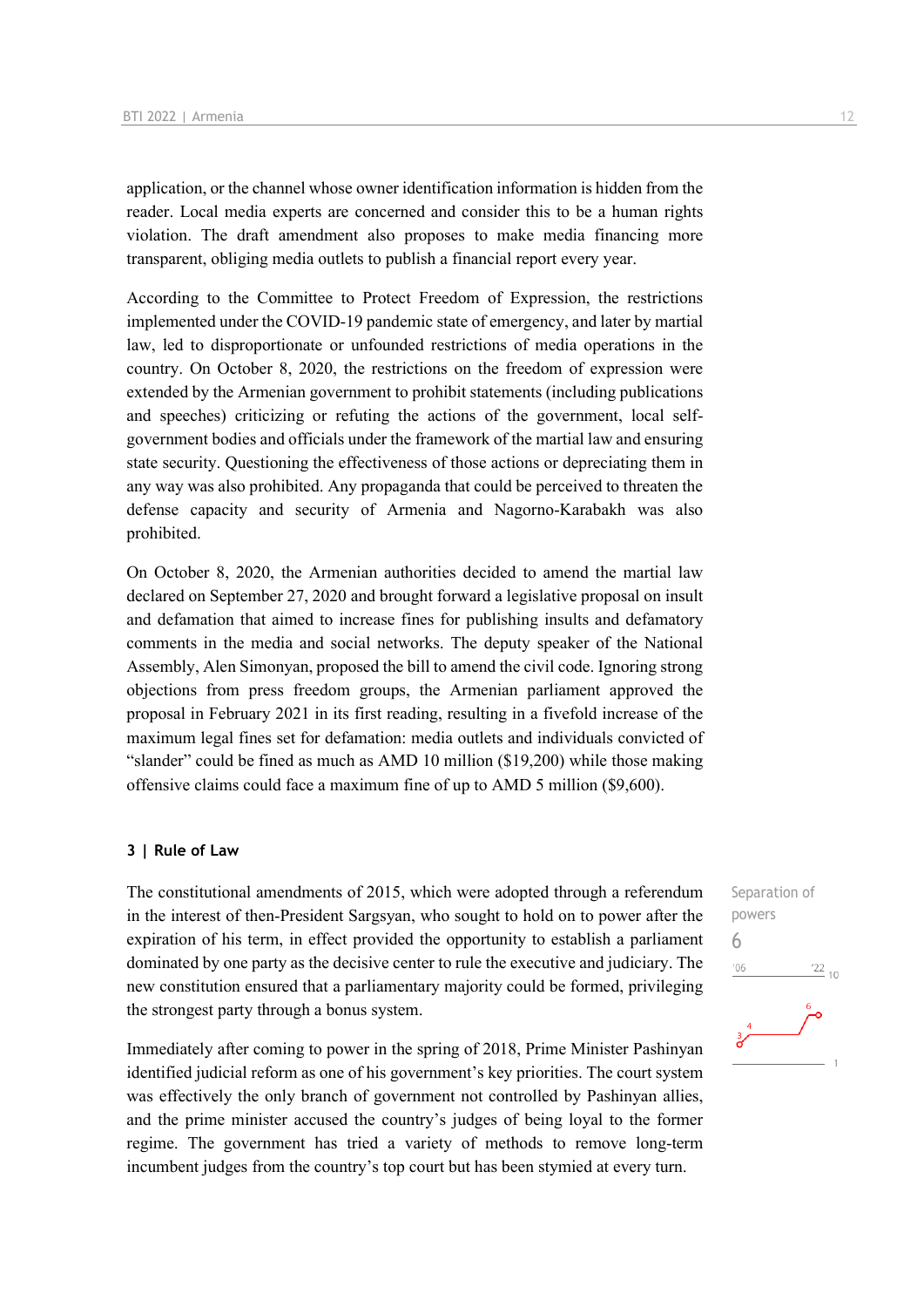In 2020, a working group was established to work toward a new constitution. A constitutional referendum is planned to be held in Armenia in the summer of 2021, as announced by Prime Minister Pashinyan. It was originally scheduled for April 5, 2020, but was postponed as a result of the COVID-19 pandemic.

The separation of the three powers (legislation, executive and judiciary) has become a separation of power along political party lines. The executive and legislature are dominated by the ruling government, while the judiciary – controlled by the opposition – does not enjoy public trust. In the wake of the war with Azerbaijan, however, the president's power has also lost public's trust. Hence, while checks and balances are not well regulated by the constitution, in practice they are even worse.

In Armenia, the constitution provides for an independent judiciary. However, lack of judicial accountability and independence has proven to be a hindrance to democratic and economic development and was one of the main reasons behind the revolution of April 2018. Judicial reform is not unfolding in the way it was expected to by the public.

There is a general consensus that the courts are still somehow devoted to the previous political regime, and that they suffer as much from lack of independence as from ongoing petty corruption. According to the U.S. Department of State Human Rights Report 2019, although citizens in Armenia have access to courts to file lawsuits seeking damages for alleged human rights violations, the courts are widely perceived as corrupt.

Citizens also have the opportunity to challenge the constitutionality of laws and legal acts that have violated their fundamental rights and freedoms in the Constitutional Court. According to lawyers, lower courts have not adhered to precedents set by the Court of Cassation, the European Convention on Human Rights (ECHR), and the Constitutional Court.

The year 2020 saw signs of an intensified polarization of the political fights for judicial reform and reform of the court system. In May 2020, parliament approved constitutional changes which would have allowed the immediate dismissal of three of the nine members of the country's Constitutional Court. The amendments drafted by the ruling My Step bloc also required the court to elect a new chairman. However, the amendments would mean that Hrayr Tovmasyan, the court's then-chairman, who had been at loggerheads with the government throughout 2019, would not necessarily have had to resign from the court altogether.

Tovmasyan and six other judges had been under strong government pressure to step down, with Prime Minister Nikol Pashinyan accusing them of maintaining close ties to the country's former government and impeding judicial reforms. Tovmasyan and opposition figures dismissed these claims, claiming that Pashinyan were simply seeking to gain control over the Constitutional Court. Parliament called for Hrayr Independent judiciary 5 $^{\prime}06$  $\frac{22}{10}$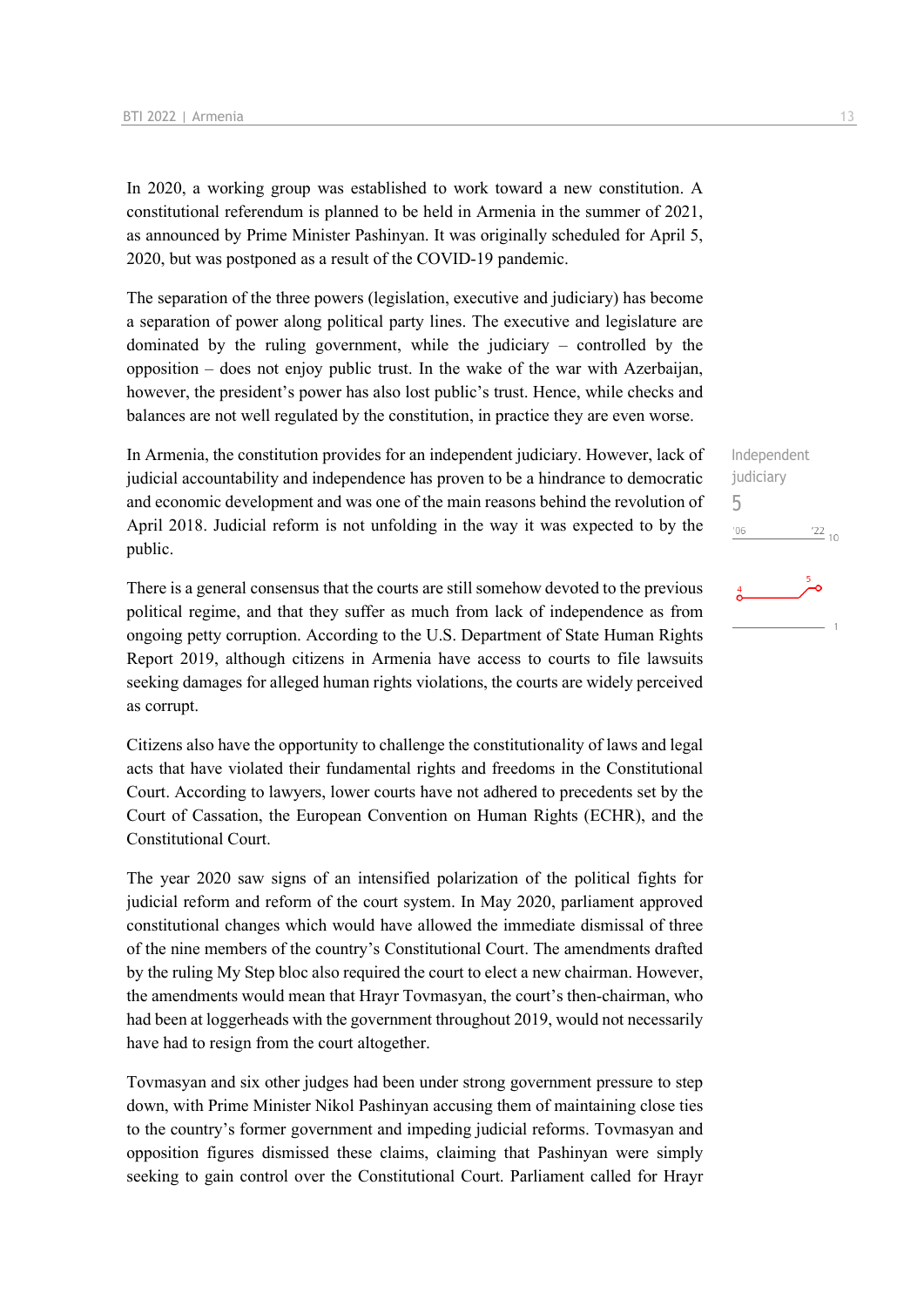Tovmasyan to voluntarily step down, then law-enforcement agencies opened criminal cases against him. Parliament elected a new judge, Pashinyan ally Vahe Grigoryan, to the court, and tried to install him as chairman in a technical maneuver which was criticized by the Council of Europe's Venice Commission. As a result, the government finally backed down.

Finally, on June 22, 2020, parliament held an emergency session to pass a bill removing three judges who had served more than 12 years, without a referendum. The same bill demoted Tovmasyan but kept him on the court. The three judges appealed to the European Court of Human Rights, but that court has not yet issued a ruling.

After the May 2018 Velvet Revolution, the new government opened numerous investigations that revealed systemic corruption encompassing most areas of public and private life. Criminal cases followed, which targeted corruption by former government officials and their relatives, parliamentarians, and in a few instances, by members of the judiciary and their relatives, with cases ranging from a few thousand to millions of dollars. Many of those cases are still ongoing, with additional cases being reported regularly. The government also launched such cases against a number of current government officials. Although in most cases defendants pointed to the allegedly political nature of their prosecution, some of them voluntarily returned illicit money.

In June 2020, Yerevan's Court of General Jurisdiction sustained a motion, filed by the National Security Service (NSS), to arrest Prosperous Armenia party leader Gagik Tsarukyan on vote-buying and bribery charges related to former elections. Tsarukyan has been charged for bribing voters, receiving bribes, violating the ban on charity during elections and obstructing the exercise of the voter's free will. According to the NSS, the violation was revealed during the investigation of another criminal case. On June 16, 2020, Armenia's parliament decided to deprive Gagik Tsarukyan of his parliamentary immunity.

Amnesty International highlighted that former President Robert Kocharyan was arrested many times after being charged in 2018 with "overthrowing the constitutional order" and accepting bribes. The prosecution argued that the former president had been responsible for the violent dispersal of the March 2008 protests against the obviously fraudulent elections, resulting in ten deaths. Kocharyan denounced the charges as unfounded and politically motivated, and in turn accused the government of exerting undue pressure on the judiciary. The court released Kocharyan on bail and the process is still ongoing. Other former high-level government officials have also faced prosecution in connection with the violent dispersal of the March 2008 protests and other alleged instances of abuses of power; proceedings are still ongoing in these cases too.

Prosecution of office abuse 6 $^{\prime}06$  $\frac{22}{10}$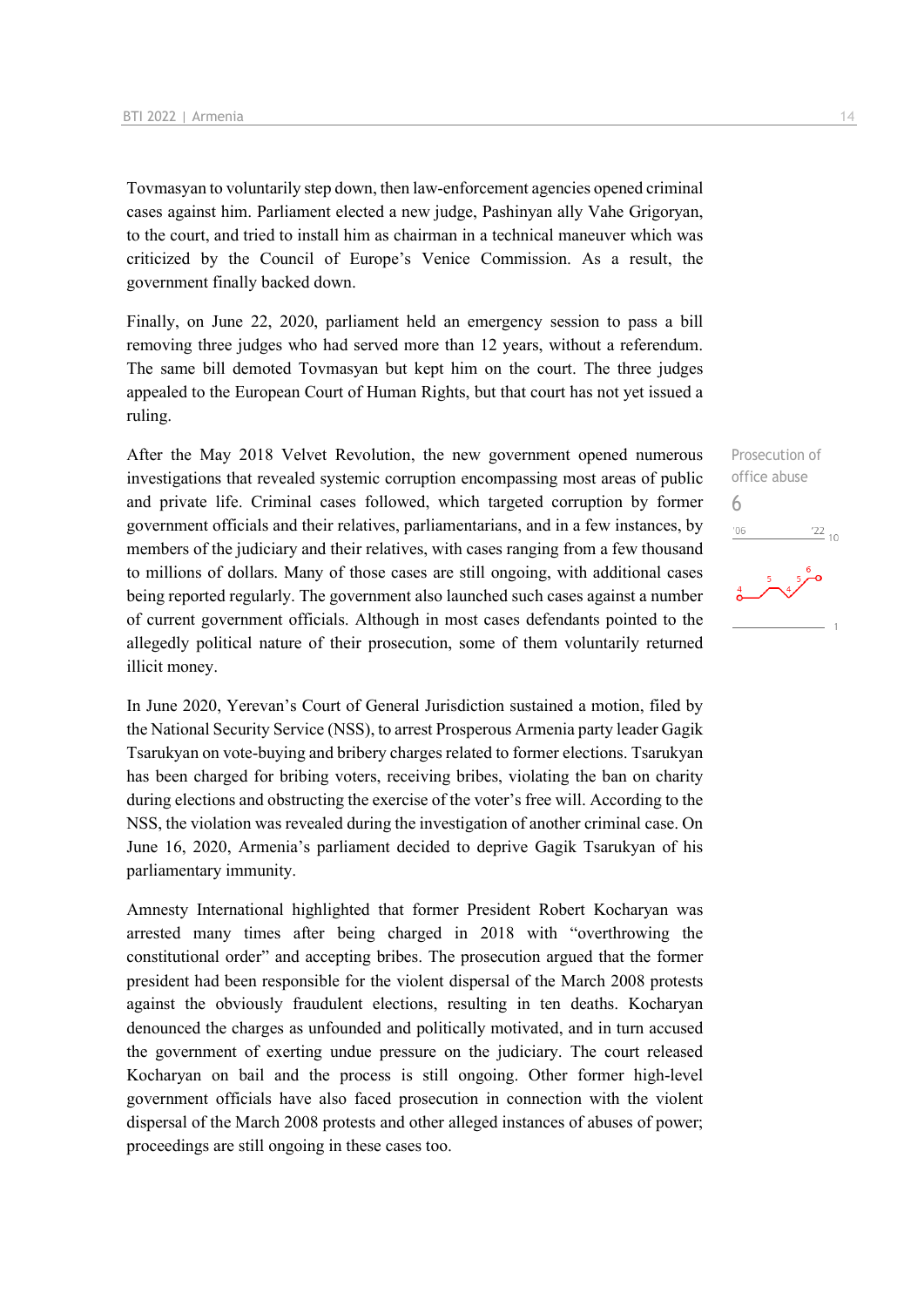Having secured a parliamentary majority, the government embarked on an ambitious reform agenda, including tackling corruption and reforming the economic and justice sectors. However, investigations into past violence and excessive use of force by law enforcement remain limited. There has thus been little impact on levels of violence and discrimination based on sexual orientation and gender identity, discrimination against and segregation of people with disabilities, and domestic violence.

The constitution guarantees equal rights to women and men. After some lapses, the government recently drafted the updated Gender Equality Strategy 2019 – 2023 which articulates its priorities and policies to make progress in gender equality in a diverse range of sectors. However, violence against women still exists, with 8% of women in Armenia experiencing physical or sexual violence from their partner. Many women do not report domestic violence, so the actual incidence may be much higher. The government introduced domestic violence legislation, but it requires further amendments to meet international standards for access to justice and support services for women. In most cases, the authorities do not protect women and child survivors of domestic violence, jeopardizing their lives and well-being, as Human Rights Watch assessed the situation in 2020.

Lesbian, gay, bisexual, and transgender people frequently face harassment, discrimination and violence. The criminal code does not recognize homophobia and transphobia as aggravating criminal circumstances. Discussions around the ratification of the Istanbul Convention descended into hateful and derogatory statements being made by some officials that were directed against the LGBTQ+ community, suggesting that the convention had a hidden agenda of legitimizing same-sex marriage.

Local organizations that monitor the Human Rights situation in the country express concerns that investigations of alleged use of violence or torture by staff members of law-enforcement agencies still remain ineffective. Even if the acts of violence against individuals have been registered, criminal cases are often suspended on weak grounds.

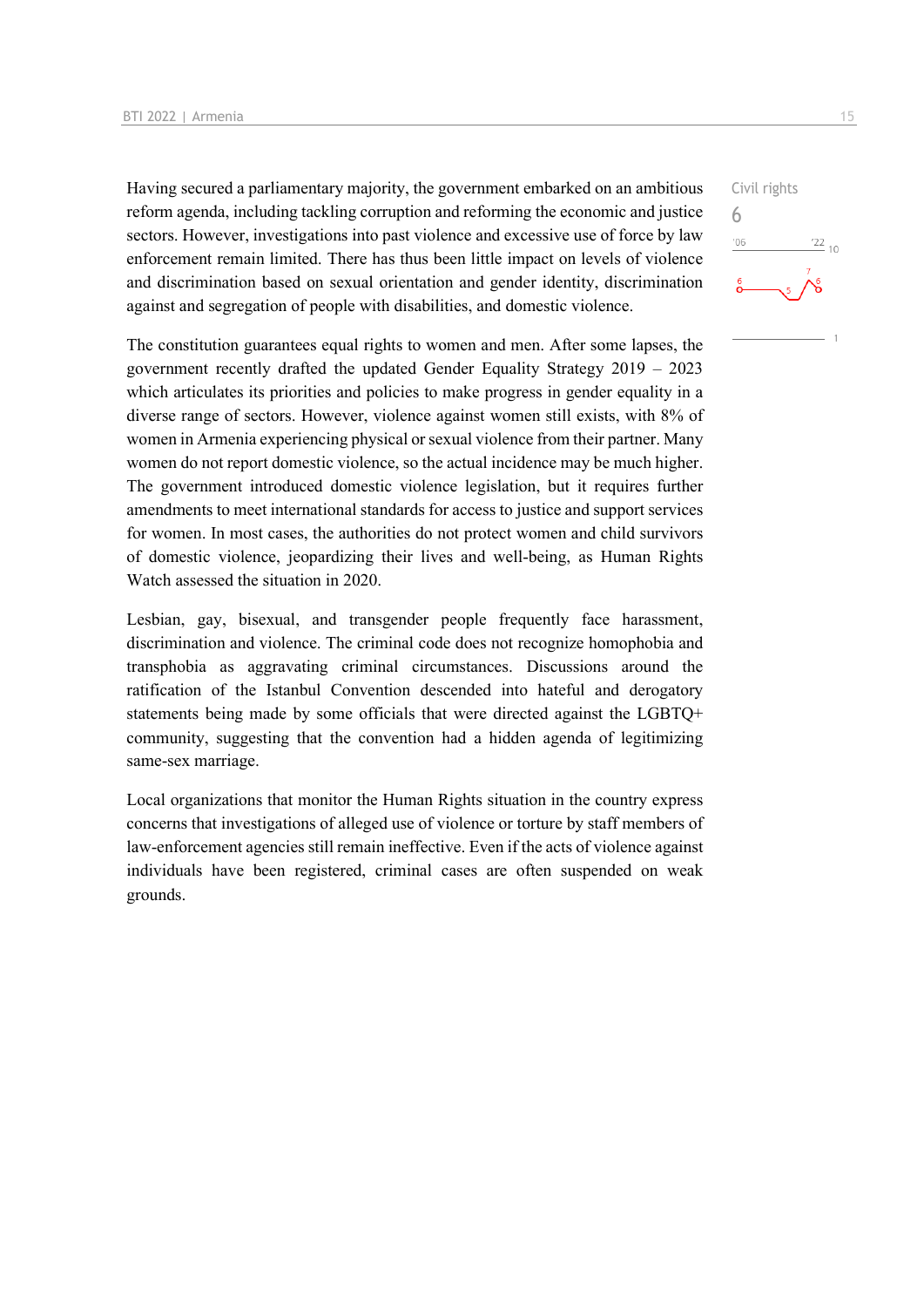#### **4 | Stability of Democratic Institutions**

Prime Minister Pashinyan, in his speech at the Parliamentary Assembly of the Council of Europe in 2019, stated that the development of democratic institutions, the establishment of an independent judiciary and the strengthening of anti-corruption agencies are the main areas in which Armenia needed support from the Council of Europe. The 2019 - 2023 Strategy for Judicial and Legal Reforms recommended that parliament needed to become more of a multiparty legislative body. However, little progress has been achieved in this respect.

Armenia's political system has not been decentralized as announced, hence local governments are still very limited in their autonomy. The centralized structure of governance in Armenia, plus limited local revenues, leave the country's provinces and municipalities dependent on budget allocations from the central government. A Community of Practicing Public Integrity and Ethics in Local Governance in Armenia was established in 2020 which acts as a coordinating body for the localization of national anti-corruption policies and their implementation by local authorities in Armenia.

Several experts point out that Armenia's constitution does not guarantee the stability of democratic institutions, and it does not provide for mechanisms for checks-andbalances, and that the situation on the ground is even worse.

Prior to the Velvet Revolution in spring 2018, the hybrid regime existing in Armenia was rhetorically committed to democratic institutions, while in practice singlehandedly controlling all those institutions. The revolution swept out this regime and installed a new parliament (and subsequently a new government) through free and fair elections held in December 2018. The success of the revolution set a crucial precedent in Armenia: for the first time in many years there was the widespread perception that power belongs to the people.

However, in the wake of the defeat in the war on Nagorno-Karabakh, Armenian politics once again became deeply polarized. The deep divide between political blocs, which had been temporarily superseded by the broad-based revolutionary mood in the country, has given rise to intolerance that transforms the public discourse from a constructive arena for deliberations on political solutions of urgent problems into a rhetorical fistfight. Parliamentary elections are scheduled for mid-2021. Commitment to – and hence stability of – democracy, notably by major parts of the opposition, is at stake.

Performance of democratic institutions 6  $\frac{22}{10}$  $06'$ 

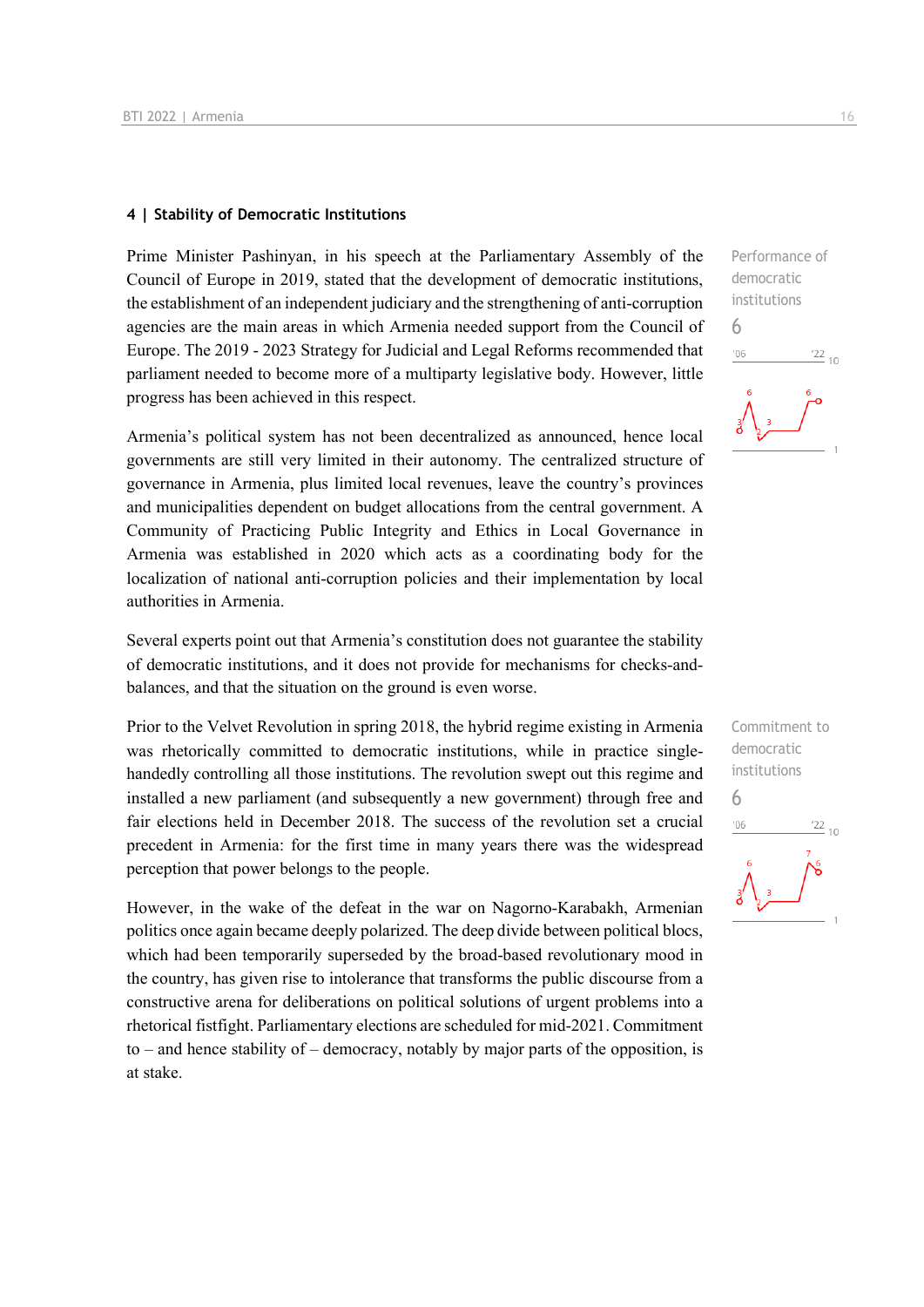#### **5 | Political and Social Integration**

Political parties in Armenia remain a one-person show constructed around a single figure, based on their particular interests. Policies and ideology do not play any tangible role. The political parties in Armenia are not socially rooted, with few exceptions, and are not organizationally sound. Clientelism remains rampant, with all its negative consequences. The number of political parties in the country is growing, but many fake parties can be observed, serving only the narrow interest of individual political figures.

Parties rarely feature women candidates in their campaigns; women only occasionally campaign on their own and rarely appear as speakers in rallies. Some women candidates have been a target of disparaging rhetoric because of their gender.

An amended Law on Political Parties came into force in January 2021. According to its authors, the main goal of the changes was to have a healthier political environment and to create a system in which parties are more accountable and transparent as well as less unprincipled and egocentric. The adoption of the package is planned to institutionalize political parties and cultivate a multiparty system to encourage ideological pluralism. The package also planned to enhance transparency of party financing, increase accountability, improve tools for public control over party funds and reduce corruption.

However, there is little evidence of the impact of the reforms. Although the last parliamentary elections in 2018 were free, fair and competitive, competition was still between individuals rather than political programs. The election campaign was marked by a lack of ideological content and a poverty of political culture.

The coalition parties of the previous hybrid regime, the RPA and ARFD, both failed to win seats in parliament. Apart from Pashinyan's My Step Alliance, which gained an overwhelming majority, two other parties, Prosperous Armenia – widely believed to be masterminded by former President Kocharyan – and Bright Armenia are in parliament. However, once again, in the runup to the early parliamentary elections, scheduled for June 2021, major realignments have taken place.

Traditionally, Armenian political parties have been personalistic and clientelistic in nature and have lacked policy platforms. This has led to a decline in public trust, resulting in the emergence of vibrant civic activist groups that ultimately engineered the revolution of 2018.

| Party system<br>5 |    |                 |
|-------------------|----|-----------------|
| '06               |    | $\frac{22}{10}$ |
| 6                 | ,5 |                 |
|                   |    |                 |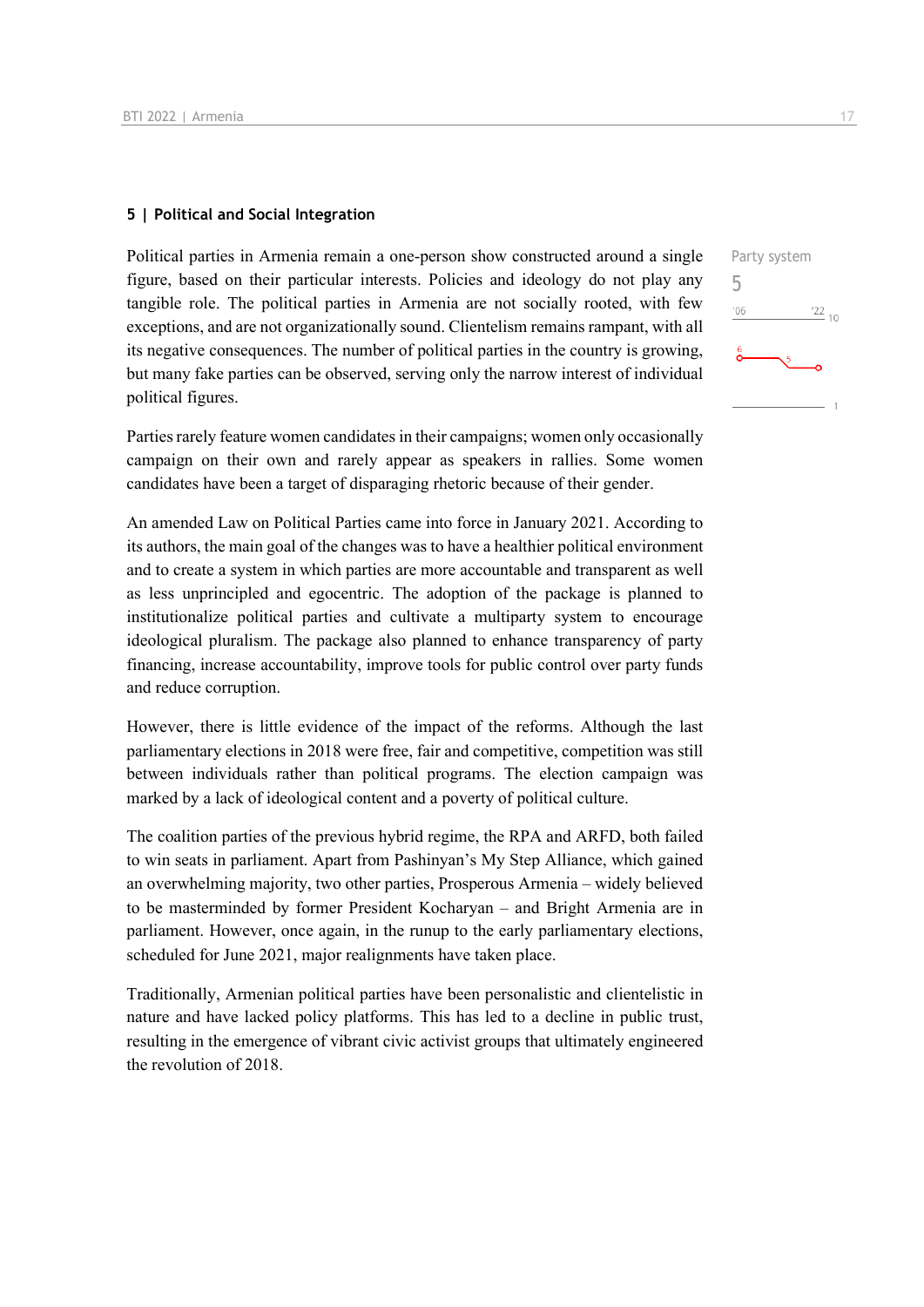According to the Ministry of Justice, Armenia had more than 4,000 registered public organizations at the end of 2020. Yet the European Union estimated that only 15% to 20% of them were truly active.

Financial sustainability remains one of the biggest challenges for many organizations, and only a few have regular sources of income other than from foreign donors. A standardized financial reporting form for NGOs was introduced by the State Revenue Committee in March 2019.

In general, the civic sector's involvement in government discussions and decisions has increased compared to previous years. However, their impact still remains very limited. Moreover, in the wake of the 2020 war, the once predominantly liberal segment of society has now been supplemented with nationalistic and chauvinistic civil initiatives, as well as politically motivated NGOs and anti-democratic actors.

In spite of the COVID-19 pandemic restrictions in August 2020, environmental protests against plans to restart construction on the Amulsar gold mine turned into a confrontation between the police and protesters after security officials barred protestors from demonstrating in a public park surrounding parliament. Human Rights Watch pointed to the police having briefly detained six protesters on misdemeanor disobedience charges. Related protests continued near the town of Jermuk, where local residents and environmental activists blocked the roads to the mine, opposing its construction on environmental and economic grounds. The opening of Amulsar mine is still pending.

In 2019, a poll conducted by the International Republican Institute found a strong popular mandate for the new government to press on with reforms. More than 60% of respondents wanted the government to undertake both political and economic reforms quickly rather than gradually, 72% of respondents expressed a favorable attitude toward the performance of the Office of the Prime Minister, and 60% of respondents thought that the country was heading in the right direction.

Another nationwide poll in Armenia in 2020 by the International Republican Institute's Center for Insights in Survey Research found still strong support for Prime Minister Nikol Pashinyan and for his government's management of the COVID-19 pandemic. According to this survey, 84% of Armenians had either a "very" (72%) or "somewhat" (12%) favorable opinion of the prime minister. Furthermore, a majority of respondents supported the government's management of the COVID-19 pandemic, with 48% "very" and 23% "somewhat" satisfied with the response. When asked how state institutions had handled the pandemic to date, respondents expressed improved opinions of the police (65%), the Ministry of Health (64%) and the Prime Minister's Office (58%).

After the war with Azerbaijan, however, the public attitude toward the government and of Pashinyan personally and hence their legitimacy rapidly deteriorated.





 $n/a$   $n/a$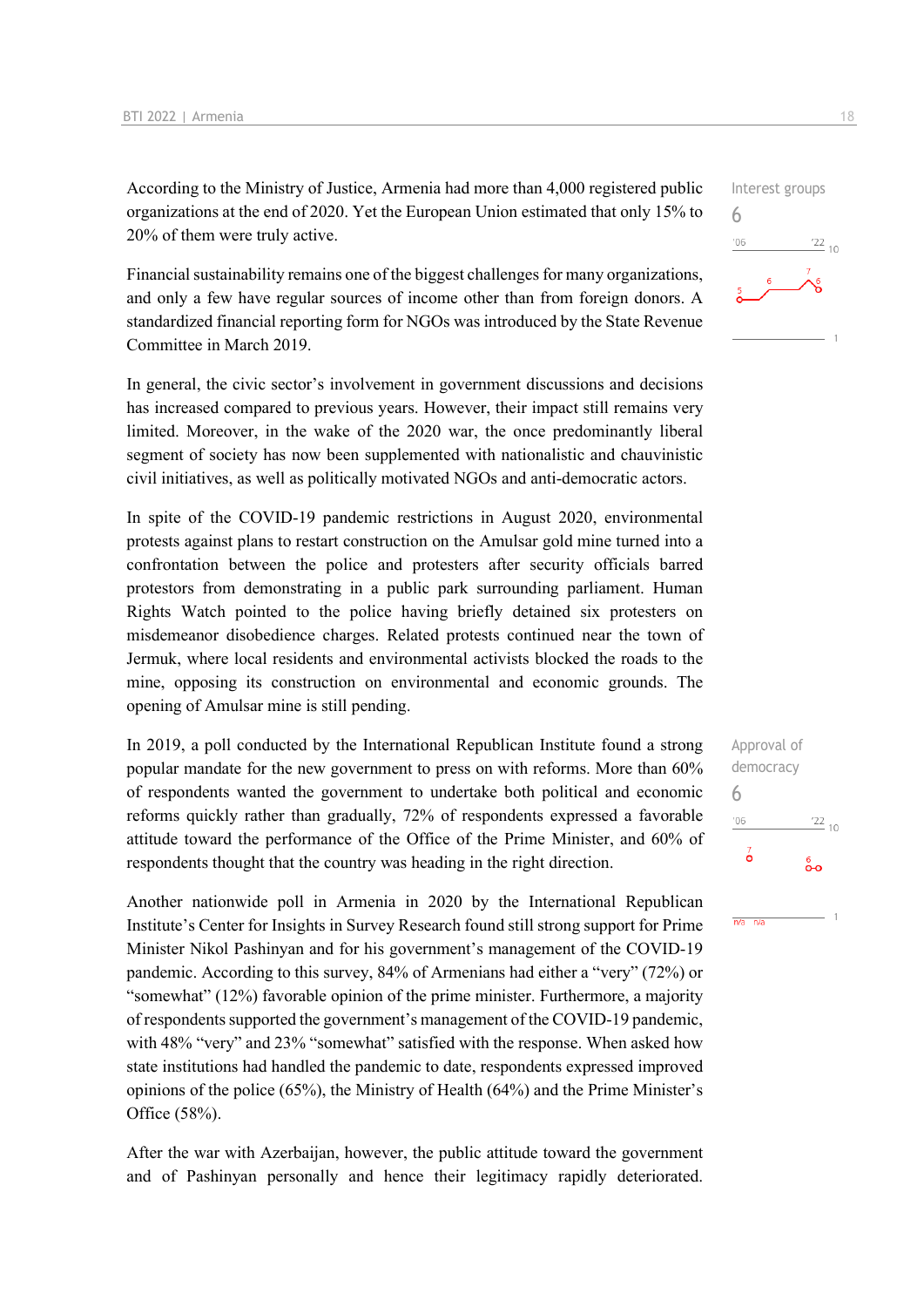Likewise, approval for Western liberal democratic norms also decreased. It is therefore questionable as to whether the findings of the Caucasus Barometer 2019 still hold, which found that for 63% of the population, democracy is preferable to any other kind of government (with only 14% agreeing that in some circumstances, a nondemocratic government can be preferable).

Many Armenians feel abandoned and accuse primarily the West of political inertia (in spite of the fact that Russia came to the rescue in the war with Azerbaijan only very late and at a high cost of lost lives and territory). In public opinion, international organizations like the United Nations and the European Union did nothing to prevent the suffering of the civilian population in Nagorno-Karabakh.

Generally, most social capital remains "locked" within family and close social groups. In light of this, there has been a relatively low level of interaction between various members and groups of society that would improve the democratic processes in the country. This was briefly – and decidedly – overcome during the Velvet Revolution. There are still some NGO coalitions working for the protection and promotion of human rights, whose impact has been limited so far.

What could be observed during the war on Nagorno-Karabakh and thereafter, was various volunteer initiatives to collect necessary items to send to the soldiers in Nagorno-Karabakh. However, after the defeat in the war, forms of xenophobia, social intolerance, as well as loss of trust in the society, have again become more pronounced in the extremely volatile environment.

### II. Economic Transformation

#### **6 | Level of Socioeconomic Development**

The economic challenges for Armenia are numerous and hard to overcome. They include low agricultural yields, dependence on Russia for exports and remittances, rising inflation, and high oil prices. Other significant challenges include Armenia's geographic isolation (including two major borders currently closed), lack of infrastructure, a highly dollarized economy, and the consequences of the war in Nagorno-Karabakh.

The indices for Armenia show modest results: the 2019 Human Development Index (HDI) score was 0.776, placing it in the high human development category (and a slight improvement from 0.755 in 2017). The Gini Index in 2018 measured 34.4 and the 2019 UNDP Gender Inequality Index 0.245. The unemployment rate in Armenia in 2020 was estimated to be 16.6%. 9.8% of the population (World Bank 2019) live on less than \$3.20 a day. This was before the pandemic, which is expected to exacerbate the situation.

The country ranked 55 out of 160 countries in the UNDP's Gender Inequality Index with a value of 0.262 in 2017. Although gender equality rates have been improving in recent years, the pace may not be fast enough.

#### Question Score

Social capital

 $\frac{22}{10}$ 

6

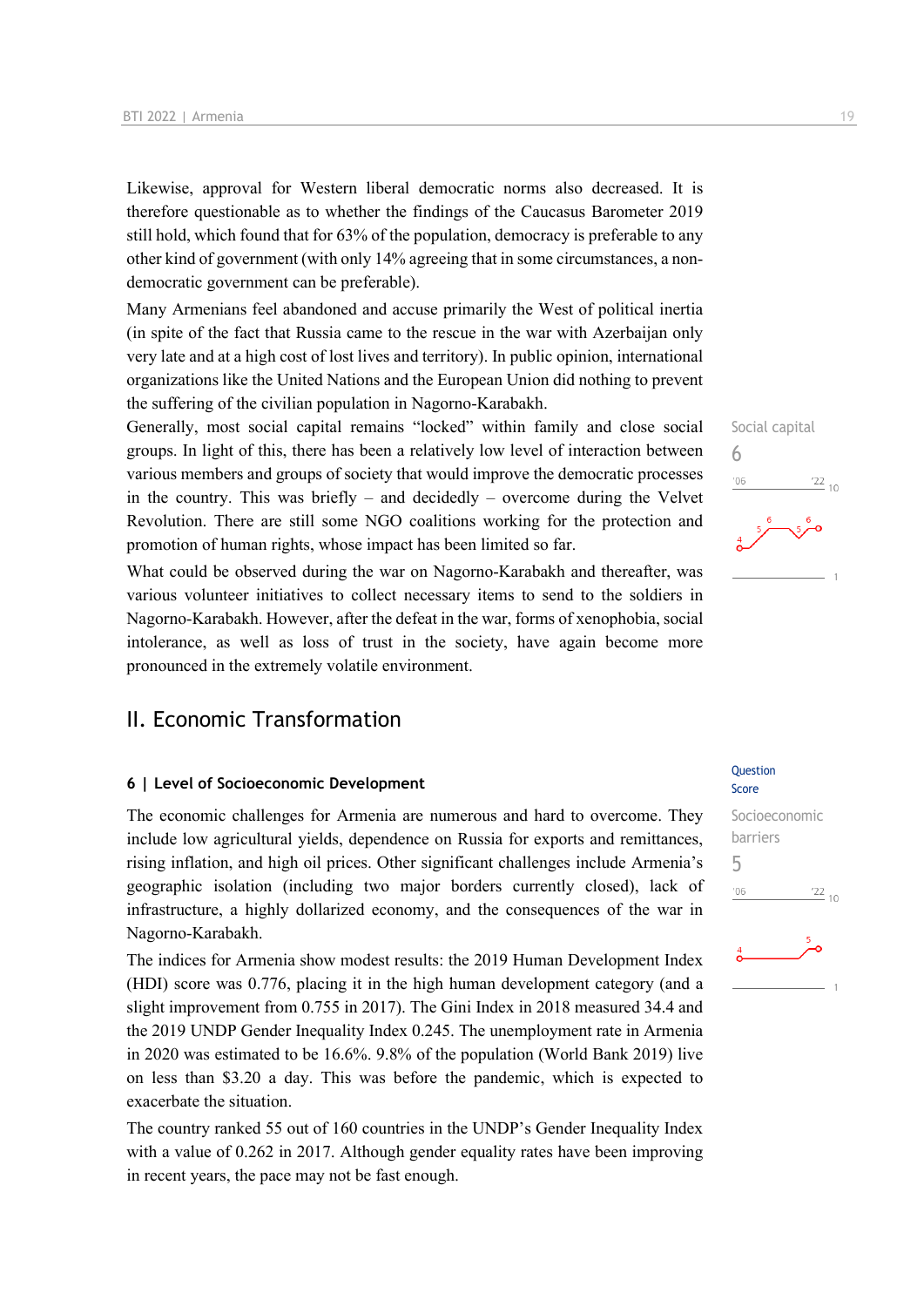In response to the COVID-19 pandemic in March 2020, tight restrictions were introduced, and a full lockdown was imposed in April 2020. Infection and fatality rates have remained among the highest in Europe and the Central Asian region. Following robust growth in the past three years, which had continued in the first two months of 2020, economic growth has turned negative since March due to the restrictions imposed as the pandemic spread. The government launched 25 economic and social measures to mitigate the negative effects of the pandemic at an estimated cost of roughly 2.3% of GDP according to the World Bank.

| <b>Economic indicators</b> |          | 2017     | 2018     | 2019     | 2020     |
|----------------------------|----------|----------|----------|----------|----------|
| GDP                        | S M      | 11527.5  | 12457.9  | 13672.8  | 12645.5  |
| GDP growth                 | $\%$     | 7.5      | 5.2      | 7.6      | $-7.6$   |
| Inflation (CPI)            | $\%$     | 1.0      | 2.5      | 1.4      | 1.2      |
| Unemployment               | $\%$     | 17.7     | 19.0     | 18.8     | 20.2     |
| Foreign direct investment  | % of GDP | 2.2      | 2.1      | 0.7      |          |
| Export growth              | $\%$     | 19.3     | 5.0      | 16.0     | $-31.4$  |
| Import growth              | $\%$     | 24.6     | 13.3     | 12.0     | $-32.1$  |
| Current account balance    | S M      | $-173.9$ | $-860.0$ | $-987.5$ | $-394.2$ |
| Public debt                | % of GDP | 53.7     | 51.2     | 50.1     | 63.5     |
| External debt              | S M      | 10228.3  | 10725.7  | 11884.5  | 13093.9  |
| Total debt service         | \$M      | 1433.6   | 1667.2   | 2072.4   | 1472.1   |
| Net lending/borrowing      | % of GDP | $-4.1$   | $-1.8$   | $-0.5$   |          |
| Tax revenue                | % of GDP | 20.8     | 20.9     | 22.2     |          |
| Government consumption     | % of GDP | 12.3     | 11.5     | 12.5     | 16.0     |
| Public education spending  | % of GDP | 2.7      | 2.3      | 2.6      | 2.7      |
| Public health spending     | % of GDP | 1.4      | 1.2      |          |          |
| R&D expenditure            | % of GDP | 0.2      | 0.2      |          |          |
| Military expenditure       | % of GDP | 3.8      | 4.1      | 4.8      | 4.9      |

Sources (as of December 2021): The World Bank, World Development Indicators | International Monetary Fund (IMF), World Economic Outlook | Stockholm International Peace Research Institute (SIPRI), Military Expenditure Database.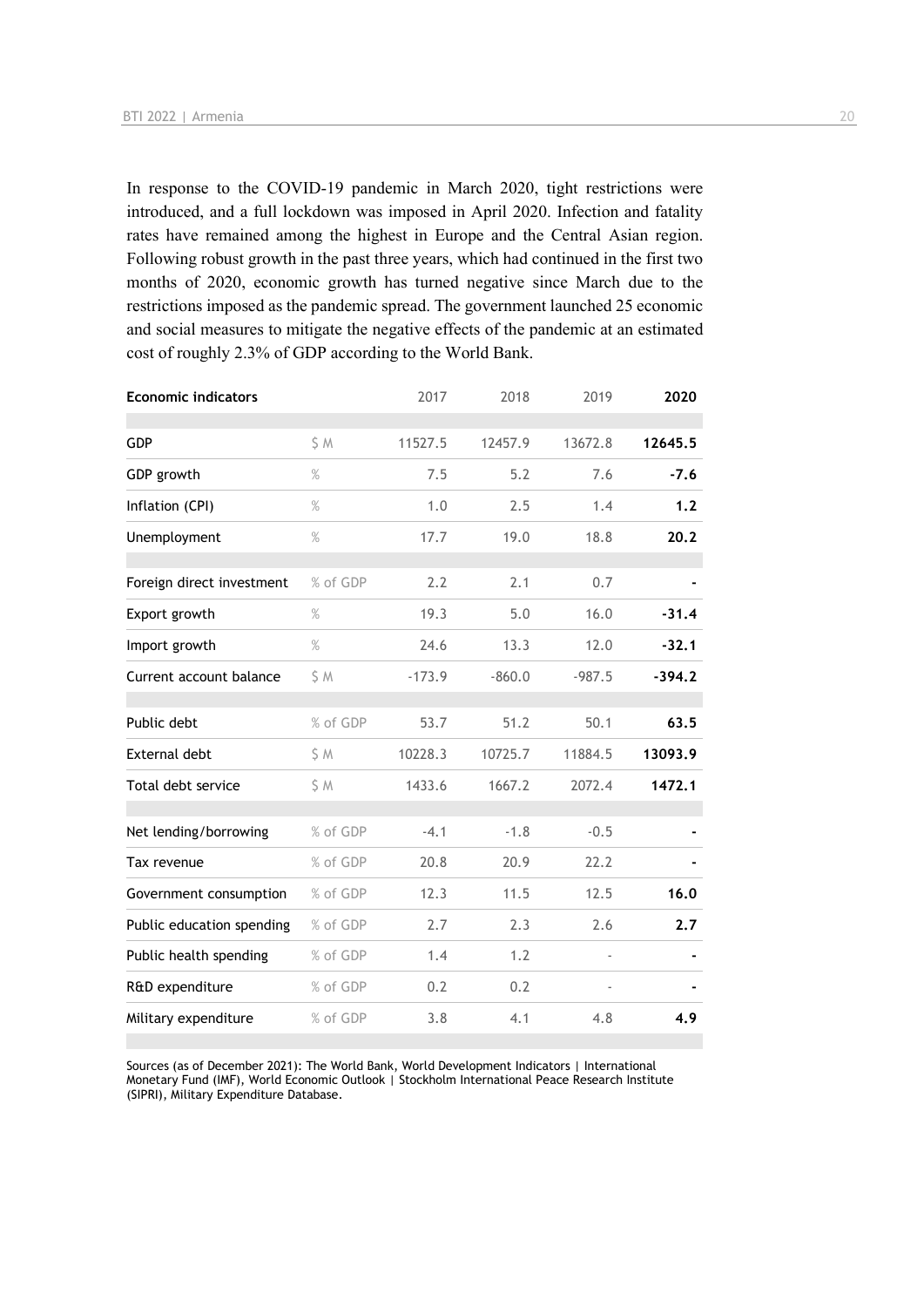#### **7 | Organization of the Market and Competition**

Armenia has made great progress toward the liberalization of its economy. According to the World Bank, Armenia ranks first among the CIS countries in terms of FDI appeal. The government has recently introduced conditions and laws favorable to foreign investment and, because of its economic dynamism, it has earned the nickname "The Caucasian Tiger." These measures include free economic zones for high-tech industries that provide companies with preferential treatment on corporate profit tax, VAT, property tax, and customs duties (UNCTAD). The country does not impose restrictions on foreign control and rights to private ownership and establishment, and business registration procedures are fast. FDI is also promoted through the EU-Armenia Comprehensive and Enhanced Partnership Agreement. However, the country remains strongly dependent on the economic health of the Russian and EU economies for FDI. It has a small domestic market and corruption is still widespread. The World Bank's 2020 Doing Business report places Armenia 47 out of 190 countries, down six positions from the previous year.

In order to improve the investment environment, and notably facilitate FDI, many laws have been passed: the laws on equal treatment for foreigners, no limitation on foreign ownership, freedom to repatriate profits, limited state intervention and deregulation have already been implemented.

After the 2018 revolution, the Pashinyan government began a process of reducing the shadow economy and transferring labor to the legal field by changing the progressive income tax into a flat tax of 23% for all. According to the government, this low flat tax will invite people to officially register. The IMF estimated Armenia's informal (shadow) economy to be 36% of its overall GDP.

Lucrative sectors of the Armenian economy, such as fuel, wheat and sugar imports, have been dominated by de facto monopolies. The country's competition authority, the State Commission for the Protection of Economic Competition, has been criticized for its inability to remove barriers to economic competition.

In 2018, after the change in power, the government vowed to do away with monopolies. Some monopolistic barriers were in fact removed, which resulted in a slight diversification of imports of sugar and bananas. Other sectors, such as the fuel and petroleum market, dominated by three or four large corporations, proved harder to diversify because of the infrastructural advantages these businesses had accumulated.

According to the World Economic Forum's Global Competitiveness Report 2019, Armenia held its position in the overall ranking at 69 of 141 countries.

6

 $06'$ 

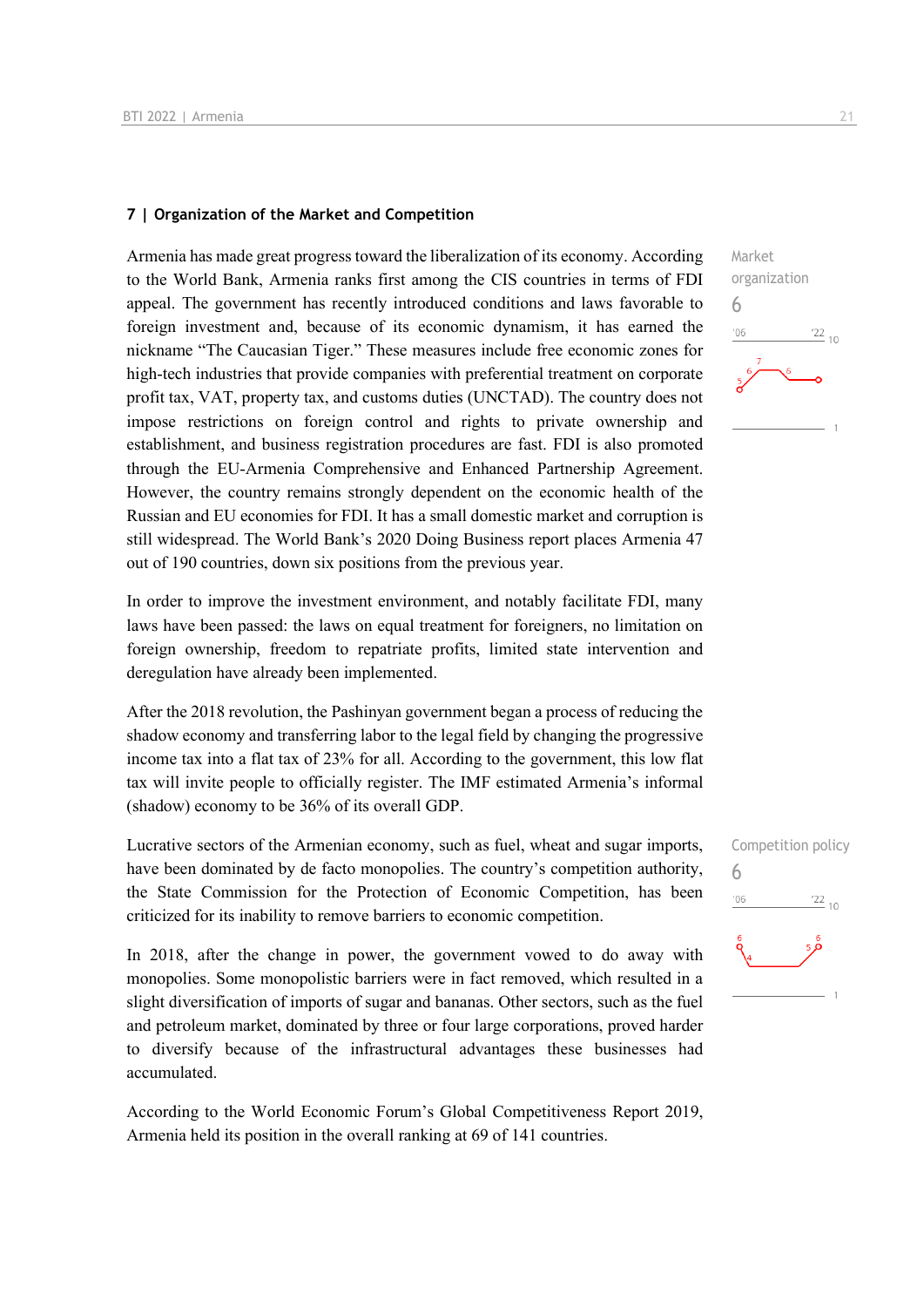In the World Bank's Doing Business Report of 2020, Armenia is ranked 47 of 190 countries, also by and large unchanged. According to the report, Armenia, among others, strengthened minority investor protection, increased shareholders' rights and role in major corporate decisions, and clarified ownership and control structures.

Armenia follows an open and liberal policy in regard to foreign trade. It has been a WTO member since 2003. In 2019, Armenia's simple average most-favored nation (MFN) applied total tariff was 8.5%.

Armenia's trade is constrained by two closed borders and limited trade with Iran. Most of the country's trade goes through Georgia. In 2015, Armenia became a member of the Eurasian Economic Union (EAEU) in which the Eurasian Economic Commission is responsible for a common trade policy, including tariffs and technical regulations. Armenia does not have a common border with any EAEU countries, and goods must pass via Georgia to other EAEU countries, which leads to several complications. In 2017, Armenia signed a new agreement (CEPA) with the EU (in place of the previously negotiated association agreement), which regulates Armenia's trade with the EU.

Most imports are free of prohibitions or licensing requirements, except for some restrictions connected with health, security or environmental considerations. Some natural monopolies in gas, electricity and water sectors remain.

Armenia's main export commodities include copper ores, cigars, alcohol, and gold. Armenia mainly imports petroleum gases and oils, diamonds, medicaments and radio-telephony transmission tools. Armenia's main export partners are the European Union (28.7% of total exports), Russia (26.9%), Switzerland (14.1%) and Iraq (6.3%). The Russian Federation is the main import partner (26.2%), followed by the EU (22.6%), China (13.8%) and Iran (5.6%).

Armenia has a well-developed two-tier banking system which has been stable over the last 20 years. Most banks apply best practices to corporate governance and there is a high level of transparency in reporting, as per International Financial Reporting Standards (IFRS). Armenia's banks are pursuing an aggressive digitalization strategy, updating their processes both internally and externally. These moves are expected to lower costs of running businesses and increase sales.

The Armenian banking industry reacted to the pandemic in several ways. Banks reviewed the terms of existing loans. Initially, deposits also decreased. In general, it was expected that banks would face problems, but at the beginning of 2021 none have materialized, which is also partly due to the Armenian government measures taken via banks, thus keeping the sector active. Other important actions include the encouragement of digital financial activities, to reduce the physical presence of clients in bank branches, as well as additional social distance measures.

Liberalization of foreign trade 8  $\frac{22}{10}$  $^{\prime}$ O $\epsilon$ 

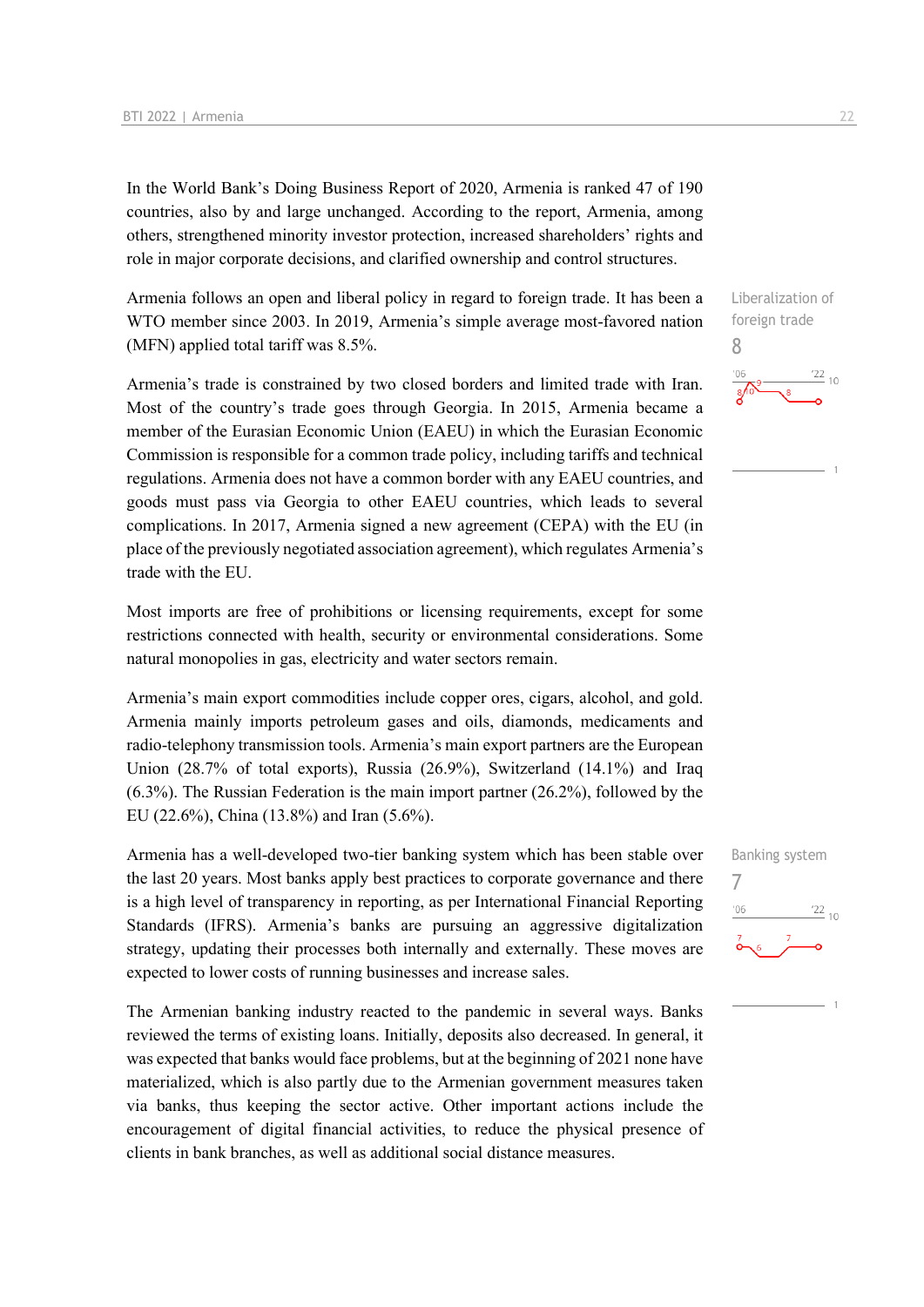According to the 2020 Investment Climate Statement from the U.S. Department of State, "the [Armenian] banking sector is healthy, and indicators of financial soundness, including capital adequacy ratios and non-performing loan rates, have been broadly strong in recent years. Non-performing loans have fallen to below 10% of total loans."

#### **8 | Monetary and fiscal stability**

According to the IMF, monetary policy in 2020 has rightly been accommodative, supporting the economy and keeping the banking sector liquid. Inflation remains low, with the exchange rate relatively stable over the review period.

The Armenian central bank monitors market developments and adjusts its monetary policy stance, as necessary and independently, to preserve macroeconomic stability, while maintaining exchange rate flexibility to absorb shocks under its inflation targeting framework.

While the financial system has not shown signs of stress, supervisors are advised by the IMF to continue to identify vulnerabilities and risk factors in the banking system and stand ready to take relevant regulatory actions. In response to the pandemic, the board of the central bank cut the policy rate four times in 2020, by a cumulative 125 basis points to 4.25%, its lowest level since 2006.

Armenia's gross international reserves in 2020 decreased by 8.2% (compared with an increase of 26.1% in 2019), amounting to \$2.616 billion, according to the central bank. Of these, the lion's share (\$2.607 billion) is in foreign assets in hard currency, and Armenia's special drawing rights are calculated by the IMF to be \$9 million.

Armenia's budget deficit will be about AMD 300 billion in 2021. However, it may be less than projected, as Armenian Economy Minister Vahan Kerobyan declared. In the government budget of Armenia for 2021, the deficit is projected to be AMD 341 billion (5.3% of GDP). Economic growth is predicted to be 3.2% and inflation 4% ( $\pm$ 1.5%). The public debt is expected to fall to around 60% of GDP over the mediumterm.

Armenia's economic growth accelerated in the first half of 2019 as household consumer activity and the mining industries recovered.

Armenian fiscal policy has been hit hard by the military confrontation with Azerbaijan and a large second wave of the COVID-19 pandemic in 2020. These twin shocks have had a significant impact on the economy. Economic activity is projected to contract significantly in 2020, by more than 7%, ending the recent period of notable economic growth. The crises have led to a deterioration of Armenia's fiscal position,

Monetary stability 8  $\frac{22}{10}$ 

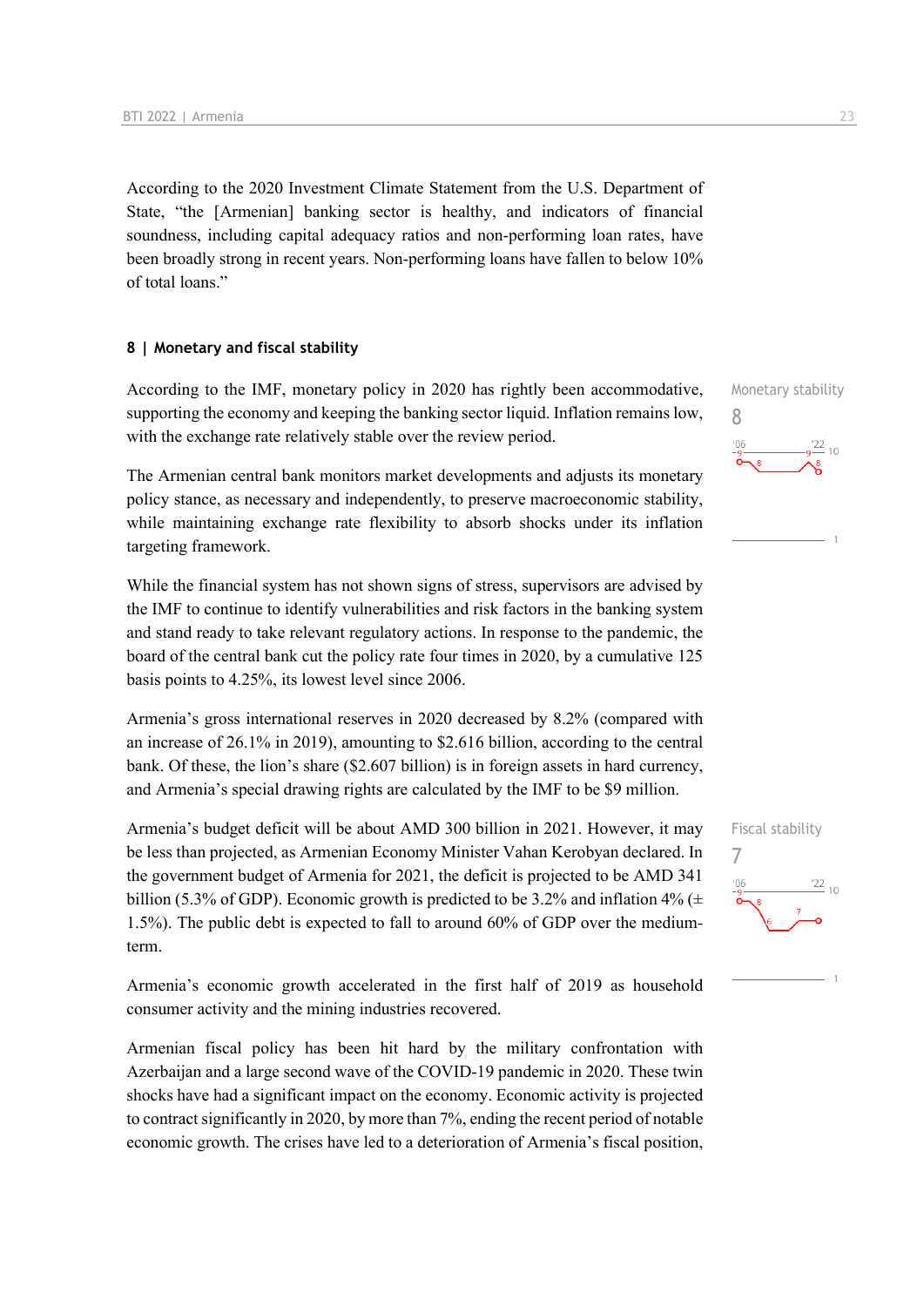and while there are currently no signs of stress in the financial sector, the full impact of the twin crises is still unfolding.

On April 29, 2020, the National Assembly of Armenia approved a revision of budget indicators that was prompted by the COVID-19 pandemic. The country registered the first infection on March 1, 2020, with the virus spreading rapidly thereafter, prompting a tightening of restrictions and eventually a full lockdown in April 2020.

The government launched several economic and social measures to mitigate the impact of the pandemic at an estimated cost of around 2.3% of GDP, pushing current public spending in the first seven months of 2020 up by 19%. Capital spending increased by 62%, but from a low base in 2019, and it remains below budgeted levels. Revenues fell by 6%, resulting in a deficit of around 1.7% of projected annual GDP in the year-to-July 2020.

The National Statistical Committee of Armenia calculates the total public debt of Armenia at the end of July 2020 to be \$7.9 billion, an increase of \$220 million within a month. At the same time, since the beginning of 2021, total public debt has grown by \$618 million. Armenia's consolidated fiscal balance recorded a deficit equal to 4.8% of its nominal GDP in September 2020, compared with a deficit equal to 3.5% in the previous quarter. The data reached an all-time high of 0.5% in June 2019 and a record low of -7.5% in December 2009. Total reserves including gold was reported at \$2.85 billion in 2019, a moderate increase from the previous \$2.26 billion for 2018 (www.ceicdata.com).

#### **9 | Private Property**

Armenian law adequately protects property rights, though officials do not always uphold them. Armenia holds a fairly high score of 55 in the most recent Property Rights Index (on par with Georgia and ahead of Mongolia and Azerbaijan). Economic diversification and simpler regulations have increased the ease of doing business in recent years, but a lack of transparency and persistent cronyism continue to create unfair advantages for those with ties to public officials.

Armenia raised property tax in 2020. Under the current system, properties in Armenia are taxed based on their land registry value, which is often much lower than the market price. The reform, which is being phased in from January 2021, scraps an exemption for low-value homes and introduces a progressive tax based on market value.

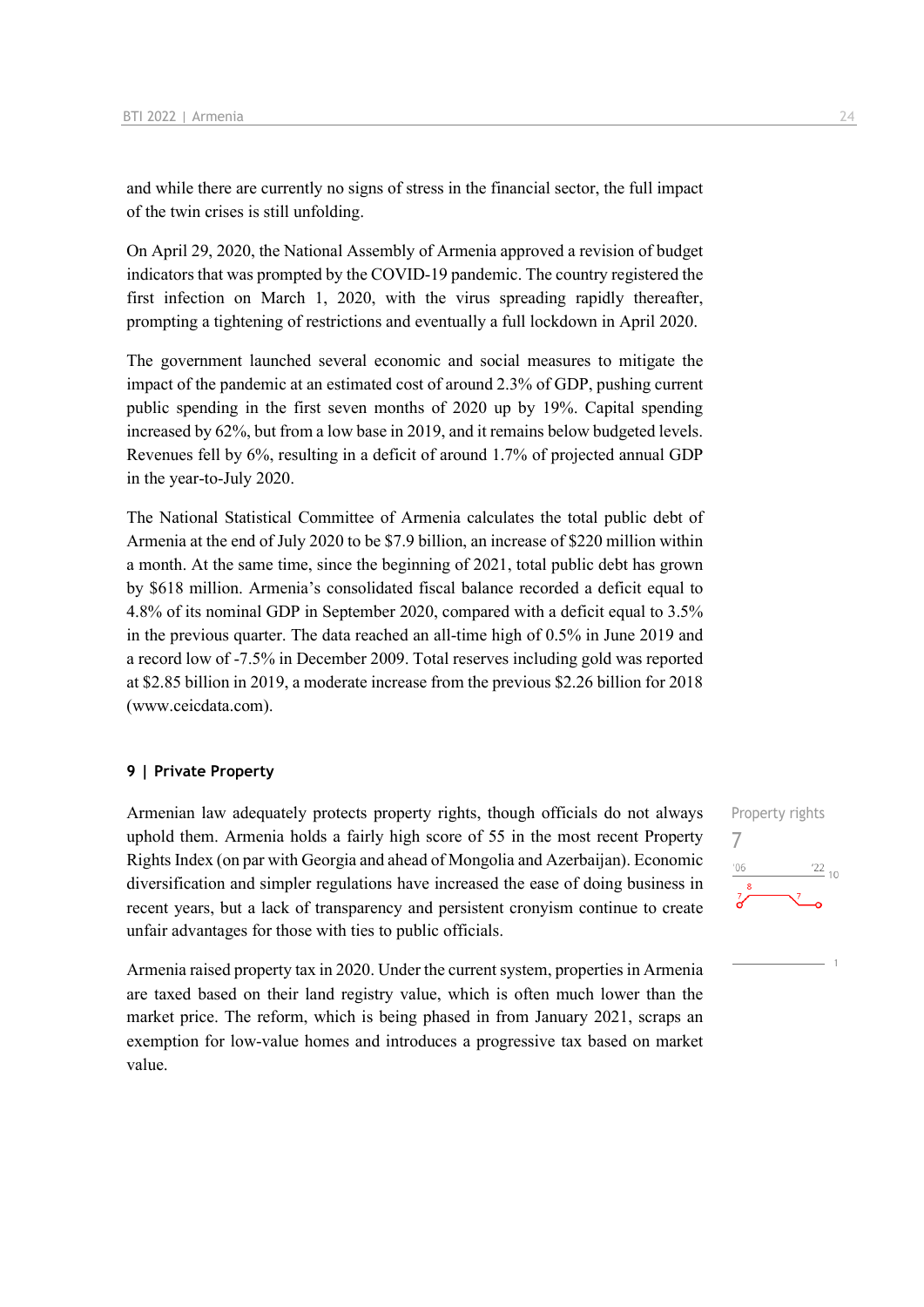Despite the lack of a comprehensive medium-term SME strategy, the institutional and regulatory framework for SME policy has further improved as the SME DNC (the SME agency) has extended the scope of services provided to SMEs, and a revised e-procurement system was introduced in 2018. There has also been a growing focus at the policy level on the importance of entrepreneurial human capital for national competitiveness, and the government's efforts in this area should be recognized and further supported.

One of the main changes brought by the new government was the Law on Confiscation of Illegal Property, which set out processes for confiscating property acquired through illegal channels or illegal means. Confiscation is conducted by a civil court, with a lower burden of proof than in criminal processes. The process is directed at the illegal property rather than at the owner, and a bona fide owner is only protected in limited cases. Before commencing business relationships, acquiring a property or structuring a business in Armenia, investors should carry out extended due diligence to ensure that the business or property will not be affected by the implications of this law. However, there is no court practice as yet and so the real impact will only be possible to evaluate in several years' time.

#### **10 | Welfare Regime**

Various schemes ensure pensions, which are obligatory for officially employed people. Pensions are also obligatory for unemployed, poor, ill or handicapped people, but they are low and are often insufficient to meet basic needs. Although the funding of pensions is the largest spending program in the state budget, and the government continuously increases the funds channeled to pensions, the size of pensions remains low, failing to perform its main function.

Public kindergartens and schools are free of charge. State universities have quotas for tuition fee waivers. Basic medical services – limited in scope – are covered by the state, while treatment of several medical conditions is either subsidized or free of charge in select hospitals.

Life expectancy at birth is 74.9 and public expenditure on health is 1.4% of GDP, which is roughly where it was at during the last period under review.

The social service delivery system for the elderly in the social protection sector has never been at a sufficient level, and the social services delivered to the elderly have been unevenly distributed in terms of geography. There is a low level of awareness among the elderly of their own rights and the presence of existing services. There is no mechanism to ensure that the elderly participate in decision-making at national and municipal levels. There are no "competitive" mechanisms for the state to outsource care and assistance services for the elderly to private entities.



| Social safety nets     |  |
|------------------------|--|
|                        |  |
| '06<br>$\frac{22}{10}$ |  |
| 6                      |  |
|                        |  |
|                        |  |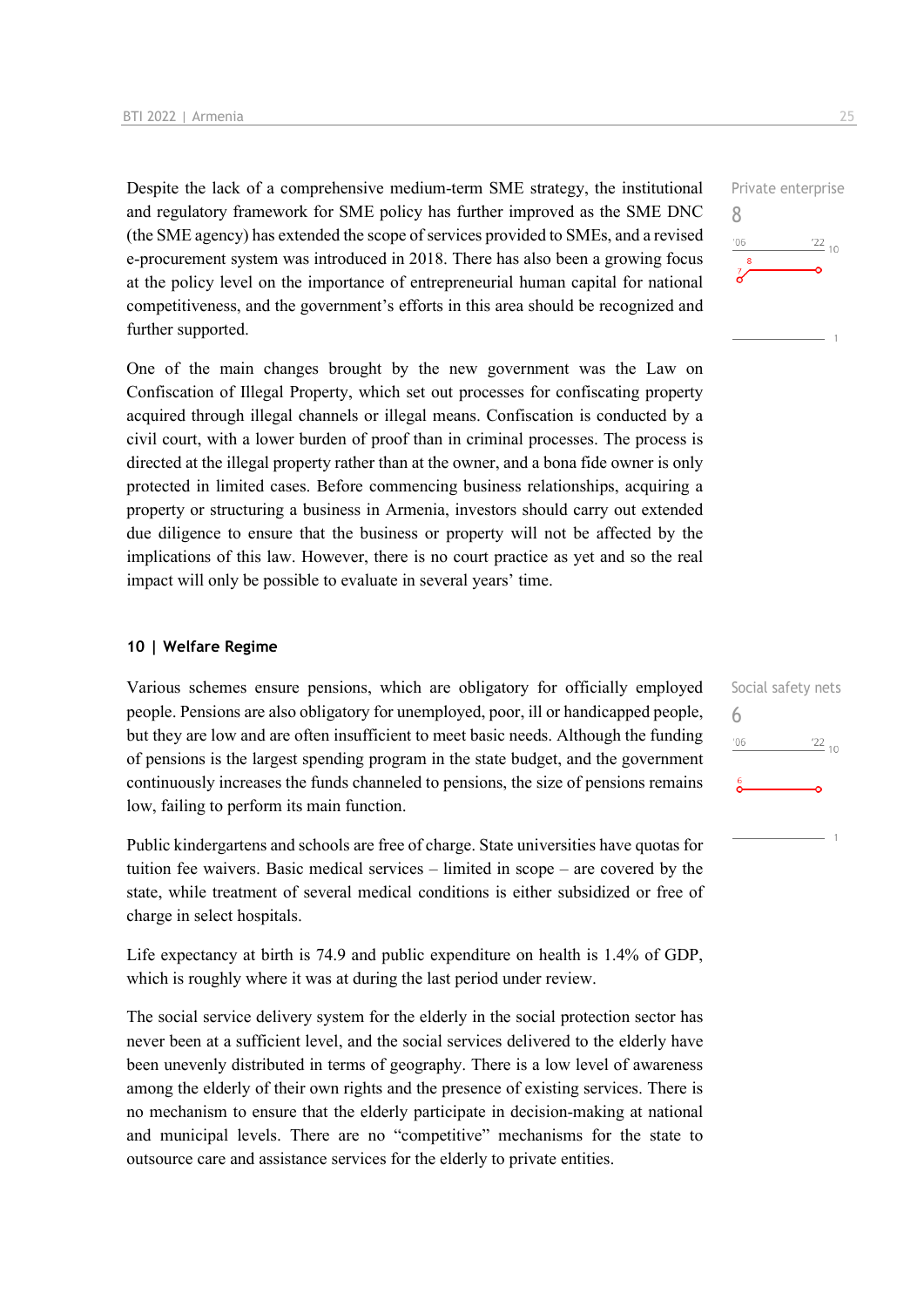A legal framework supporting the introduction of the social assessment of families based on a rights-based approach and multidimensional poverty is missing. The social assistance system is not always technically fully equipped. For example, it can lack necessary mobile technologies used in social work and during case management. The number of social workers in the system with relevant professional qualifications remains low. Hence effectiveness of the state-implemented social policy is not sufficient. In particular, the use of a benefit system to improve the living standards of a family is currently primarily about alleviation rather than overcoming poverty.

Providing assistance for shelter within the social assistance system is a major issue. Research by the Statistical Committee shows that lack of housing is among the main causes of poverty. The logic of social policy in the past was to establish a dedicated social housing stock, which has led to public isolation of vulnerable social groups by grouping them together, often exacerbating rather than solving problems. Observations suggest that such environments have led to an accumulation of extremely poor groups, leading to formation of unique ghettos, particularly in urban areas.

The COVID-19 pandemic has had a particularly severe impact not only on officially registered workers and socially vulnerable groups, but also on a number of other groups, notably unregistered workers. The latter are very diverse, ranging from the self-employed to employees who work in small or medium size enterprises but are not officially registered by the employer. The pandemic exacerbated the situation of these neglected groups, frequently leading to a severe level of hardship.

Unregistered workers are one of the most vulnerable groups, as they do not benefit from a number of socioeconomic programs. Reasons for not registering a job include sponsorship, taxes, the labor law, and inefficient bureaucracy. The IMF observes that more than 58% of Armenia's labor force is out of retirement, confirming the worrying size of the shadow economy.

During the Karabakh war, which lasted 44 days, according to data from the Karabakh government, approximately 90,000 people fled to Armenia from Nagorno-Karabakh. About half of them went back after the cease-fire. The issue of Internal Displaced Persons is high on the agenda, as it requires the state to provide those fleeing the conflict with humanitarian assistance such as food and housing.

Achieving gender equality is outside the scope of the powers of any single government agency and therefore a strategic document was prepared for carrying out a comprehensive inter-agency gender policy. The Gender Strategy for 2019 - 2023, approved by the Armenian government on September 19, 2019, focuses on overcoming discrimination, creating favorable and equal conditions for the exercise of women's and men's rights and opportunities, namely, equal participation of women in governance and decision-making, and expanding opportunities for women in the economic sector (the share of the female labor force is currently 46.1%).

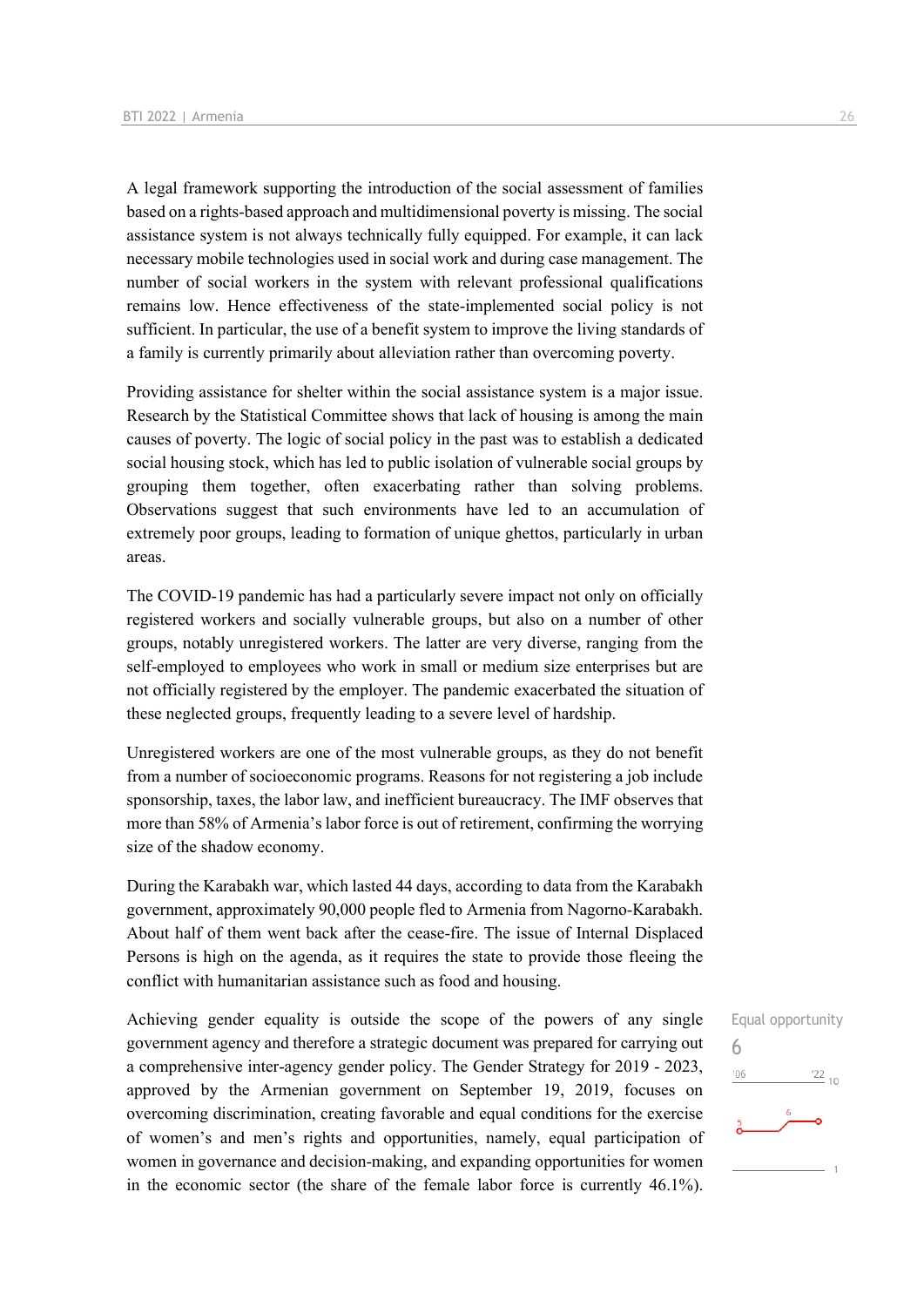Measures include the implementation of programs to boost women's entrepreneurship, equal access to education and health programs, and strengthening the national mechanism for women's advancement. The ratio of female to male enrollment is 1.0 at primary schools (while gross enrollment is 91.8%).

In higher ranking positions in particular, there is still a large asymmetry between women and men. The global Inter-Parliamentary Union in its "Women in Politics: 2019" report, ranked Armenia 76 out of 191 countries, pointing to the number of seats women hold in parliament. According to the Gender Gap Index 2018, Armenia is 115 out of 149 countries in terms of women's political empowerment.

Violence and discrimination based on sexual orientation and gender identity, discrimination against and segregation of people with disabilities, and domestic violence all persisted in 2019 and in 2020. In most cases, authorities did not protect women and child survivors of domestic violence, jeopardizing their lives and wellbeing. As Human Rights Watch noted, law-enforcement bodies lack awareness and training on protection mechanisms envisaged by the law, such as protection orders, and do not adequately use them.

According to UNDP, the local context also presents several challenges to the goal of participation, empowerment and gender equality. Various studies point to political, socioeconomic and cultural factors, which limit participation of women. These include insufficient mechanisms to advance gender equality at the national and local level, reluctance of political parties to appreciate and promote women leadership, narrow gender identities, limited access to resources for economic empowerment, lack of female leadership in culture and support networks, and lack of confidence and skills among women. All these factors limit opportunities for building a critical mass of women in national and local governance.

The policy adopted in the area of equal opportunities for disabled people in Armenia is aimed to ensure the social inclusion of people with disabilities, promoting equality of rights and creating equal opportunities for them. The legal acts regulating the area of disability are contradictory, and feature gaps and inconsistencies compared with the norms of international conventions. This fact impedes the full protection of rights and fundamental freedoms of people with disabilities.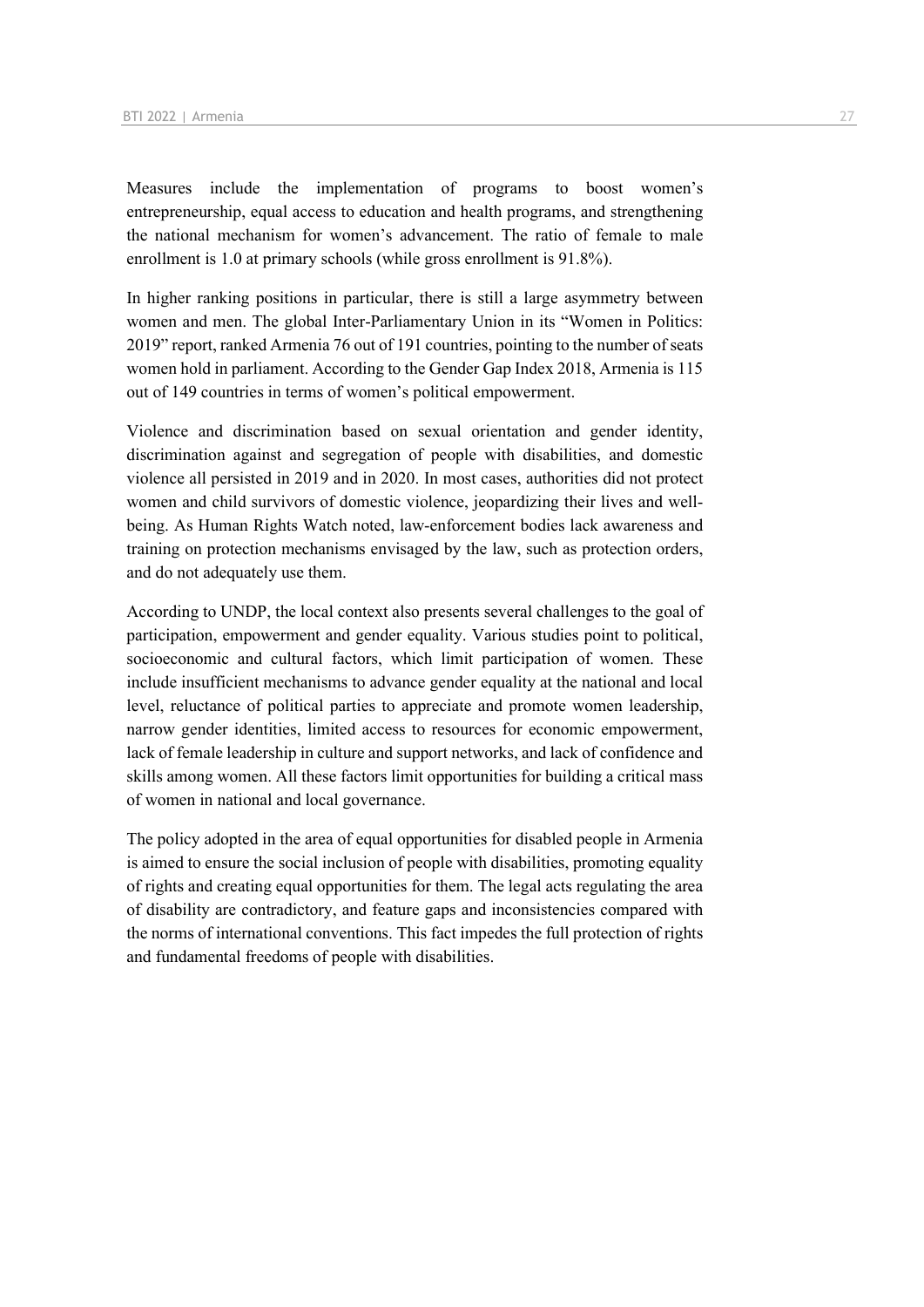#### **11 | Economic Performance**

Armenia has been growing at a relatively fast pace in recent years. Expatriate remittances, the rise in international copper prices, and a business-friendly monetary policy aided the country's economic development. Other strengths include major mining resources (molybdenum, zinc, copper, gold), financial support from international organizations, and membership in the Eurasian Economic Union (EAEU), as well as a partnership with the EU.

The Armenian economy has been hit hard both by the COVID-19 pandemic and the war in Nagorno-Karabakh, which together brought a shock to all aspects of life in the country. As noted by the IMF, the authorities have responded promptly with health care and anti-crisis measures to limit the pandemic's impact while protecting vulnerable groups and safeguarding sustainability, as well as macroeconomic and financial stability.

According to the World Bank 2020 report, the economic impact of the pandemic has been severe. Following a strong start in the first two months of 2020, when the economy grew by 9.2%, growth turned negative in March as businesses were forced to close and remittances and tourist arrivals dried up. By mid-year, the economy had contracted by 5.7%, driven by a sharp contraction of private consumption (8.9%) and investment (30.7%), only partially offset by higher government spending and import compression. On the supply side, construction and services were most affected, with financial and ICT sectors remaining more resilient due to their greater reliance on digital technologies. Agricultural output grew by 1.8% in the first half of 2020, and growth from a low base in 2019 saw mining increase by 21.7%.

Overall, the economic contraction in 2020 was calculated to be -7.9%, with services, manufacturing and construction sectors taking the biggest hit. April through June 2020 saw the sharpest drop, of -13.7%. According to Reuters, Armenia's economy is set to grow 3.2% in 2021, below the previous forecast of 4.8%. This estimate is based on a budget plan approved by parliament in December 2020, as the country was still coping with the pandemic and the fallout of the Karabakh war.

Finance Minister Atom Janjughazyan stated that meeting the revised economic growth forecast of 3.2% in 2021 would require hard work. The 2021 budget forecasts a deficit, covered by internal and external sources, at 5.3% of gross domestic product, with revenues at AMD 1.5 trillion (\$2.9 billion) and spending of more than AMD 1.8 trillion. The annual inflation target for 2021 is the same as 2020, projected at 4%, plus or minus 1.5%.

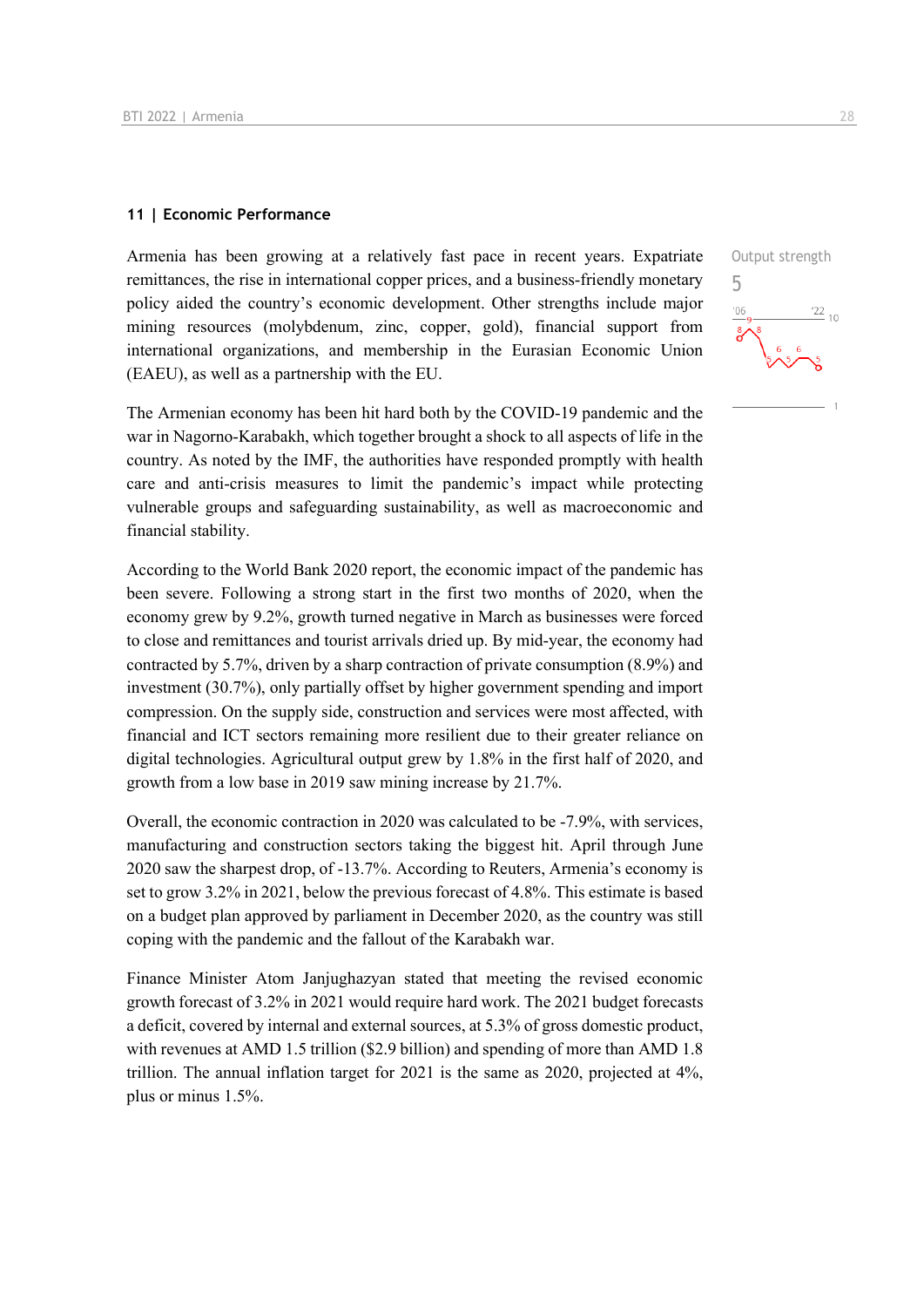#### **12 | Sustainability**

On March 27, 2019, the Republic of Armenia ratified the Kigali Amendment to the Montreal Protocol of the Vienna Convention on the Protection of the Ozone Layer, under which Armenia has committed to gradually limit the use of hydrofluorocarbons (HFCs) starting from 2024, and to achieve a reduction of 80–85% up to 2045.

The key focus of the environmental management and climate change policy in the review period was the complex preservation and restoration of the environment and natural resources. Large-scale work has been done in 2019 and 2020 in the area of environmental management, in partnership with global and regional international structures and within the framework of international conventions and initiatives. Forest restoration activities in specially protected nature areas were conducted in 2019.

Currently, several programs on climate change, renewable energy and energy efficiency are underway. They seek to address the issues of climate change mitigation, increase efficiency and resilience of resource use, and mobilize communities for climate action. These programs include, for instance, the Green Cities and De-Risking and Scaling-up Investment in Energy Efficient Building projects, funded by the Green Climate Fund.

The Ministry of Nature Protection is represented in the supreme decision-making bodies in nine international environmental conventions ratified by the Republic of Armenia. In the review period Armenia became a member of the Green Climate Fund.

Armenia has maintained a good quality level of basic and secondary schooling. Enrollment rates at both levels remain high, and over 99.7% of the population is literate (as of 2017). Armenia had in 2019 a score of 0.740 (from 0 to 1, the highest) in the UN Education Index, representing a slight decrease on previous years.

In 2020, the Armenian government published its proposal for K-12 curriculum reform in Armenian schools. The new curriculum, which includes setting education standards and learning outcomes, proved to be relatively controversial, with criticism focusing notably on segments on literature and Armenian history.

The law passed in 2020, according to which the state will compensate the tuition fees for employed graduate students majoring in professions specified by the government by income tax return. This mechanism will provide an opportunity to promote the affordability of lifelong professional education.

Despite numerous promises by the ruling elite and two parliamentary hearings on the need to better address persistent problems in science, no progress has been made to date. Expenditure on education remains moderate at 2.7% (in 2017). Even less is spent on R&D (0.2%, 2018). In both cases, these figures represent less than in previous years, and considerably less than what is required to even maintain, let alone improve, the standard of education.

 $\frac{22}{10}$ 

Environmental

policy 5

 $06'$ 

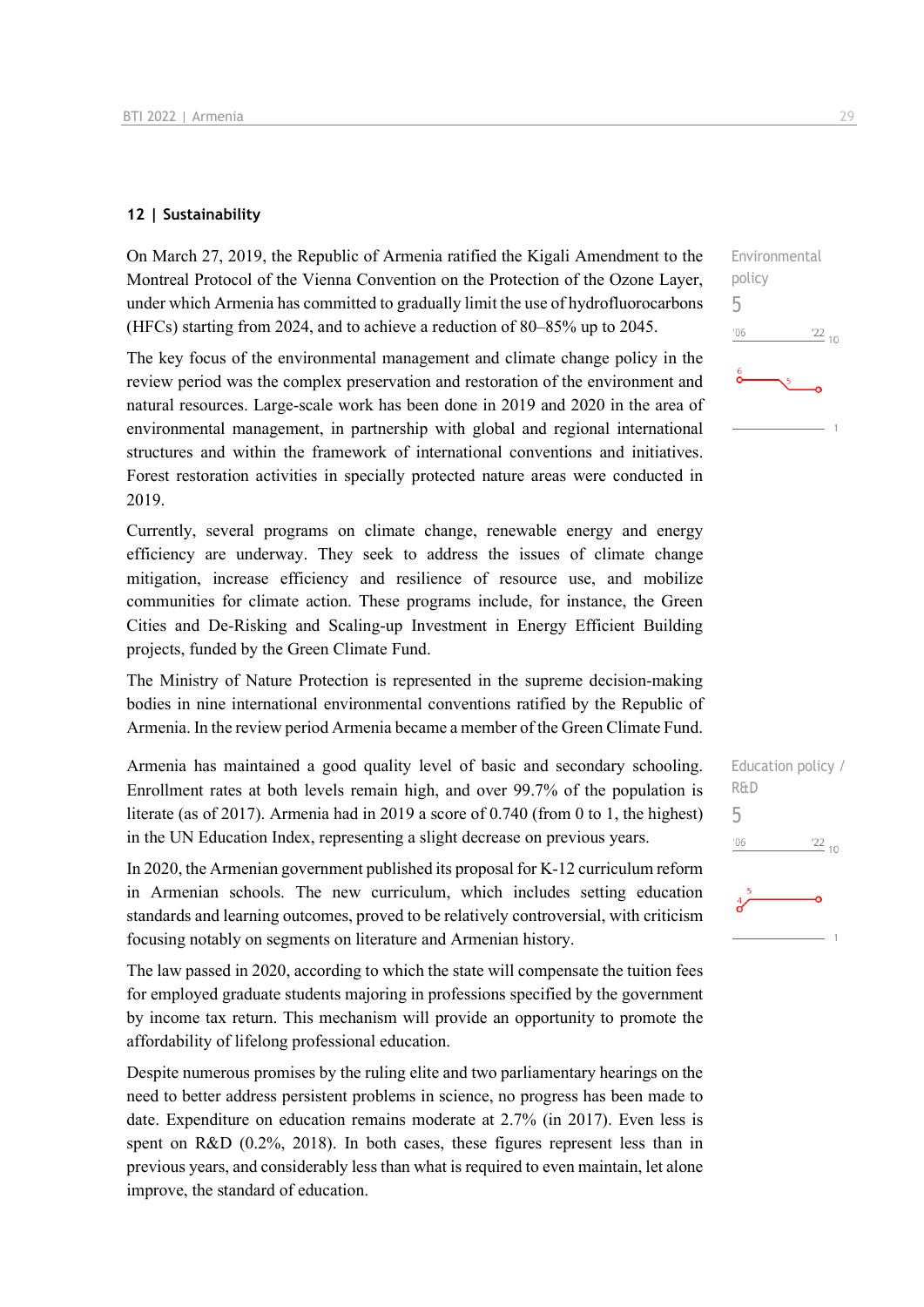## Governance

## I. Level of Difficulty

The structural constraints Armenia faces include extreme poverty (especially child poverty), the lack of an educated labor force, a disadvantageous geographical location (with two of its four borders closed), severe infrastructural deficiencies, political or economic dependence on another country, and low diversification of the economy.

In economic and security terms, Armenia is overly reliant on its nominal ally, Russia, which controls most of the country's strategic assets, including the entire gas distribution network, railroads and telecommunications, and enjoys a near-monopoly on the gas market. The country of around three million depends heavily on aid and investment from Russia, whose economic downturn has hit Armenian exports as well as remittances from Armenians working there in recent years. The unemployment rate remains high. This disheartening overall situation has led to high levels of emigration and brain drain for decades.

The COVID-19 pandemic had a serious impact on Armenia, due to fairly high infection rates (exacerbated by the war during the second wave of the pandemic in autumn 2020), border closures and declining remittances from Russia.

Over the course of a decade of social and political street struggle, many civil society groups have developed into effective agents of change, acting as the backbone and the locomotive of public mobilization during the Velvet Revolution.

Yet, since the revolution, civil society has been "nationalized" in the sense that many leaders and activists moved to the ruling party "My Step" and into the government. The civil society in Armenia can be seen as having taken two divergent pathways, as described by the research of a local research NGO, Socioscope. The first pathway is characterized by the entry of civic activists into institutionalized politics, and the second pathway involves activists' steadfast refusal to engage in institutionalized politics and to instead continue to work within civil society.

The COVID-19 pandemic, as CSO Meter Research 2020 explores, had an impact on the activities of CSOs, including their funding, participation in decision-making, and cooperation with the state in various ways. CSOs are concerned that the limitations will have long-lasting effects, particularly with regard to limited participation tools and access to information. On the other hand, the pandemic also brought new

**Structural** constraints 6  $106$  $122_{10}$ 

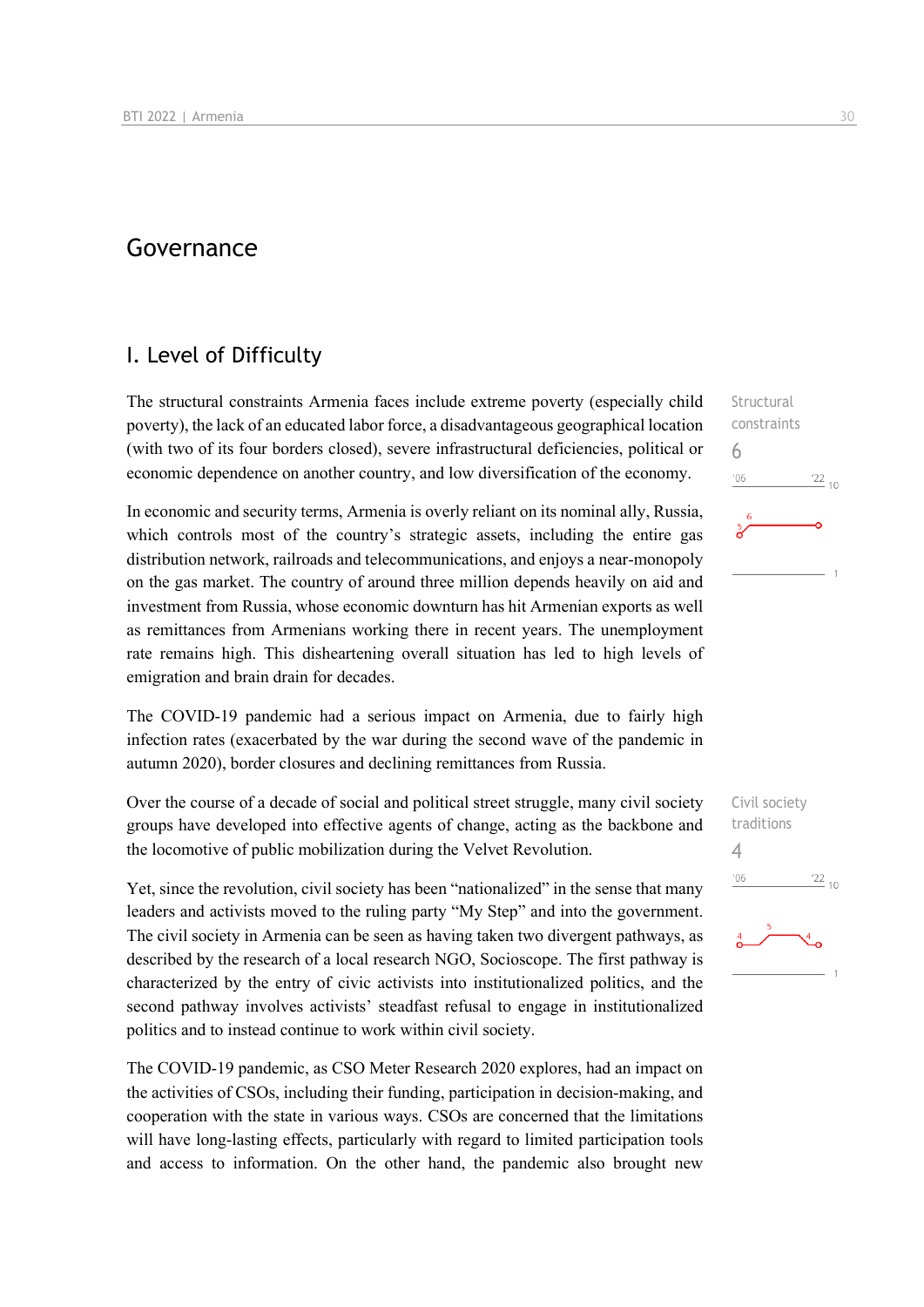opportunities for funding, strengthened skills in using digital tools, and opened new areas of collaboration with the state.

After the Karabakh war, local NGOs called upon the government to tackle the immediate problems that are seen as hampering Armenia's capacity to resolve the imminent crisis in a sustainable way. They suggested this was required so that the people in Armenia and beyond regain confidence in a state that aims to present itself as an independent and democratic one, and one that is strong and effective enough to protect its citizens and guarantee their security, rights, and well-being in the long run.

The present major confrontation in Armenian politics arose after November 10, 2020, when the Armenian, Azerbaijani and Russian leaders signed the cease-fire deal terminating the war in Nagorno-Karabakh. This led to a deep split in Armenian society.

A Homeland Salvation Movement (HSM), a coalition of several Armenian political forces, was formed, and demanded the resignation of Prime Minister Nikol Pashinyan and his government. The HSM organized street protests in Yerevan, seeking to force Pashinyan's resignation. The coalition proposed the formation of a transitional government headed by Vazgen Manukyan, a former prime minister. However, in spite of its hold on the media and other resources, this movement, composed of former notorious leaders, has been unable to mobilize large groups of the population. The public were able to grasp that the true reason behind the movement was the desire of former corrupt politicians to return to power and seize an opportunity to do so.

However, the public in Armenia does recognize that the country has plunged into a deep crisis after the war, and the government's days are numbered. Prime Minister Pashinyan and his team took quite some time to finally agree to snap elections to be held later in 2021. The limited level of public protest led some to conclude that there was "no public demand" for an early vote.

At the beginning of 2021, Armenia's former President Robert Kocharyan announced his intention to return to national politics. In an interview with the Russian Sputnik news agency, Kocharyan emphasized the need for "notable and strong individuals," to challenge the current Armenian leadership and its affiliated forces. Social consensus is under severe pressure, and Armenian society is currently highly polarized.

|     | Conflict intensity |
|-----|--------------------|
| 4   |                    |
| '06 | $^{22}$ 10         |
|     |                    |

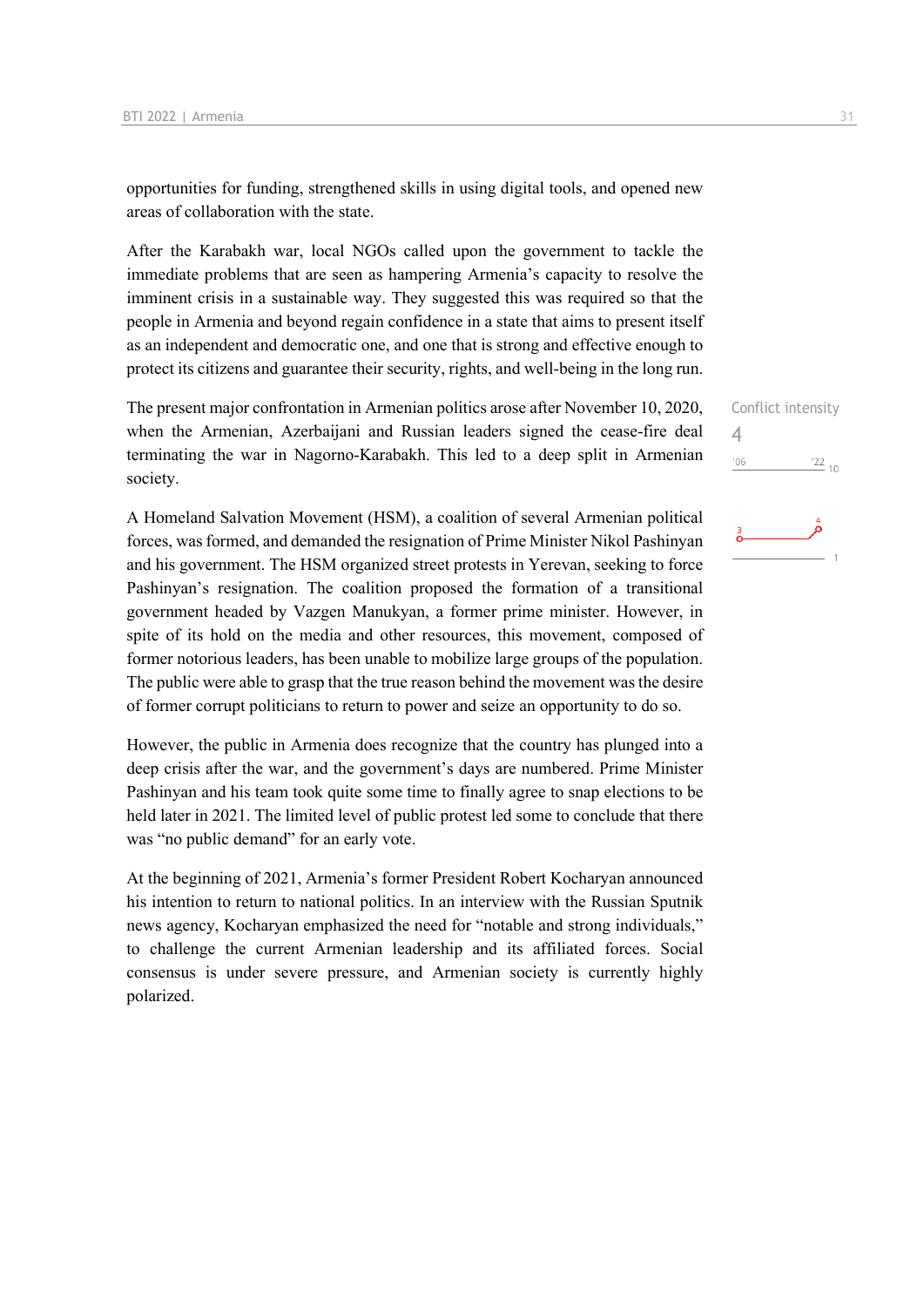## II. Governance Performance

#### **14 | Steering Capability**

The government somehow lacks the strategic capacity to prioritize and organize its policy measures. One reason is a lack of professionals in the revolutionary team. At times there has been a preference for loyalty over competency in appointments. In addition, the COVID-19 pandemic and the defeat in the war have turned the priorities of the government upside down. After the war in particular, the government switched into a survival mode dominated by short-term, tactical maneuvers.

One of the most fundamental documents issued by the government has been the 2019 – 2023 Strategy for Judicial and Legal Reforms, which introduced plans to make the National Assembly a more multiparty legislative body, in addition to other proposed electoral changes. It remains to be seen how the implementation of the strategy moves forward, but in the present – once again transitory – conditions, everything is on halt.

After the Velvet Revolution, changes have occurred in almost all sectors of governance. However, these changes have been fragmented and without serious impact. Reforms include an increase in the minimum wage, an increase in pensions for certain groups, and improved conditions in the armed forces. However, these advances cannot be described as large-scale institutional change.

The International Republican Institute found that people consider bad management to be the government's greatest failure, followed by a lack of public influence on decision-making processes. The same public survey found that people's top priorities were jobs, socioeconomic problems, and wages.

In March 2020 Armenia's parliament passed amendments granting the authorities very broad surveillance powers to use cellphone data for tracking COVID-19 cases. The amendments imposed restrictions on the right to privacy and granted the authorities access to confidential medical information related to people exposed to COVID-19. The law requires telecommunication companies to provide the authorities with phone records of all customers, including phone numbers and the location, time, and date of their calls and text messages. The authorities would supposedly use these data to identify, isolate (or put in self-isolation) and monitor anyone infected with COVID-19 or those who had been in close contact with infected people. Human Rights Watch reacted to this by commenting that while restrictions on the right to privacy in order to contain the pandemic may be permissible, the government must ensure that such restrictions are lawful, necessary, and proportionate.

**Ouestion** Score



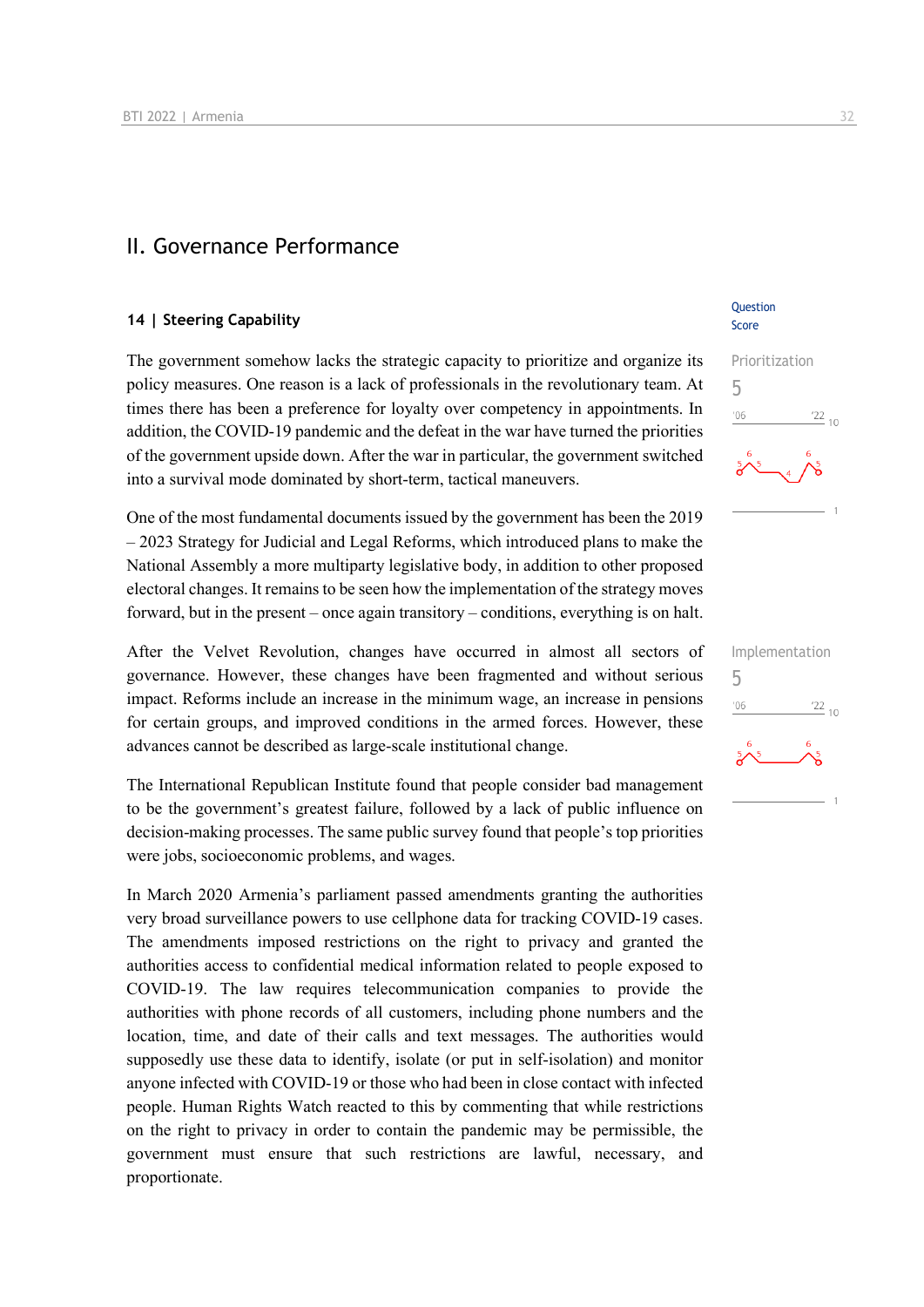The Armenian government is actively pursuing close collaboration with numerous international partners and is open to innovative strategies and policymaking mechanisms. This has become a new feature after the Velvet Revolution, accompanying the influx of a new generation of politicians and experts into the government with little governance experience. Hence it was clear that the new government would need to go through a long and steep learning curve.

The new government was expected to be open to cooperation with civil society groups that have field-specific expertise. Yet it turned out that the government often failed to properly check or discuss ideas with local experts or researchers before taking action, something which is indispensable to effectively taking country characteristics into account. Reliable monitoring regarding the effectiveness and potential impacts of reforms has been another shortcoming of the current government.

The widespread lack of experience of the inexperienced new members of government and public administration, and the steep learning curve, are undoubtedly reasons for these shortcomings.

#### **15 | Resource Efficiency**

According to observers, the Armenian public sector underperforms when it comes to resource efficiency. A bloated civil service, as well as corruption, have resulted in inefficient management of human, financial and organizational resources. This issue was addressed after the revolution of 2018, but many problems persist at all levels. For instance, Prime Minister Nikol Pashinyan has surrounded himself with individuals clearly lacking professionalism. He has relied primarily on his teammates from the "Civil Contract" over the past two years, and although they are viewed as honest and not prone to corruption, the young age and inexperience of many ministers and members of parliament is concerning. There are several people appointed or elected to positions who are clearly not qualified for the jobs they hold. At the same time, there is significant untapped potential of competent professionals, both in Armenia and in the diaspora, who could be engaged in the nation-building process, as pointed out by the analyst of Asparez Daily.

According to the UNDP Gender Equality in Public Administration of Armenia (GEEPA) project, the empowerment of women also remains a critical issue in Armenia. Women comprise 56% of those with higher education. However, their representation in decision-making at all levels remains low: 24.2% in parliament, less than 10% at local governance. Within the new public administration, the number of women at the highest positions continue to raise concerns, with women comprising only one of 12 ministers and only 12 of 46 deputy minister positions.



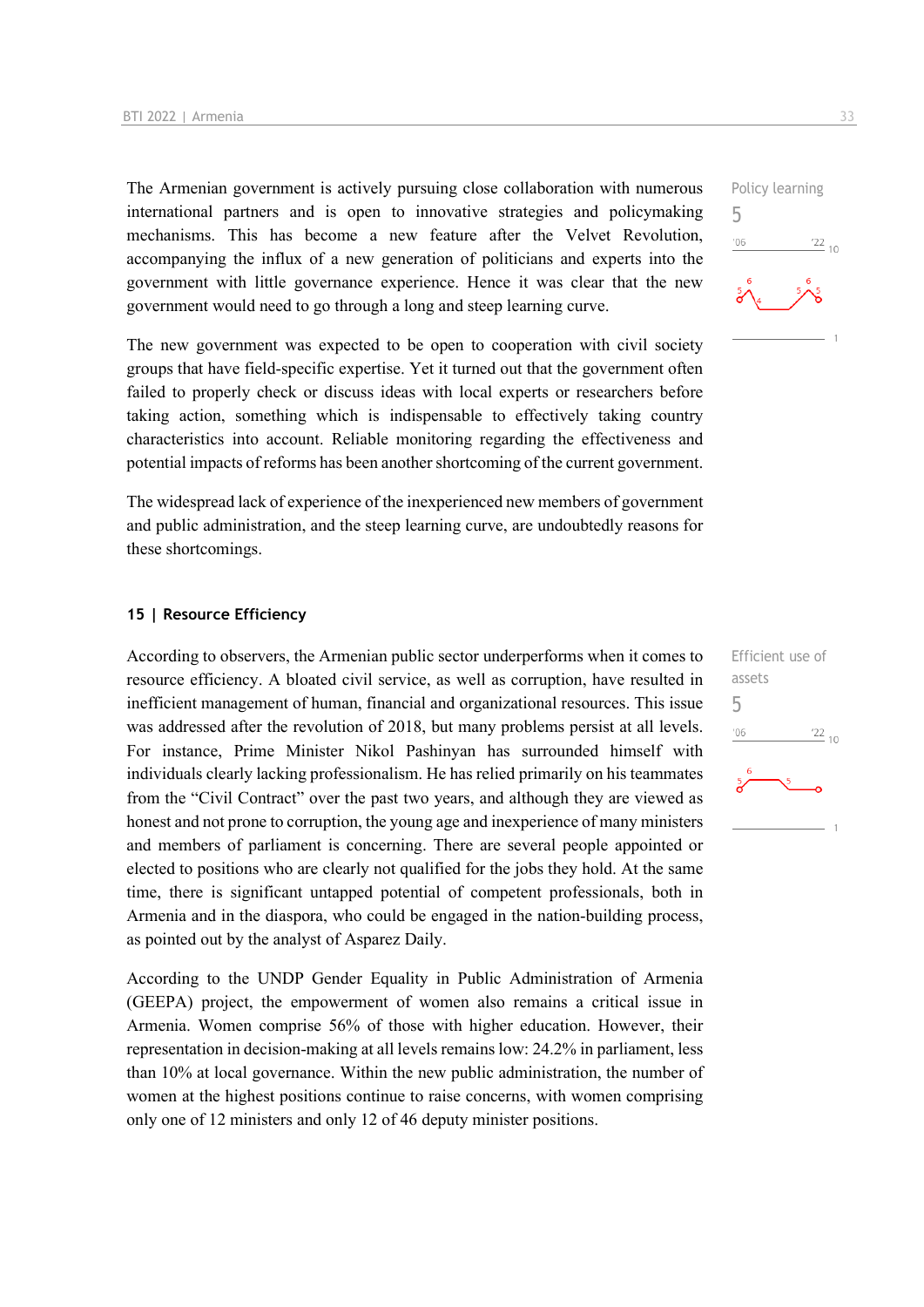In terms of foreign resources, the Comprehensive and Enhanced Partnership Agreement with the EU of November 2017 gives Armenia access to EU financial and technical assistance.

In addition to the fact that the country suffers from a lack of resources and is plagued by both corruption and nepotism, policy coordination is hindered by weak interagency cooperation and dialogue. There are no proper mechanisms to identify, reach and assist societal groups in need, and the country does not have the institutional infrastructure to address needs horizontally (across agencies) or vertically (at local and national levels). There are no channels through which independent policy research institutes and expert groups may be able to contribute to or influence policymaking.

From 2018 to 2019, Armenian state agencies were engaged in drafting joint goals for Armenia's development, to be met by 2050. Presented as "mega-goals" in 2020, Prime Minister Pashinyan announced the government's intention to transform Armenia into an industrial country, promising to increase the volume of GDP by a factor of 15, support the emergence of at least five large technology enterprises with capital, facilitate the creation of up to 10,000 functioning startups, and increase salaries by a factor of seven. In addition, the country's armed forces were slated for improvements so that they would rank among the 20 leading countries of the world. A 20-fold increase in health care was also planned.

Since 2018, Armenia has made significant progress by international indicators in terms of fighting corruption and in the development of democracy. In 2019, an Anti-Corruption Committee was formed under the prime minister which later developed Armenia's Anti-Corruption Strategy and Action Plan. In 2020 the Armenian government formally approved a bill to create a special law-enforcement agency tasked with investigating cases of corruption.

The activity of the newly established Corruption Prevention Commission is in its infancy. This self-governing body will study the property declarations of officials, prosecute cases of conflict of interest, initiate proceedings, and, in case of corpus delicti, forward cases to the Prosecutor General's Office. In addition to the above, the body will also implement anti-corruption education programs and several other functions. According to Ampop Media, the five members of this newly formed body were elected by parliament on November 19, 2019. Based on the amendments made to the Law on the Corruption Prevention Commission, the candidates were nominated by the government, the Supreme Judicial Council, the ruling faction and two opposition factions.





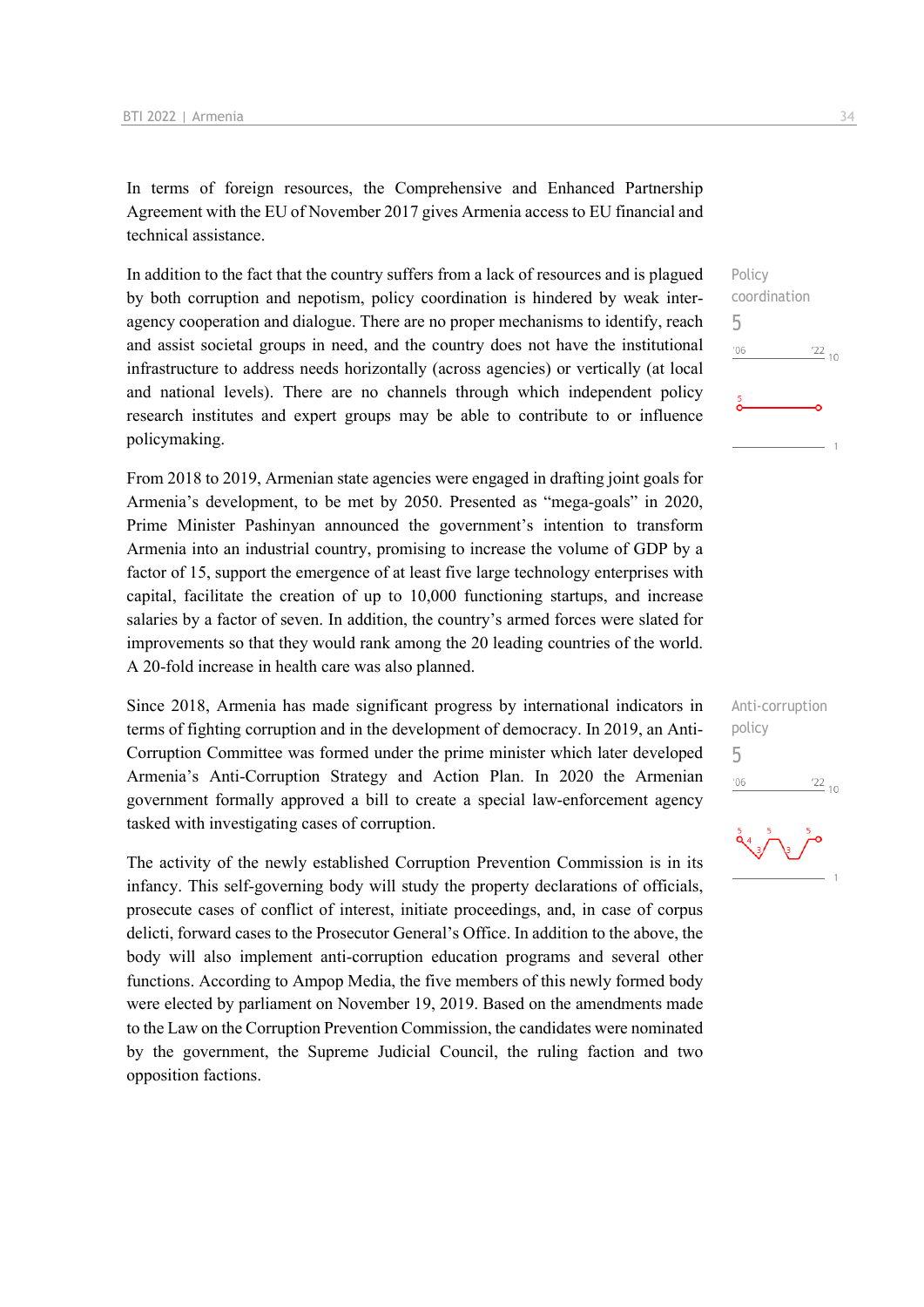#### **16 | Consensus-Building**

The Velvet Revolution rejected the former nondemocratic regime and its oligarchic, corruption-inflicted and unproductive economy. There has been a strong consensus and an overwhelming public demand to move toward a consolidated democracy and market economy. However, the defeat in the war with Azerbaijan has shaken this post-revolutionary consensus considerably. Absent from this consensus used to be the old guard, which had lost power and had been pushed to the margins of politics. However, in the wake of the military defeat - the responsibility for which was in large part theirs due to inadequate military preparation and diplomatic stalemate - the old guard are seeking to make a comeback, which does not bode well for democracy.

Market economy principles have been less controversial throughout Armenia's post-Soviet history than democratic ones. The post-revolutionary economic reform consensus went beyond this partly declaratory stance. However, among those who shared in this consensus, friction started to emerge regarding the nature of Armenia's economic policy. The government began with centrist approaches to economic development but has become increasingly neoliberal. The latter is rejected by Armenia's civic activist base, which holds social-democratic and leftist views.

The defeat of Armenia in the war in Nagorno-Karabakh altered the political landscape in fundamental ways. First of all, it provided a perfect opportunity for the old guard, deposed by the 2018 revolution and harboring an anti-democratic determination, to strike back. Armenia's former President Robert Kocharyan announced his intention to return to politics, emphasizing his experience and popularity as savior of the country. The two opposition parties in Armenia's parliament, "Bright Armenia" and "Prosperous Armenia," seized the moment and demanded Prime Minister Pashinyan's resignation and the formation of an interim government. "Prosperous Armenia," allegedly controlled by Kocharyan, is a key member of the opposition coalition holding anti-government rallies in Yerevan.

The opposition coalition essentially consists of the so-called Homeland Salvation Movement, which emerged in postwar Armenia with the aim of forming an interim government under the leadership of Manukyan, the first Armenian prime minister. He and others were charged with violently overthrowing the constitutional order by the Armenian Prosecutor General in early 2021.

Apart from these forces there are extreme right-wing initiatives on the fringes of Armenian politics. Adekvad, an openly anti-democratic initiative, now a party, launched its Facebook page in June 2018 and quickly gained popularity, with more than 27,000 followers. It is renowned for its nationalist, anti-Western and extreme right-wing stances. An example is its claim that many of Armenia's young elite being educated or trained in the United States represents "the second stage of the genocide." Other favorite targets include Armenia's LGBT minority and financier and



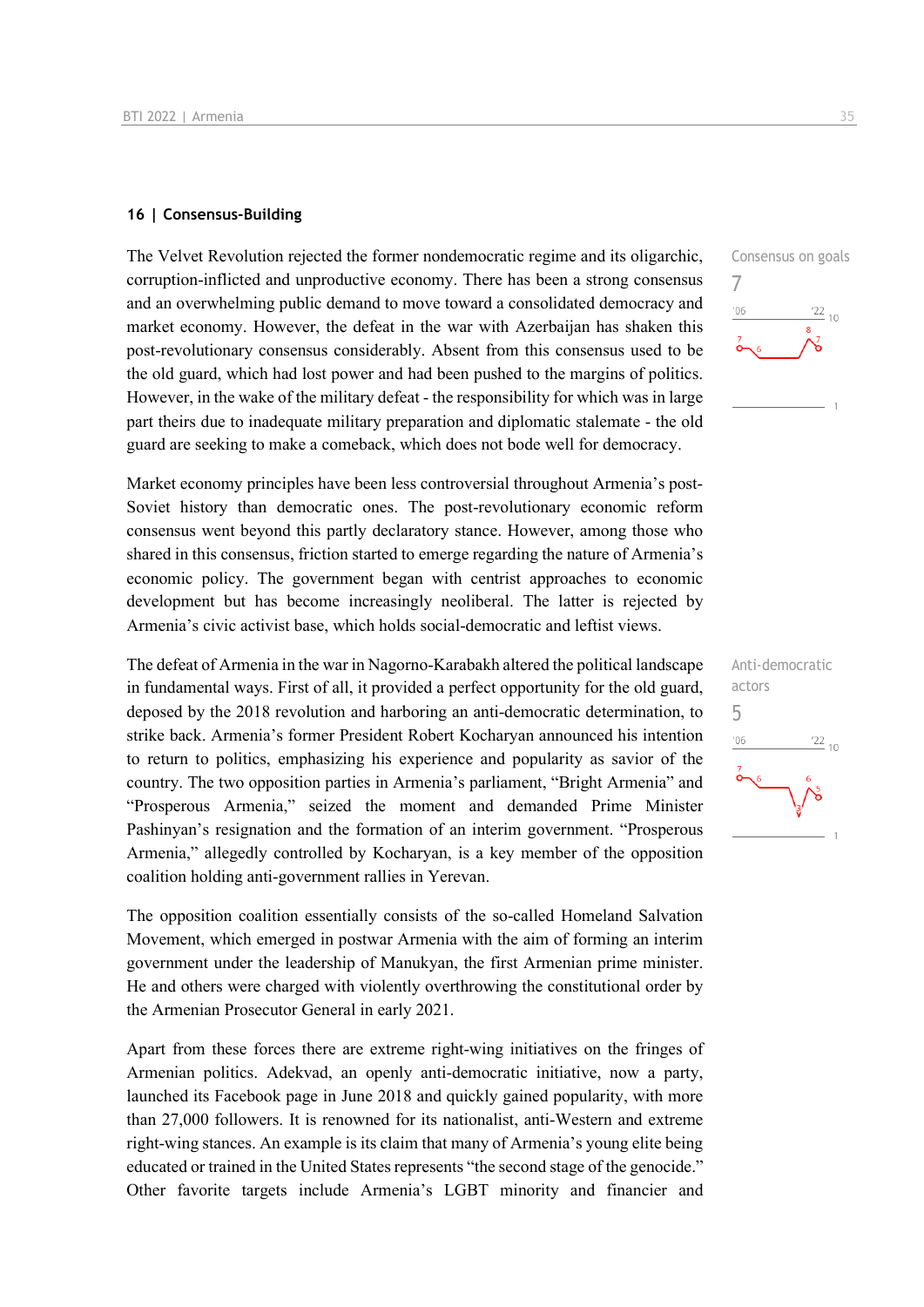philanthropist George Soros. However, the most frequent target is Prime Minister Pashinyan, for the fact that he has allegedly opened the door to all those influences in Armenia.

"VETO" is another post-revolutionary, anti-democratic initiative. It spreads nationalistic views via aggressive speeches and provocative actions aimed at the authorities sponsoring or defending anything that, in its view, has a connection with the LGBT+ community. "Kamq" (will) is another anti-democratic, "civil initiative" which existed long before the revolution. It has been actively disrupting events that it labels anti-Armenian, anti-Russian, pro-sexual liberty, pro-LGBT+, or Satanist, such as heavy metal concerts. The sources of funding for these groups are unknown, but the groups claim donations from supporters. Inevitably, Adekvad has been accused of conspiring with Russia.

The war with Azerbaijan overshadows all cleavages which previously existed in Armenian society. It has injected the previous divide between the new revolutionary majority and the old guard with fresh impetus. However, there is little discussion over either democracy or the market economy in postwar Armenia. The only major consensus between the political opposition parties is that Prime Minister Pashinyan and his team should relinquish power, as they allegedly took the country to defeat and are to be blamed for the human and territorial losses.

According to the political scientist Armine Ohanyan, many of the foundations of Armenia's democratic transition and the level of support from civil society remain fairly strong, but the stress of the COVID-19 pandemic, coupled with the war and its aftermath, have revived pre-existing political divisions: "If current trends hold, Armenia's unfolding political crisis is nothing less than a make-or-break moment for the country's sovereignty and its prospects as a democratic state in an increasingly multipolar world. It is a test of whether Armenia's government and political elite can manage their competition and disputes within the constitutional parameters of parliamentary politics."

Local analyst Gor Madoyan believes that the decline in legitimacy of Prime Minister Pashinyan and his team due to the war is only problematic if they seek to stay in power and continue to implement reforms. A major change in the government may calm things down but is only a temporary solution: it cannot address the existing challenges in the long run. The upcoming parliamentary elections may reinforce the role of parliamentary processes, by moving the current opposition from the streets to the parliament.

Cleavage / conflict management 6 $106$  $\frac{22}{10}$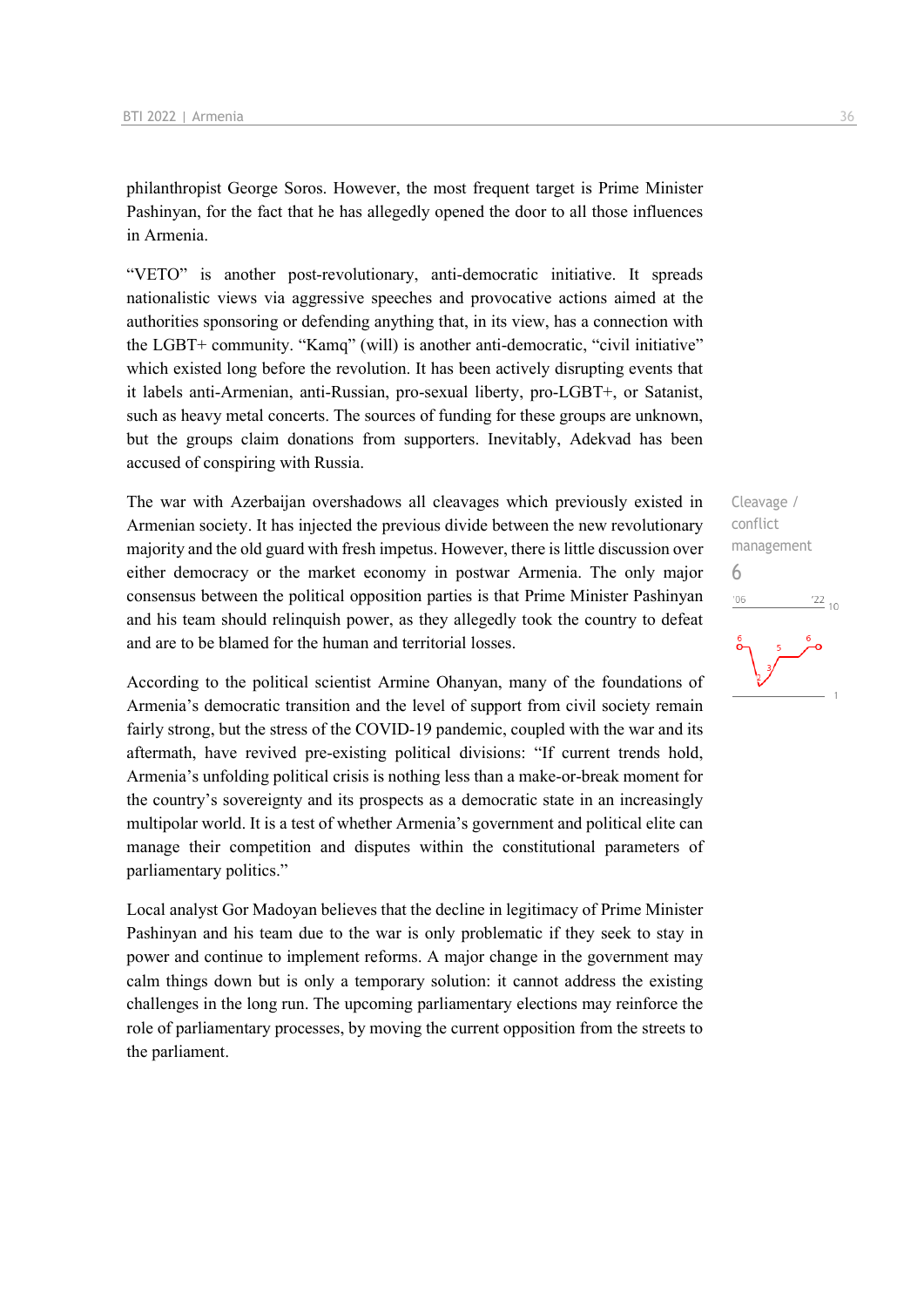CSO Meter 2020 highlights that in 2019, CSOs continued to actively engage in the development of a number of policies and strategies. In particular, it cites the 2019 - 2023 Strategy for Judicial and Legal Reforms, the National Strategy for Human Rights' Protection and Deriving Action Plan for 2020 - 2022, and the Anti-Corruption Strategy of the Republic of Armenia and its Action Plan for 2019 - 2022. All were adopted in 2019 after an extensive discussion with - and input of - local civil society groups and international organizations.

Although not defined as mandatory by legislation, public hearings and discussions were convened in the National Assembly on the initiative of members of parliament and parliamentary factions.

However, civil society actors during the review period began to feel increasingly neglected and have become openly critical of the government. Their criticism was more often than not dismissed, and some of the newly appointed officials, often from NGOs themselves, appeared to be personally offended by such criticism.

After the Velvet Revolution the new government announced it would employ a transitional justice approach to dealing with past crimes. This has, among others, led to the prosecution of ex-President Robert Kocharyan and a number of other officials who are charged with "overthrowing the constitutional order," for supposedly using army units against protesters in quelling public protests after the presidential elections in 2008, which resulted in the deaths of 10 people. But this process of transitional justice is still incomplete (and Kocharyan's announcement to return to politics is certainly also aimed at putting an end to it).

But here again, the war which has traumatized Armenian society, occupies almost all attention. The human and territorial losses contribute to people's anger toward Prime Minister Pashinyan.

While this situation is still unfolding and with more political crises yet to come, the Armenian government seems not to have an adequate strategy in place to de-escalate the situation. Pashinyan's government has a number of unfortunate realities to confront.

participation 7  $06'$  $\frac{22}{10}$ 

Civil society

Reconciliation 5 $-06$  $\frac{22}{10}$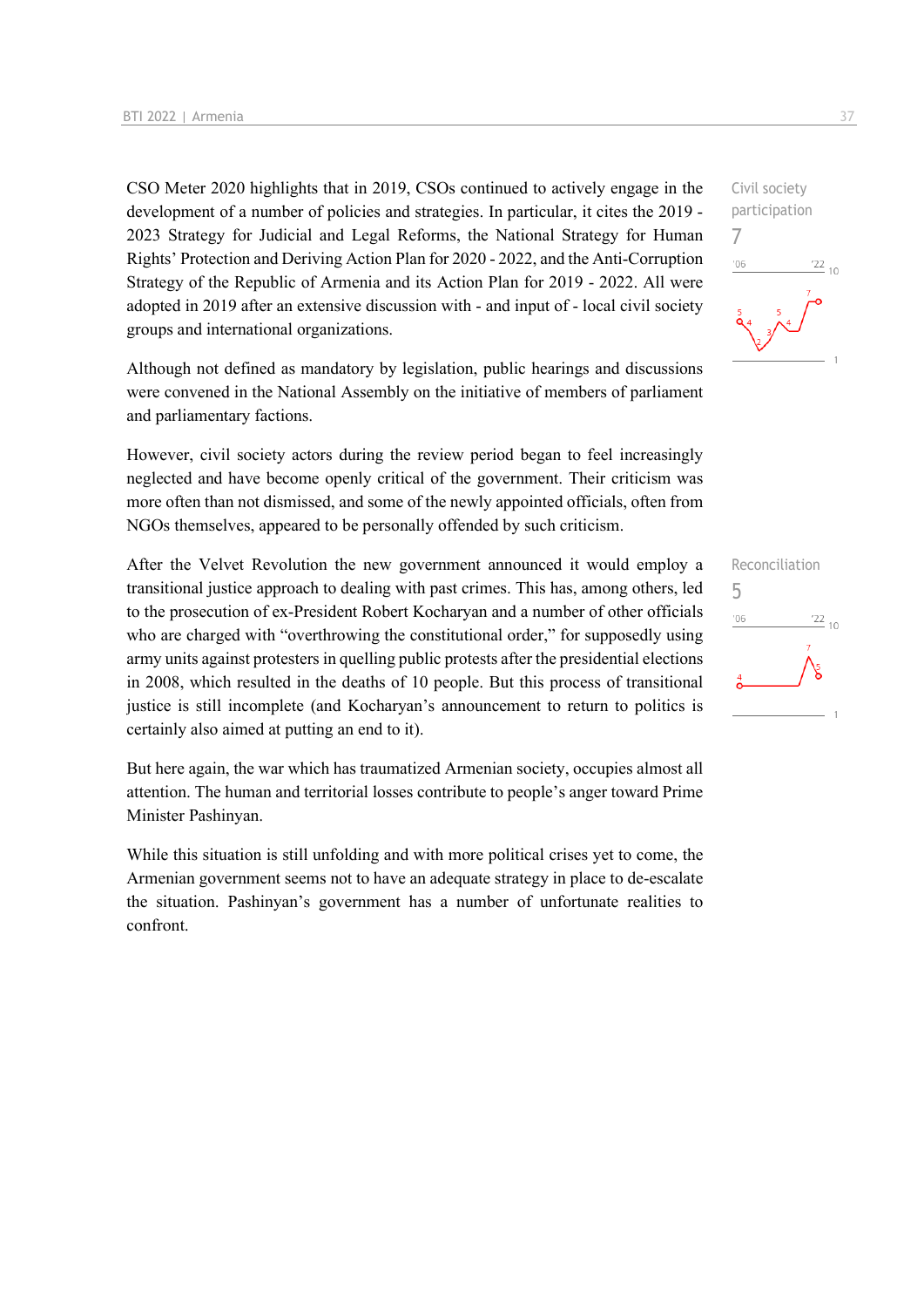#### **17 | International Cooperation**

Due to the fact that the revolution came as a surprise within Armenia as well as abroad, Armenia's international partners were initially unable to respond to the new government's expectations. This started to change during 2019. EU member states and a number of international organizations certainly welcomed Armenia's democratic transition and called on the authorities to undertake profound reforms in economic, justice and political areas. They also highlighted the need to address discrimination against a range of minority groups. However, implementation proved arduous, despite the two thirds majority in parliament and the declared best of intentions.

On June 17, 2020, the Council of Europe, jointly with the Armenian government, launched the Action Plan for Armenia 2019 - 2022 (adopted by the Council of Europe's Committee of Ministers on January 9, 2019) to support the government's efforts to "reinforce human rights, ensure justice, combat threats to the rule of law, and promote democratic governance." In October 2020, the Venice Commission, a Council of Europe advisory body, issued an expert opinion countering harmful myths about the CEU Istanbul Convention combating violence against women and domestic violence, and concluded that Armenia's ratification of the treaty would not contradict its constitution.

Armenia has been in discussions with the EU over the Comprehensive and Enhanced Partnership Agreement (CEPA), which was signed on November 24, 2017. Now ratified by all EU member states, the CEPA came into force on March 1, 2021, and will provide assistance to Armenia for strengthening cooperation in the areas of mutual interest, in particular in the political and economic fields. Its effective implementation will strengthen democracy and human rights, while also creating a better investment environment.

After the Velvet Revolution, Armenia could bank on many sympathies and support from abroad, which has not yet completely disappeared, pending a solution to the political crisis after the war.

Hence, during the review period, Armenia was engaged in active cooperation with many international institutions (e.g., the EU, World Bank, European Investment Bank, European Bank for Reconstruction and Development, Asian Development Bank). The government also sought to boost the efforts of civil society and the private sector in an effort to implement the UN's Sustainable Development Goals.

As the 2020 SDG Report on Armenia claims, though Armenia regularly enjoys international financial assistance to implement the SDGs, the SDG Voluntary



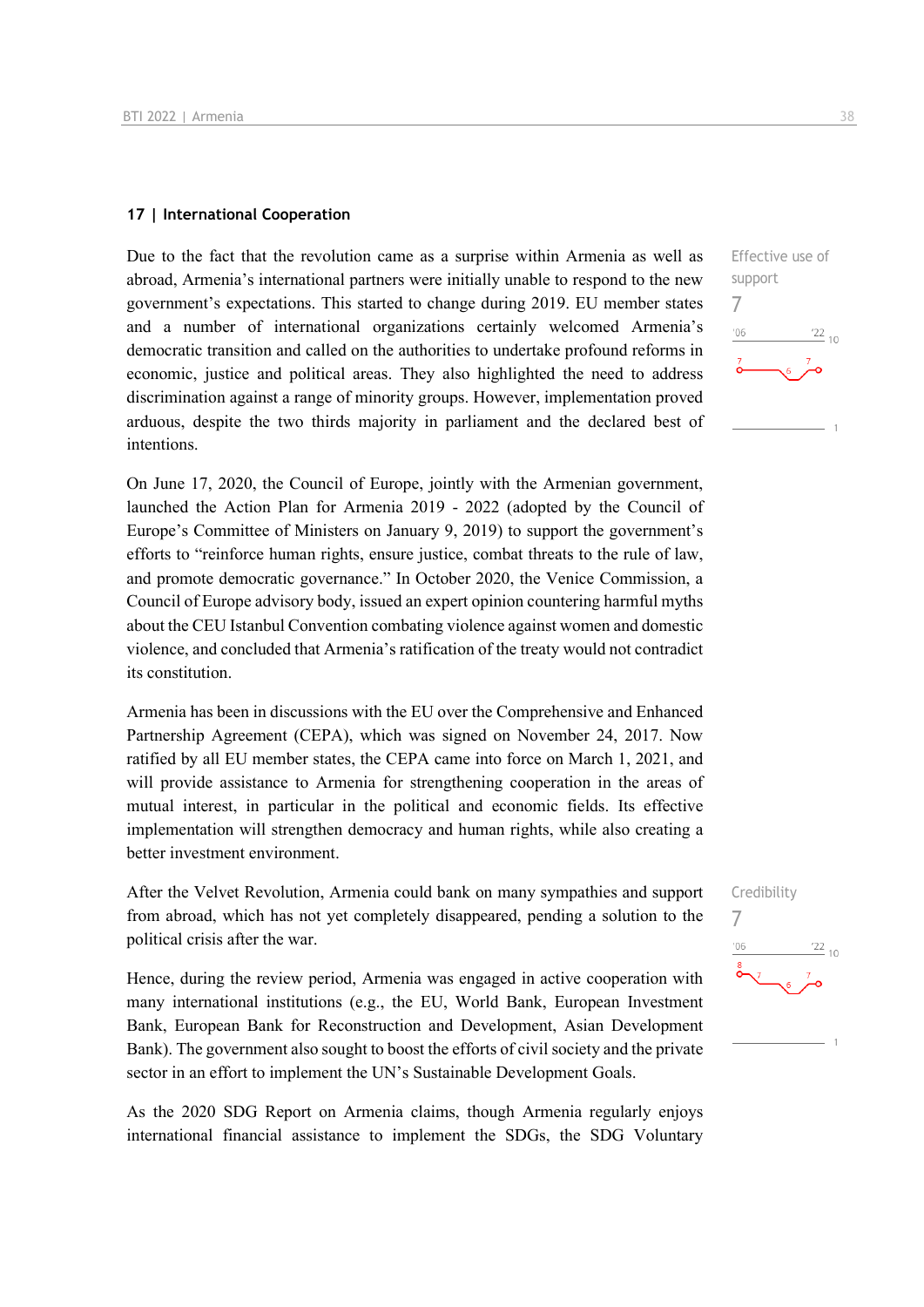National Review 2018 report states the low level of FDI in Armenia, naming it a challenge, despite great progress toward economic liberalization.

Though Armenia has ratified various international documents, improved its national legislation, including specifying the country's commitments to ensure human rights protection, gender-based discrimination still remains an urgent problem. A law on ensuring legal equality, which aims to provide equal treatment of every person and citizen, is yet to be approved. Armenia should ensure there exists a legislative and policy framework to advance women's political and economic participation.

After the Velvet Revolution the government pledged to make no critical changes to its foreign policy. How Armenia handles its over-reliance on Russia will largely influence its regional and international standing and will determine the extent to which it can expand relations with other partners. Georgia and Iran are important partners for Armenia, and with Georgia in particular, the government is actively seeking to strengthen relations. A potential risk concerns the reactivated U.S. sanctions against Iran, and Armenia is trying to somehow navigate this challenge.

The 2020 war between Armenia and Azerbaijan over the disputed territory of Nagorno-Karabakh has had major political implications for Armenia. After 44 days of bloody armed conflict, Russia brokered a cease-fire, which in fact amounted to a defeat for Armenia. The defeat dramatically challenged Armenia's fragile democracy, resulting in a deep political, social and economic crisis, and it brought in new regional security issues for Armenia.

In terms of regional cooperation, it remains to be seen how the situation in the region evolves. Although the cease-fire foresees a reactivation of previously frozen regional contacts and lines of communication (such as, for example, the reopening of the railway link from Armenia to Iran through the Azerbaijani exclave of Nakhichevan), little has materialized so far.

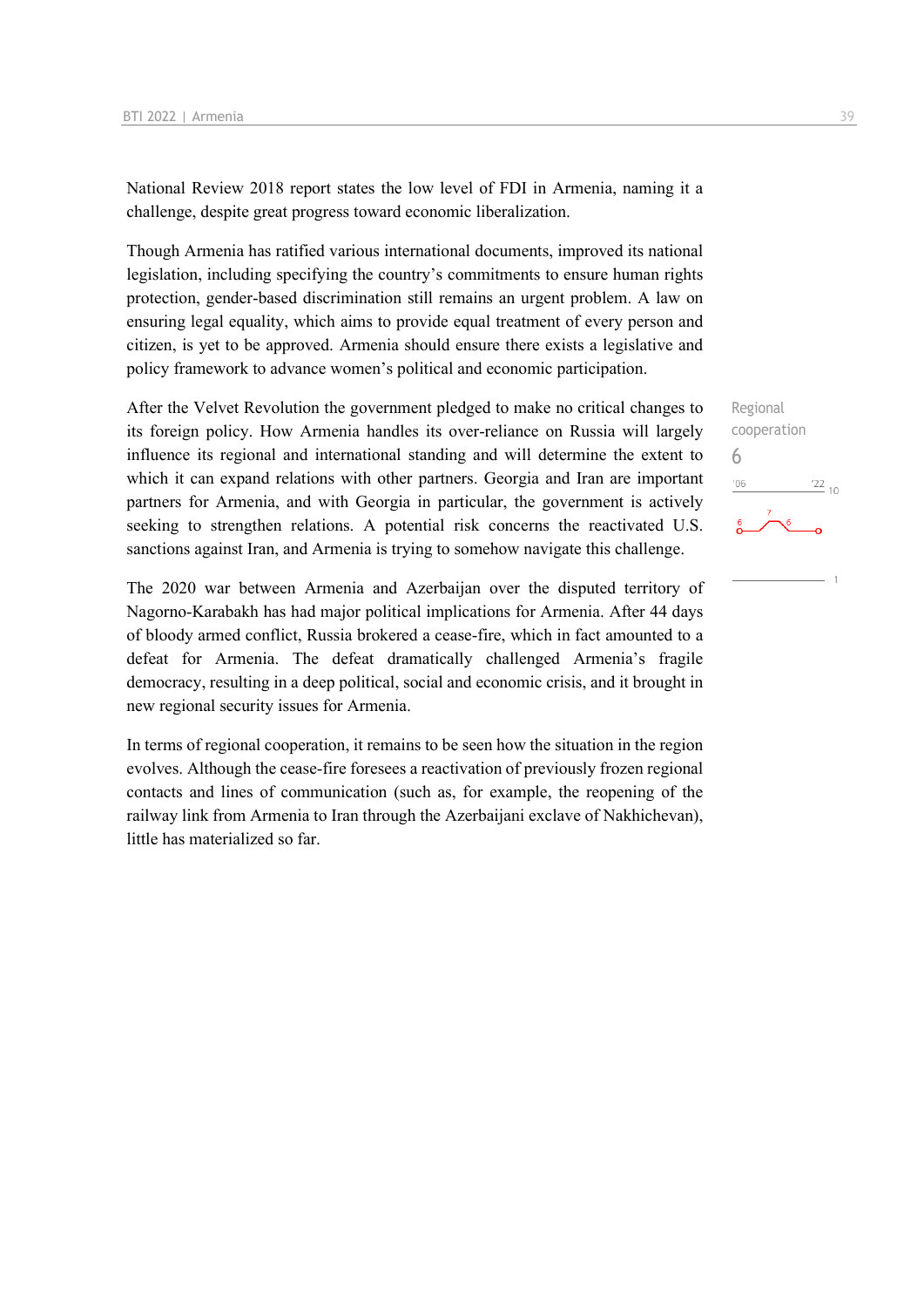## Strategic Outlook

The military conflict between Azerbaijan and Armenia that started on September 27 in the Nagorno-Karabakh region and ended after 44 days with a defeat of the forces of Armenia and those of Artsakh (Nagorno-Karabakh) has had major political consequences for the country. Until this day it poses significant risks to Armenia's democratic transition and moreover to the statebuilding-process and the security in the country.

In 2018, Nikol Pashinyan rose to prominence as the leader of broad demonstrations across the country against the political establishment, demanding a more democratic Armenia and an end to corruption. In the wake of the war, Prime Minister Pashinyan has endured the hardest days of his political career. He is flatly rejected by many political actors as well as by many prominent Armenian institutions (such as the Armenian church). The catastrophic result of the Nagorno-Karabakh war has traumatized Armenia and shattered public trust in, and legitimacy of, the government. However, this development is attributable to several factors, most prominently negligence and arrogance with regard to Armenian defense capabilities, the blame for which can be largely attributed to the previous regime.

Upon assuming power, the Pashinyan government took important steps to reform the administration and fight corruption. Several reforms, including ones to the media, judiciary and tax, have been essential. However, Prime Minister Pashinyan has been criticized for politicizing judicial power by appointing personal favorites to important posts and dampening critical debate concerning this matter. The state of emergency introduced to fight the first wave of the COVID-19 pandemic, and later the martial law introduced at the beginning of the war, were subject to strong criticism. It prompted a broad public debate on the re-emergence of the old – and seemingly vanquished – political reality; there was a widespread feeling that the government was attempting to control public discourse and public space. Since the end of the war, the government has lifted most restrictions on rights and freedoms, which partly facilitated the political turmoil following the cease-fire. It will be a difficult task for the government to survive this series of crises.

The consequences of the war also challenge Armenia's statehood. Yerevan lost control of large parts of Nagorno-Karabakh and now faces a challenge to protect its own territorial integrity. According to the cease-fire agreement, the government is tasked to ensure transportation links between western Azerbaijan and its Nakhichevan exclave through Armenian territory. It is not clear how this provision is to be fulfilled. Armenia's own connection to Nagorno-Karabakh is only guaranteed by Russian peacekeeping forces deployed along the narrow Lachin corridor. However, the role of Russian forces in and around the country remains likewise vague (bearing in mind that Russia only intervened in the war at the very last moment – in spite of the security guarantees provided by the Organization of Collective Security). With a view to Turkey's military presence in the region, Armenia has an urgent need to find a new political balance. Due to a lack of government legitimacy, intensified political division, and deep public polarization, this process faces heightened challenges if it is to prevent the country's fragile transition from falling apart.